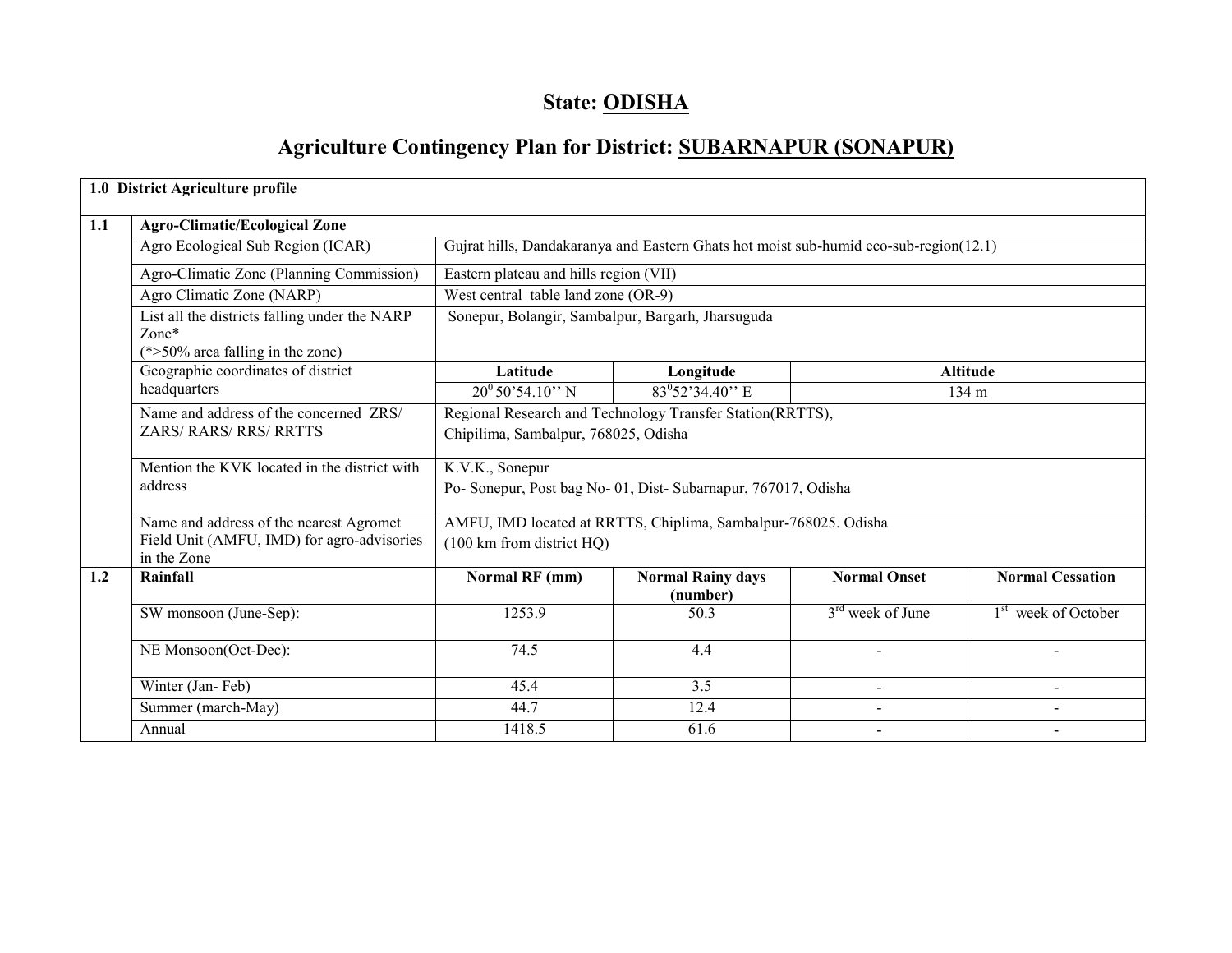| 1.3 | Land use<br>pattern of the<br>district (latest<br>statistics) | Geographical<br>area | Cultivable<br>area | Forest<br>area | Land under<br>non-<br>agricultural<br>use | Permanent<br><b>pastures</b> | <b>Cultivable</b><br>wasteland | Land under<br>Misc. tree<br>crops and<br>groves | <b>Barren</b> and<br>uncultivable<br>land | Current<br>fallows | Other<br>fallows         |
|-----|---------------------------------------------------------------|----------------------|--------------------|----------------|-------------------------------------------|------------------------------|--------------------------------|-------------------------------------------------|-------------------------------------------|--------------------|--------------------------|
|     | Area $('000 ha)$                                              | 185.4                | 135.4              | 12.5           | .02                                       | 12.8                         | 7.9                            | 3.3                                             | 12.2                                      |                    | $\overline{\phantom{a}}$ |

| 1.4 | Major Soils (common names like red sandy | Area ('000 ha) | Percent (%) of total |
|-----|------------------------------------------|----------------|----------------------|
|     | loam deep soils (etc.,)*                 |                |                      |
|     | Red & Yellow                             | 90.8           | -49                  |
|     | Red & Black                              | 51.9           | -28                  |
|     | <b>Black</b>                             | 25.9           |                      |
|     | Brown forest                             | 9.5            |                      |
|     | Laterite                                 | ۲.4            |                      |

 \* mention colour, depth and texture (heavy, light, sandy, loamy, clayey etc) and give vernacular name, if any, in brackets (data source: Soil Resource Maps of NBSS & LUP)

| 1.5 | <b>Agricultural land use</b> | Area $('000 ha)$ | Cropping intensity % |
|-----|------------------------------|------------------|----------------------|
|     | Net sown area                | 99.5             | 167.6                |
|     | Area sown more than once     | 67.3             |                      |
|     | Gross cropped area           | 166.7            |                      |

| 1.6 | <b>Irrigation</b>              |               | Area ('000 ha)<br>44.1   |                                    |  |  |  |  |
|-----|--------------------------------|---------------|--------------------------|------------------------------------|--|--|--|--|
|     | Net irrigated area             |               |                          |                                    |  |  |  |  |
|     | Gross irrigated area           |               | 72.8<br>92.3             |                                    |  |  |  |  |
|     | Rainfed area                   |               |                          |                                    |  |  |  |  |
|     | <b>Sources of Irrigation</b>   | <b>Number</b> | Area ('000 ha)           | Percentage of total irrigated area |  |  |  |  |
|     | Canals                         |               | 53.1                     | 72.9                               |  |  |  |  |
|     | Tanks                          |               | 5.1                      | 6.9                                |  |  |  |  |
|     | Open wells                     |               | 2.4                      | 3.3                                |  |  |  |  |
|     | Bore wells                     |               | 2.4                      | 3.3                                |  |  |  |  |
|     | Lift irrigation schemes        |               | 9.8                      | 13.4                               |  |  |  |  |
|     | Micro-irrigation               |               | 0.1                      | 0.1                                |  |  |  |  |
|     | Other sources (please specify) |               | $\overline{\phantom{a}}$ |                                    |  |  |  |  |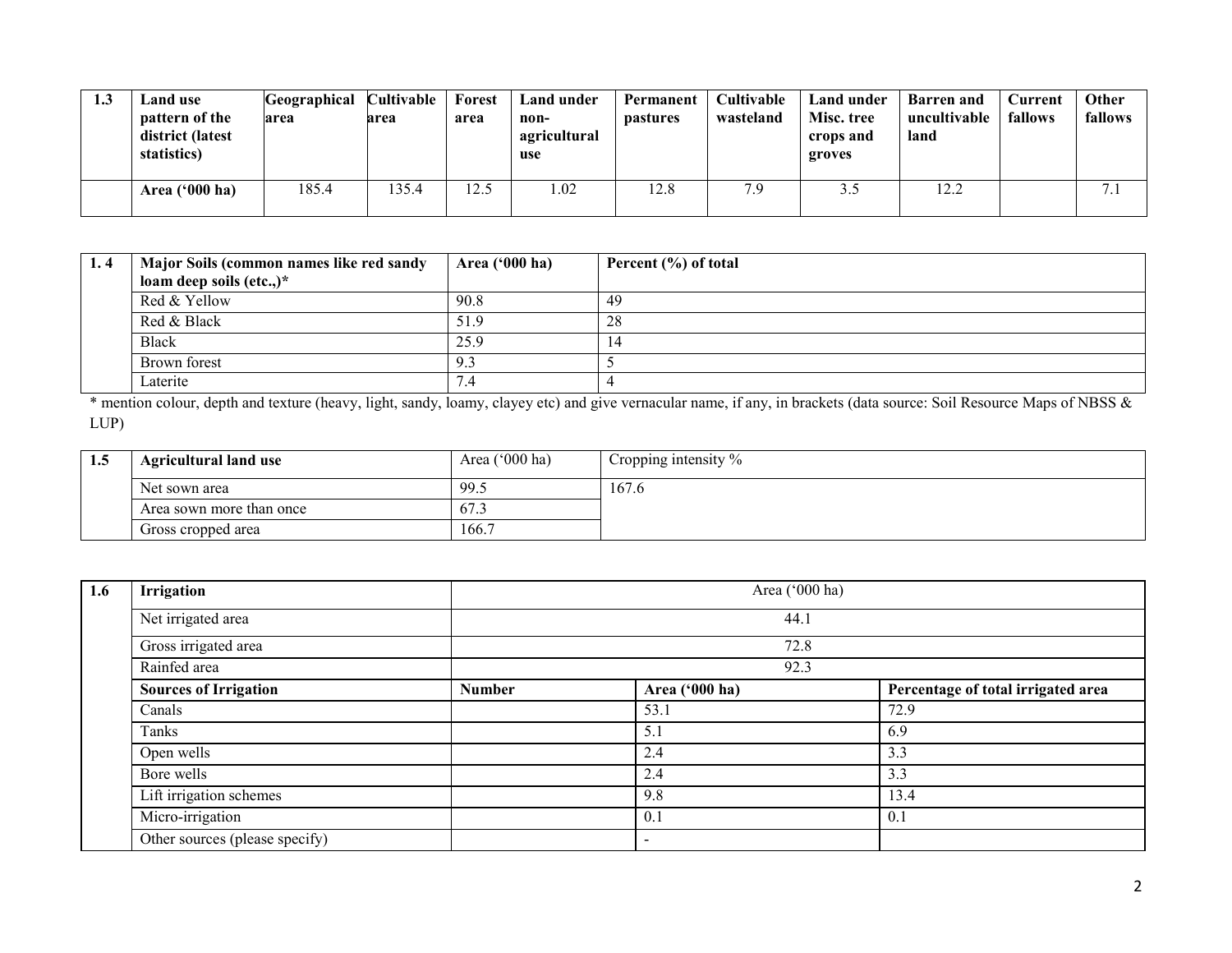| <b>Total Irrigated Area</b>                                                                                |                       | 72.8        |                                                                                                   |  |
|------------------------------------------------------------------------------------------------------------|-----------------------|-------------|---------------------------------------------------------------------------------------------------|--|
| Pump sets                                                                                                  | 1424                  |             |                                                                                                   |  |
| No. of Tractors                                                                                            | 100                   |             |                                                                                                   |  |
| Groundwater availability and use* (Data<br>source: State/Central Ground water<br><b>Department</b> /Board) | No. of blocks/Tehsils | $(\%)$ area | Quality of water (specify the problem<br>such as high levels of arsenic, fluoride,<br>saline etc) |  |
| Over exploited                                                                                             |                       |             |                                                                                                   |  |
| Critical                                                                                                   |                       |             |                                                                                                   |  |
| Semi-critical                                                                                              |                       |             |                                                                                                   |  |
| Safe                                                                                                       | 06                    | 100         | Good & neutral (PHH)                                                                              |  |
| Wastewater availability and use                                                                            |                       |             |                                                                                                   |  |
| Ground water quality                                                                                       |                       |             |                                                                                                   |  |
| *over-exploited: groundwater utilization > 100%; critical: 90-100%; semi-critical: 70-90%; safe: <70%      |                       |             |                                                                                                   |  |

### 1.7 Area under major field crops & horticulture (as per latest figures) (2008-09)

| 1.7 |                              |                          | Area ('000 ha)           |                          |           |                |                          |                |                    |
|-----|------------------------------|--------------------------|--------------------------|--------------------------|-----------|----------------|--------------------------|----------------|--------------------|
|     | Major field crops cultivated |                          | <b>Kharif</b>            |                          |           | Rabi           |                          |                |                    |
|     |                              | <b>Irrigated</b>         | Rainfed                  | <b>Total</b>             | Irrigated | Rainfed        | <b>Total</b>             | <b>Summer</b>  | <b>Grand</b> total |
|     | Paddy                        | 62.7                     | 34.5                     | 97.2                     | 28.4      |                | 28.4                     | $\blacksquare$ | 121.3              |
|     | Green gram                   | 0.3                      | 7.7                      | 8.03                     | 1.5       | 11.7           | 13.2                     | $\blacksquare$ | 21.3               |
|     | Red gram                     | 0.1                      | 3.9                      | 4.05                     | $\sim$    | $\blacksquare$ | $\overline{\phantom{a}}$ | $\sim$         | 4.1                |
|     | Black gram                   | 0.1                      | 3.4                      | 3.5                      | 0.2       | 2.3            | 2.5                      | $\blacksquare$ | 6.03               |
|     | Sesamum                      | 0.03                     | 2.5                      | 2.5                      | 0.04      | 0.8            | 0.8                      | $\sim$         | 3.3                |
|     | Ground nut                   | 0.2                      | 0.2                      | 0.3                      | 1.3       | $\sim$         | 1.3                      | $\sim$         | 1.6                |
|     | Sunflower                    | $\overline{\phantom{a}}$ | $\overline{\phantom{a}}$ | $\overline{\phantom{a}}$ | 0.2       | $\blacksquare$ | 0.2                      | $\sim$         | 0.2                |
|     | Mustard                      | $\overline{\phantom{0}}$ | $\overline{\phantom{0}}$ | $\overline{\phantom{a}}$ | 0.5       | 2.9            | 3.4                      | $\sim$         | 3.4                |
|     | Vegetable                    | 0.7                      | 5.6                      | 6.3                      | 9.2       | 0.2            | 9.4                      | $\sim$         | 15.8               |
|     | Spices                       | $\overline{\phantom{a}}$ | $\sim$                   | 0.4                      | 1.08      | $\sim$         | 1.08                     | $\sim$         | 1.5                |
|     | Sugarcane                    | $\overline{\phantom{a}}$ | $\sim$                   | $\overline{\phantom{a}}$ | 0.2       | $\blacksquare$ | 0.2                      | $\sim$         | 0.2                |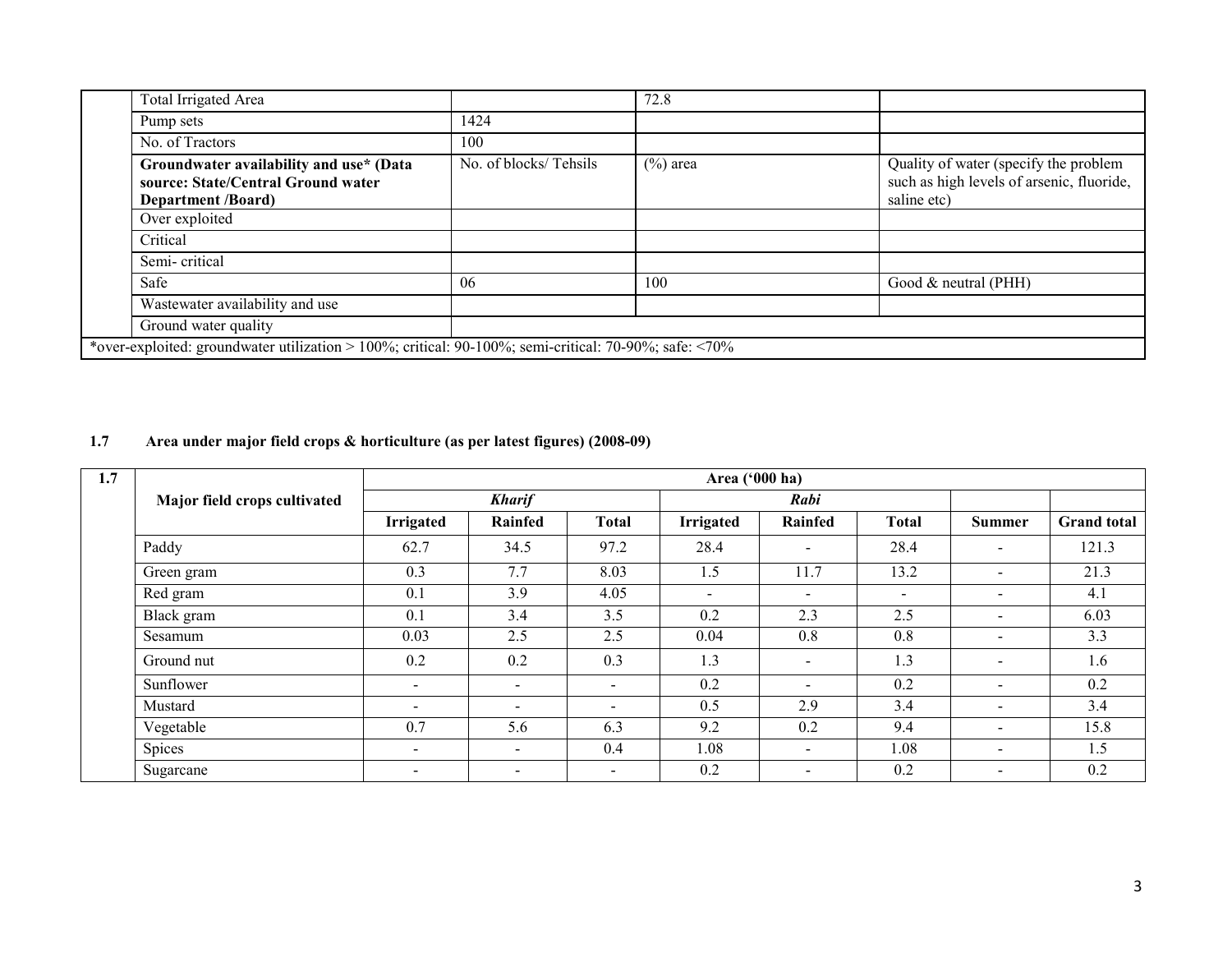| Horticulture crops - Fruits | Area ('000 ha) |
|-----------------------------|----------------|
|                             | <b>Total</b>   |
| Mango                       | ت ب            |
| K. lime                     | 0.4            |
| Banana                      | 0.6            |
| Guava                       | 0.4            |

| Horticulture crops - Vegetables | <b>Total</b> |
|---------------------------------|--------------|
| Sweet potato                    | U.           |
| Potato                          | 0.01         |
| Onion                           | 0.9          |
| Other vegetables                | 14.6         |

| <b>Medicinal and Aromatic crops</b> | <b>Total</b>    |
|-------------------------------------|-----------------|
| Aonla                               | 0.03            |
| Chillies                            | 0.9             |
| Garlic                              | 0.2             |
| Coriander                           | 0.3             |
| <b>Plantation crops</b>             | <b>Total</b>    |
| Coconut                             | 0.3             |
| <b>Forestry Crop</b>                | 8,93,200 (no's) |
| Eg., industrial pulpwood crops etc. |                 |
| Fodder crops                        | <b>Total</b>    |
| Total fodder crop area              | Ξ.              |
| Grazing land                        | 13              |
| Sericulture etc                     | $\blacksquare$  |
| Others (cultivable waste)           | 8               |
| Barren and uncultivable waste       | 12              |
| Current fallow                      | 28              |
| Other fallow                        |                 |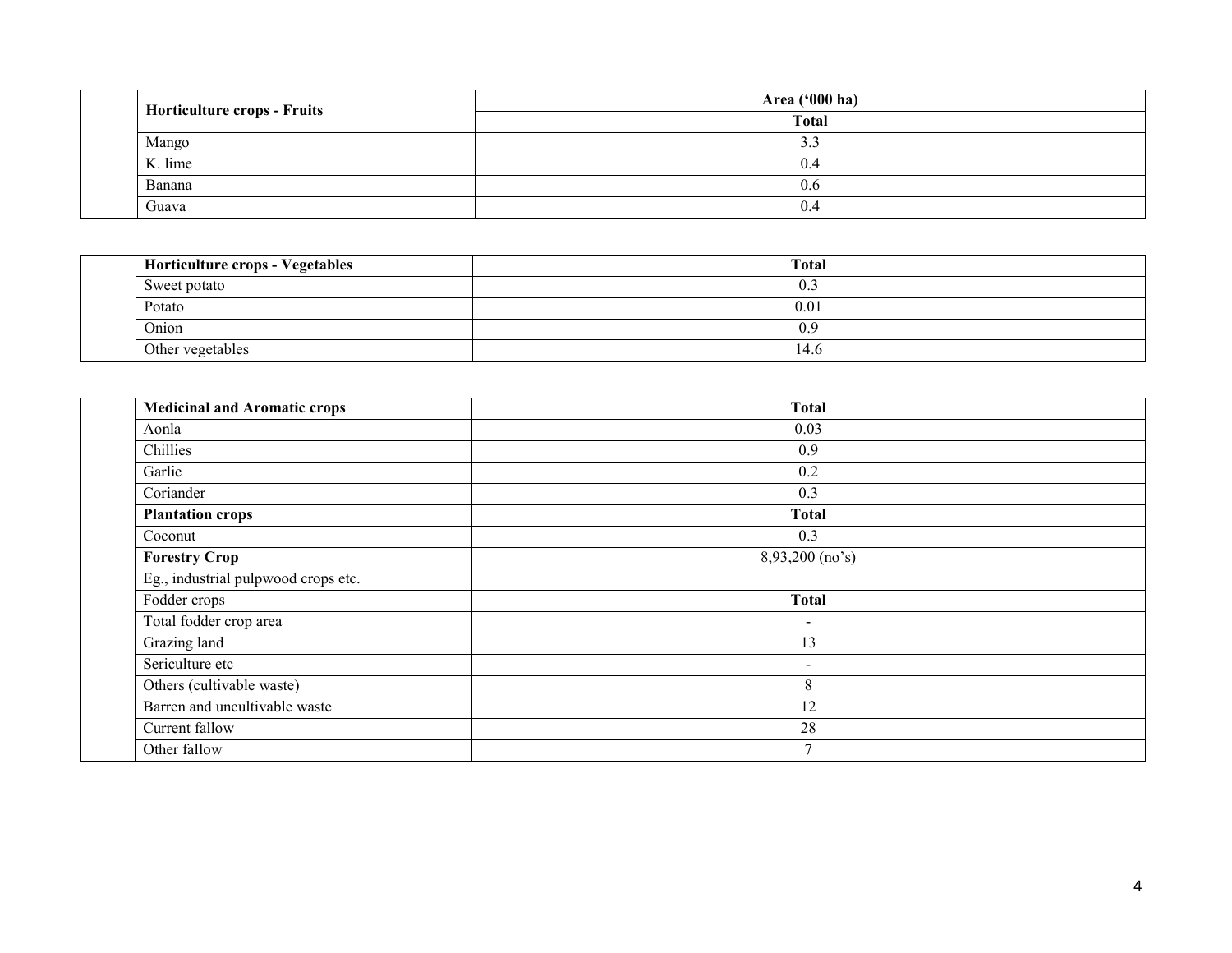| 1.8 | Livestock                                      | <b>Male</b> ('000) | Female ('000) | <b>Total ('000)</b> |
|-----|------------------------------------------------|--------------------|---------------|---------------------|
|     | Non descriptive Cattle (local low yielding)    | 35.0               | 65.1          | 100.1               |
|     | Improved cattle                                | 40.7               | 51.9          | 92.6                |
|     | Crossbred cattle                               | 30.5               | 39.5          | 70.0                |
|     | Non descriptive Buffaloes (local low yielding) |                    |               |                     |
|     | <b>Descript Buffaloes</b>                      |                    |               |                     |
|     | Goat                                           | 30.6               | 58.2          | 88.8                |
|     | Sheep                                          | 12.02              | 23.9          | 35.9                |
|     | Others (Camel, Pig, Yak etc.)                  | 595                | 670           | 1265                |
|     | Commercial dairy farms (Number)                |                    |               |                     |

| 1.9 | Poultry       | of farms<br>NO. | (900)<br>$\sim$<br>of birds<br>Total<br>NO. |
|-----|---------------|-----------------|---------------------------------------------|
|     | `ommercia     |                 | 54.U                                        |
|     | ∽<br>Backvard | $50^{\circ}$    | nε<br>$\sim\!\!\sim\! \cdot\! \nu$          |

| 1.10 | Fisheries (Data source: Chief Planning Officer)                             |                                                             |              |                        |                                          |                                                        |                               |                                   |  |
|------|-----------------------------------------------------------------------------|-------------------------------------------------------------|--------------|------------------------|------------------------------------------|--------------------------------------------------------|-------------------------------|-----------------------------------|--|
|      | A. Capture                                                                  |                                                             |              |                        |                                          |                                                        |                               |                                   |  |
|      | i) Marine (Data Source: Fisheries<br>Department)                            | No. Of fishermen                                            | <b>Boats</b> |                        |                                          | <b>Nets</b>                                            |                               | <b>Storage</b><br>facilities (Ice |  |
|      |                                                                             |                                                             | Mechanized   | Non-<br>mechanized     | Mechanized<br>(Trawl nets,<br>Gill nets) | Non-mechanized (Shore<br>Seines, Stake & trap<br>nets) |                               | plants etc.)                      |  |
|      |                                                                             | $\overline{\phantom{0}}$                                    |              |                        |                                          |                                                        |                               |                                   |  |
|      | ii) Inland (Data Source: Fisheries<br>No. Farmer owned ponds<br>Department) |                                                             |              |                        | <b>No. of Reservoirs</b>                 |                                                        | No. of village tanks          |                                   |  |
|      |                                                                             | 280                                                         | 12           |                        |                                          |                                                        | 4200                          |                                   |  |
|      | <b>B.</b> Culture                                                           |                                                             |              |                        |                                          |                                                        |                               |                                   |  |
|      |                                                                             |                                                             |              | Water Spread Area (ha) | Yield (t/ha)                             |                                                        | <b>Production ('000 tons)</b> |                                   |  |
|      |                                                                             | i) Brackish water (Data Source: MPEDA/Fisheries Department) |              |                        |                                          |                                                        |                               |                                   |  |
|      | ii) Fresh water (Data Source: Fisheries Department)                         |                                                             |              |                        | 4570.19                                  | 2.1                                                    |                               | 5001.193 MT                       |  |
|      | <b>Others</b>                                                               |                                                             |              |                        |                                          |                                                        |                               |                                   |  |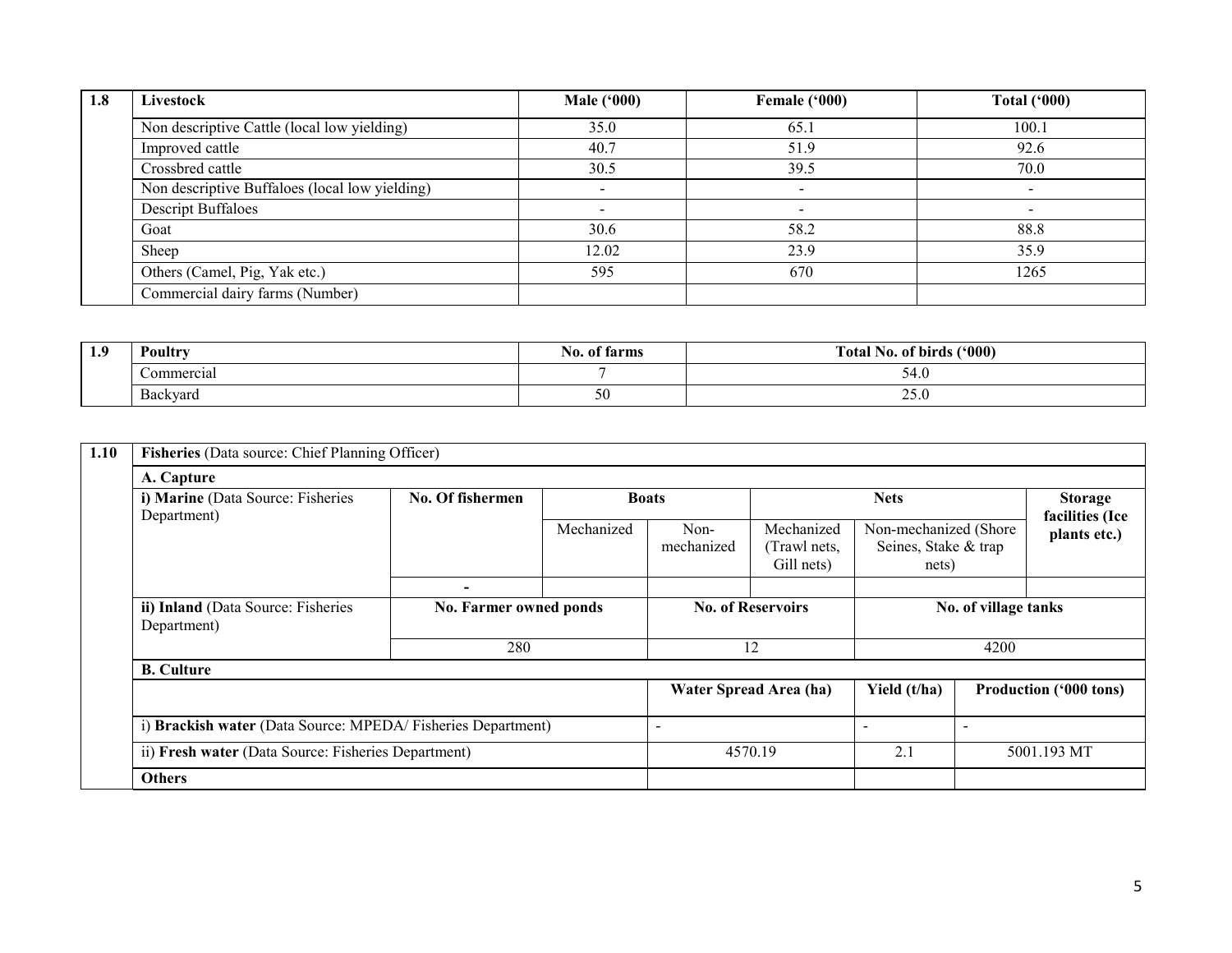| 1. L L | <b>I FOULCION AND F FOULCIPITY OF MAJOR CLOPS</b> (AVORGE OF RISE 2 YEARS, 2004, 02, 00, 07, 06, SPECITY YEARS) |                      |                                             |                                  |                               |                                  |                                             |                                  |                                 |                   |  |
|--------|-----------------------------------------------------------------------------------------------------------------|----------------------|---------------------------------------------|----------------------------------|-------------------------------|----------------------------------|---------------------------------------------|----------------------------------|---------------------------------|-------------------|--|
| 1.11   | Name of crop                                                                                                    | Kharif               |                                             | Rabi                             |                               | Summer                           |                                             | <b>Total</b>                     |                                 | rop_              |  |
|        |                                                                                                                 | Production<br>(1000) | Productivity<br>$(1 - \sqrt{1 - \sqrt{2}})$ | Production<br>$(1000 \text{ A})$ | Productivity<br>$(1 - 1 - 1)$ | Production<br>$(1000 \text{ A})$ | Productivity<br>$(l_{\rm rot}/l_{\rm tot})$ | Production<br>$(1000 \text{ A})$ | Productivity<br>$(1 - \lambda)$ | residu<br>as fodd |  |

### 1.11 Production and Productivity of major crops (Average of last 5 years: 2004, 05, 06, 07, 08; specify years)

|  |              | (000 t) | (kg/ha)                                                                   | (000 t) | (kg/ha) | (000 t) | (kg/ha)                  | (000 t) | (kg/ha) | as <i>rodder</i><br>(000)<br>tons) |
|--|--------------|---------|---------------------------------------------------------------------------|---------|---------|---------|--------------------------|---------|---------|------------------------------------|
|  |              |         | Major Field crops (Crops to be identified based on total acreage)         |         |         |         |                          |         |         |                                    |
|  | Rice         | 156.8   | 2408                                                                      | 89.9    | 4721    |         |                          | 246.7   | 2931    |                                    |
|  | Green gram   | 3.7     | 466                                                                       | 6.5     | 488     |         |                          | 10.2    | 480     |                                    |
|  | Black gram   | 1.9     | 545                                                                       | 1.02    | 408     |         |                          | 2.9     | 488     |                                    |
|  | Arhar        | 2.7     | 664                                                                       |         |         |         |                          | 2.7     | 664     |                                    |
|  | Sesamum      | 1.3     | 503                                                                       | 0.4     | 440     |         | $\overline{\phantom{0}}$ | 1.6     | 488     |                                    |
|  | Groundnut    | 0.5     | 1705                                                                      | 2.9     | 2218    |         |                          | 3.4     | 2119    |                                    |
|  |              |         | Major Horticultural crops (Crops to be identified based on total acreage) |         |         |         |                          |         |         |                                    |
|  | Onion        |         |                                                                           | 9.2     | 9882    |         |                          | 9.2     | 9882    |                                    |
|  | Chilli       | 0.3     | 775                                                                       | 0.5     | 868     |         | $\blacksquare$           | 0.8     | 828     |                                    |
|  | Sweet potato | 2.05    | 8542                                                                      | 0.3     | 8333    |         |                          | 2.3     | 8518.8  |                                    |
|  | Other veg.   | 67.9    | 11146                                                                     | 110.6   | 13064   |         |                          | 178.6   | 12261   |                                    |

| 1.12 | Sowing window for 5<br>major field crops | Paddy                | Greengram                | Redgram                  | Blackgram             | Sesamum             |
|------|------------------------------------------|----------------------|--------------------------|--------------------------|-----------------------|---------------------|
|      | Kharif-Rainfed                           | June $15$ -July $25$ | June $15$ - July $10$    | June 15 - July 15        | June $15$ - July $10$ | June $20 -$ July 15 |
|      | Kharif-Irrigated                         | June $15$ -July $25$ | June 15 - July 10        | June 15 - July 15        | June 15- July 10      | June $20 -$ July 15 |
|      | Rabi-Rainfed                             |                      | December 15 - January 15 | $\overline{\phantom{0}}$ | November $15 -$       | December            |
|      |                                          |                      |                          |                          | December 15           |                     |
|      | Rabi-Irrigated                           | January-February     | December 15 - January 15 |                          | November $15 -$       | January             |
|      |                                          |                      |                          |                          | December 15           |                     |

residue as fodder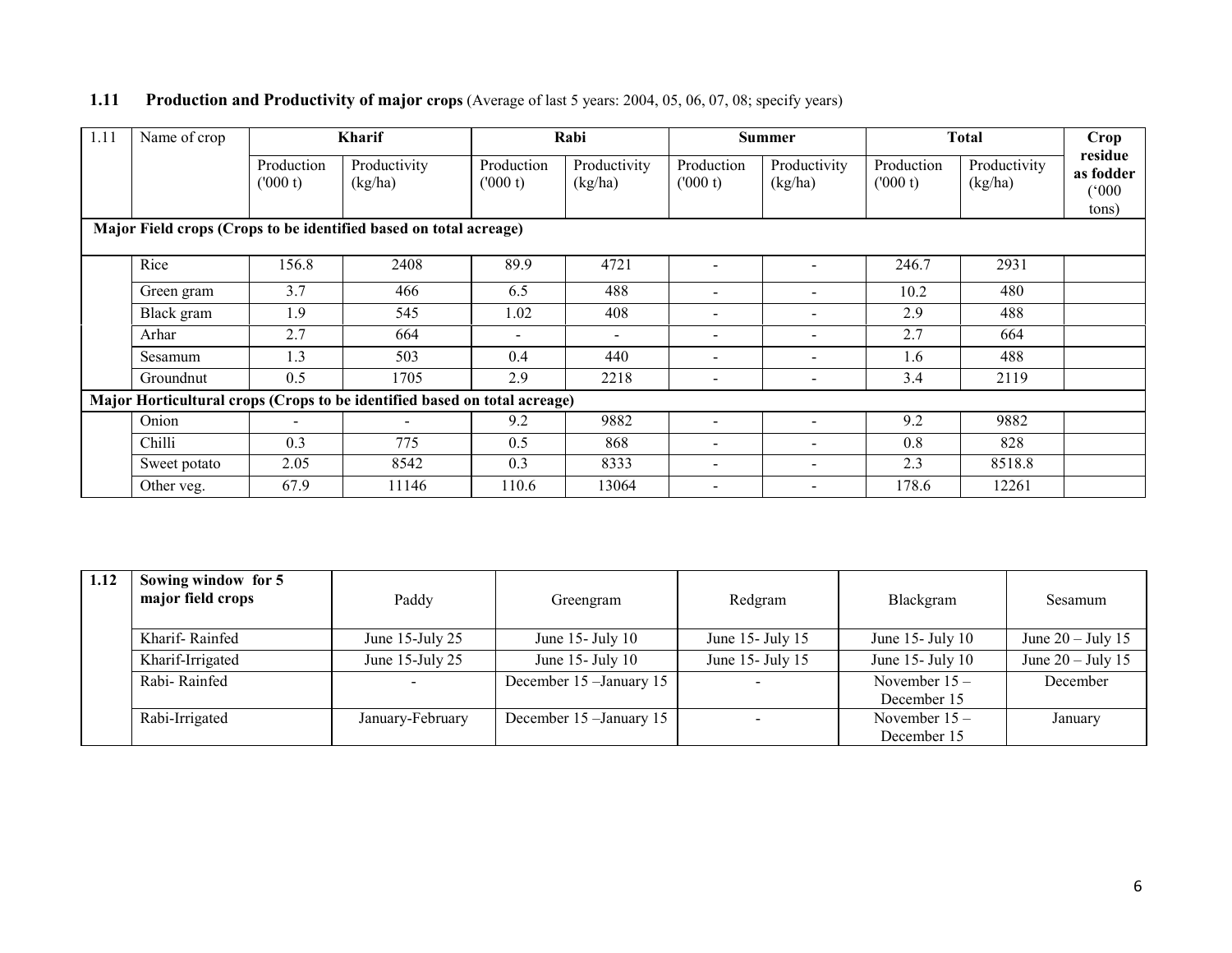| 1.13 | What is the major contingency the district is prone to? (Tick mark) | Regular | Occasional | <b>None</b> |
|------|---------------------------------------------------------------------|---------|------------|-------------|
|      | Drought                                                             |         |            |             |
|      | Flood                                                               |         |            |             |
|      | Cyclone                                                             |         |            |             |
|      | Hail storm                                                          |         |            |             |
|      | Heat wave                                                           |         |            |             |
|      | Cold wave                                                           |         |            |             |
|      | Frost                                                               |         |            |             |
|      | Sea water intrusion                                                 |         |            |             |
|      | Pests and disease outbreak (specify) Swarming caterpillar           |         |            |             |
|      | Others (specify) paddy Stem Borer, Blast                            |         |            |             |

| 1.14 | Include Digital maps of the<br>district for | Location map of district within State as Annexure I | Enclosed: Yes |
|------|---------------------------------------------|-----------------------------------------------------|---------------|
|      |                                             | Mean annual rainfall as Annexure 2                  | Enclosed: Yes |
|      |                                             | Soil map as Annexure 3                              | Enclosed: Yes |

## 2.0 Strategies for weather related contingencies

# 2.1 Drought

# 2.1.1 Rainfed situation

| Condition<br><b>Suggested Contingency measures</b> |                                                                                 |                                         |                                                                                                                                                              |                                                                              |                                            |
|----------------------------------------------------|---------------------------------------------------------------------------------|-----------------------------------------|--------------------------------------------------------------------------------------------------------------------------------------------------------------|------------------------------------------------------------------------------|--------------------------------------------|
| <b>Early season</b><br>drought (delayed<br>onset)  | <b>Major Farming</b><br>situation                                               | <b>Normal Crop / Cropping</b><br>system | Change in crop / cropping<br>system including variety                                                                                                        | <b>Agronomic measures</b>                                                    | <b>Remarks</b> on<br>Implementation        |
| Delay by 2 weeks<br>(July $1st$<br>week)           | Plain land Rainfed<br>Sub situations<br>Up land, medium<br>rainfall, Black soil | Rice-fallow                             | Paddy (Khardagiri, Pathara,<br>Hira, Jhu, Bandana) &<br>adoption of intercropping<br>•Paddy-Arhar<br>•Paddy-Maize<br>•Paddy-Black gram<br>• Paddy-Green gram | Apply FYM $\omega$ 5 t/ha,<br>closer spacing and 20 $\%$<br>higher seed rate | Seeds to be supplied<br>through NFSM, OSSC |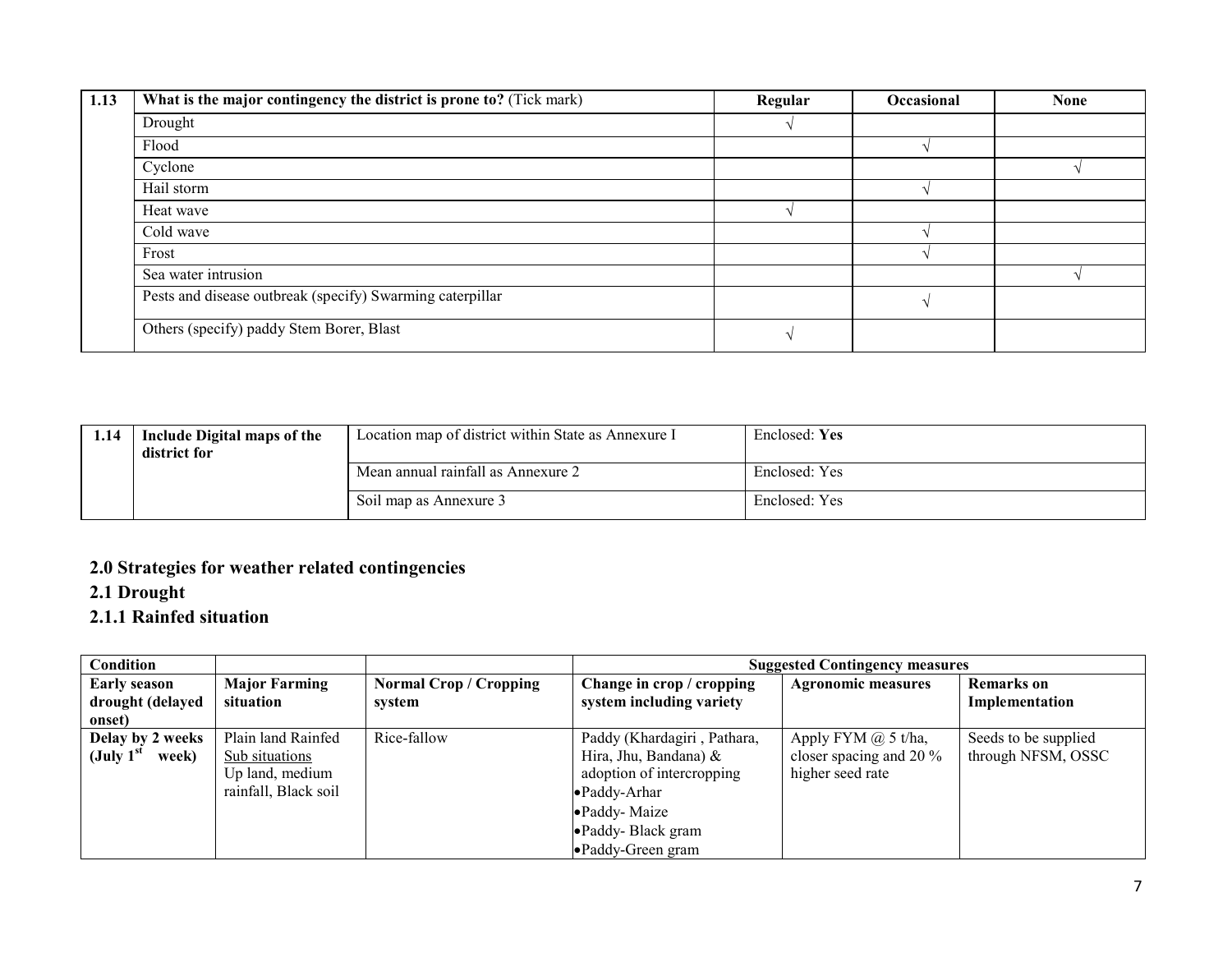|                                                                                | Pulse                                        | • Arhar (Upas-120)<br>·Black gram (TU-94-2, PU30,<br>Sarada).<br>•Green gram(K-851, Dhauli)                                                                                     | • Sowing behind the<br>plough/Broadcasting<br>Inoculation with<br>rhizobium                                                                                                                                                                                                                  |                                                                        |
|--------------------------------------------------------------------------------|----------------------------------------------|---------------------------------------------------------------------------------------------------------------------------------------------------------------------------------|----------------------------------------------------------------------------------------------------------------------------------------------------------------------------------------------------------------------------------------------------------------------------------------------|------------------------------------------------------------------------|
|                                                                                | Cotton                                       | Hybrid cotton (Bunny, Sri<br>Tulasi, Gabbar, Dhanno, etc)<br>intercropping with arhar                                                                                           | • Line sowing $(8:2 \text{ ratio})$<br>• Application of FYM<br>$(a)$ 5 t/ha                                                                                                                                                                                                                  | Techn. Support from<br>OUAT, Agril. Dept.,<br><b>NFSM</b>              |
| Medium land,<br>medium rainfall,<br>black soil                                 | Paddy-fallow                                 | · Paddy (Lalat, Manaswini,<br>MTU-1010, Surendra,<br>Konark)<br>· Paddy- green gram (tarm-1,<br>PDM-54)                                                                         | • Apply FYM, closer<br>spacing and $20\%$<br>higher seed rate<br>• Growing of nursery<br>near water source<br>• Direct seeding of paddy                                                                                                                                                      | RKVY / IS0POM/ NFSM                                                    |
|                                                                                | Paddy-Greengram                              | $\bullet$ -do-                                                                                                                                                                  | $-do-$                                                                                                                                                                                                                                                                                       |                                                                        |
| Unbunded Upland,<br>medium rainfall,<br>sandy loam, red &<br>yellow, acid soil | Paddy-Fallow                                 | Intercropping of<br>• Arhar + rice $(2:5)$<br>• Arhar + groundnut $(2:6)$<br>• Arhar + sesame $(2:4)$<br>• Arhar+ green gram/ black<br>gram(2:3)<br>• Agri-Horti system (Mango) | · Plough and sow the<br>crops across the slope<br>for<br>moisture<br>conservation.<br>• Mechanization<br>for<br>timely and<br>precise<br>operations.<br>$\bullet$ liming $@$ 5 q/ha mixed<br>with FYM $(a)$ 1.0 t/ha in<br>furrows before sowing<br>• Intercropping<br>of<br>cowpea in mango | Seeds & lime to be<br>supplied through NFSM/<br>OSSC/<br>RKVY/ATMA/NHM |
|                                                                                | Arhar/ Greengram/ Sesame<br>(Local) - Fallow | • Arhar (ICPL-85063, UPAS-<br>120)<br>•Green gram (Durga, PDM-11,<br>Dhauli)<br>•Sesame (Uma, GT-2)                                                                             | · Plough and sow the<br>crops across the slope<br>for<br>moisture<br>conservation.<br>• Mechanization<br>for<br>timely<br>and<br>precise<br>operations.<br>$\bullet$ liming $@$ 5 q/ha mixed<br>with FYM $@$ 1.0 t/ha in<br>furrows before sowing                                            |                                                                        |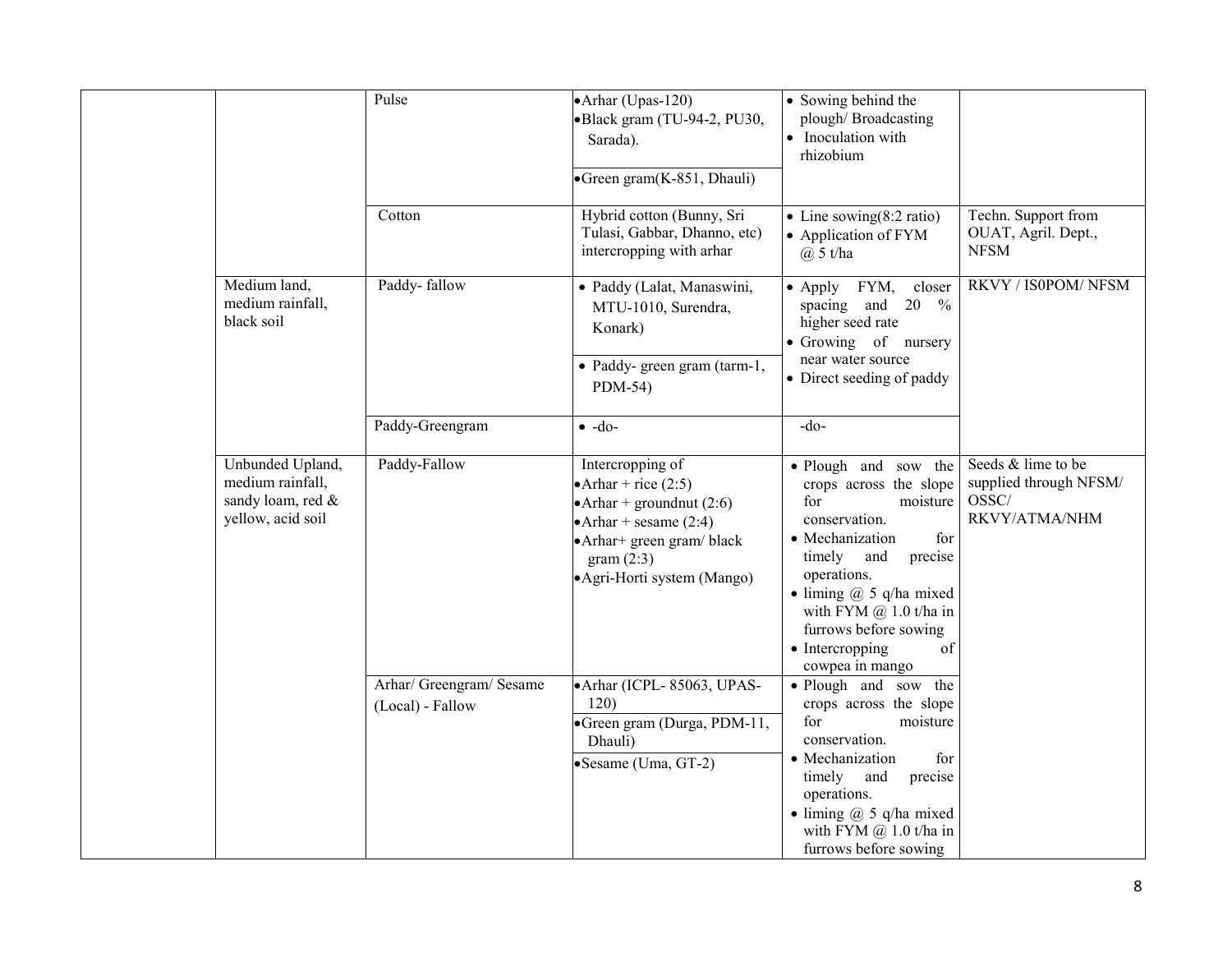|                                                                            | Vegetables-Fallow                | •Brinjal (Utkal keshari, Blue<br>star, Pusa purple long)<br>•Tomato (Utkal raja, BT-10)                                                       | • Raising of seedlings<br>under protected nursery<br>• Seedling root dip with<br>fungicide/bactericide<br>$\bullet$ liming $(a)$ 5 q/ha mixed<br>with FYM $@1.0$ t/ha in<br>furrows before sowing                                                                                                                                   |                                                                       |
|----------------------------------------------------------------------------|----------------------------------|-----------------------------------------------------------------------------------------------------------------------------------------------|-------------------------------------------------------------------------------------------------------------------------------------------------------------------------------------------------------------------------------------------------------------------------------------------------------------------------------------|-----------------------------------------------------------------------|
| Medium land,<br>medium rainfall,<br>sandy loam, red &<br>yellow, acid soil | Paddy - Fallow                   | ·Paddy (Lalat, Manaswini,<br>MTU-1010, Surendra,<br>Konark)<br>• Sowing of Horse gram (Urmi)<br>after paddy in available<br>moisture          | • Plough and sow the<br>crops across the slope<br>for<br>moisture<br>conservation.<br>• Mechanization<br>for<br>precise<br>timely and<br>operations.<br>$\bullet$ liming $(a)$ 5 q/ha mixed<br>with FYM $(a)$ 1.0 t/ha in<br>furrows before sowing<br>$\bullet$ Water<br>harvesting<br>(digging ponds and<br>lining) in 10-12% area | Seeds & lime to be<br>supplied through NFSM/<br><b>OSSC/RKVY/ATMA</b> |
| Low land, medium<br>rainfall, clay loam,<br>red & yellow soil              | $Paddy -$<br>Greengram/Blackgram | · Paddy (Swarna, Pratikshya,<br>Raneedhan, CR-1009)<br>$\bullet$ Green gram (PDM-54,<br>TARM-1, Dhauli, Durga)<br>• Black gram(Sarala, PU-30) | • Application of FYM $@$<br>5 t/ha in kh. paddy<br>· Adopt Paira cropping<br>with green gram/black<br>gram<br>$\bullet$ Construct<br>ion<br>O <sub>1</sub><br>tanks<br>percolation<br>to<br>recharge the soil profile<br>and for supplemental<br>irrigation                                                                         |                                                                       |
|                                                                            | Paddy - Linseed/ Lathyrus        | · Paddy (Swarna, Pratikshya,<br>Raneedhan, CR-1009)<br>• Lin seed (Mukta)<br>• Grow Blackgram in place of<br>Lathyrus                         | $-do-$                                                                                                                                                                                                                                                                                                                              |                                                                       |
| Undulated sub-<br>mountainous tract,                                       | $Paddy -$                        | •Paddy (Swarna, Pratikshya,                                                                                                                   | -do-                                                                                                                                                                                                                                                                                                                                |                                                                       |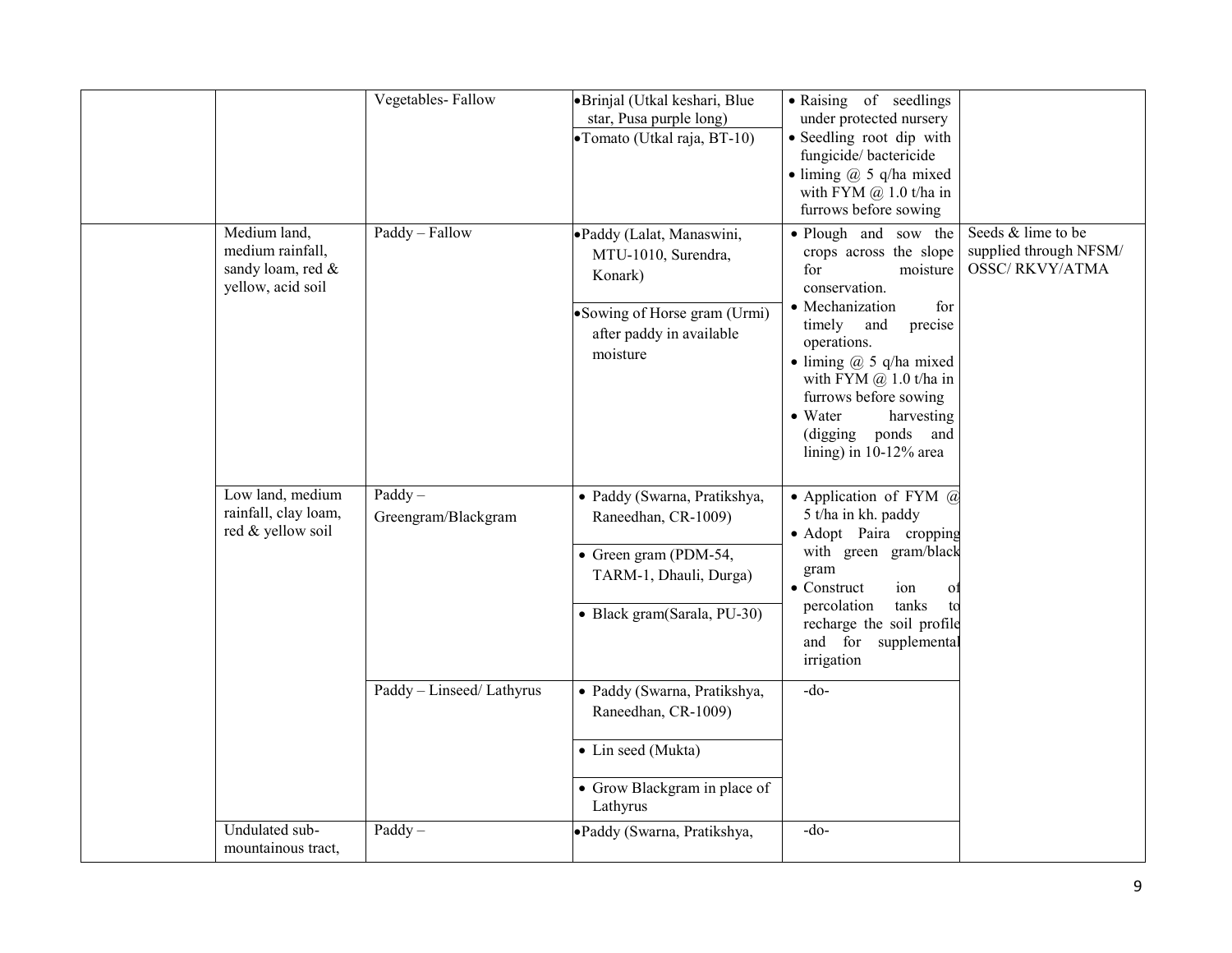| medium rainfall,  | Greengram/Blackgram | Raneedhan, CR-1009)        |  |
|-------------------|---------------------|----------------------------|--|
| brown forest soil |                     |                            |  |
|                   |                     | •Greengram (PDM-54, TARM-  |  |
|                   |                     | 1, Dhauli, Durga)          |  |
|                   |                     |                            |  |
|                   |                     | •Blackgram (Sarala, PU-30) |  |
|                   |                     |                            |  |

| Condition                                              |                      |                             |                                                                  | <b>Suggested Contingency measures</b>                                      |                                             |
|--------------------------------------------------------|----------------------|-----------------------------|------------------------------------------------------------------|----------------------------------------------------------------------------|---------------------------------------------|
| Early season                                           | <b>Major Farming</b> | <b>Normal Crop/cropping</b> | Change in crop/cropping                                          | <b>Agronomic measures</b>                                                  | <b>Remarks</b> on                           |
| drought (delayed                                       | situation            | system                      | system                                                           |                                                                            | Implementation                              |
| onset)                                                 | Plain land Rainfed   | Rice-fallow                 |                                                                  |                                                                            |                                             |
| Delay by 4 weeks<br>$(\mathrm{July\ 3^{rd}})$<br>week) | Sub situations       |                             | Paddy (Khardagiri , Pathara,<br>Hira, Jhu, Bandana, kalinga-III, | • Apply FYM, closer spacing<br>and 20 % higher seed rate                   | Seeds to be<br>supplied<br>NFSM,<br>through |
|                                                        |                      |                             | Mandakini) & adoption of $\bullet$ Store rain water through on   |                                                                            | OSSC/NREGS/DRDA                             |
|                                                        | Up land, medium      |                             | intercropping                                                    | harvesting<br>water<br>farm                                                |                                             |
|                                                        | rainfall, Black soil |                             | • Paddy-Arhar                                                    | structures to use as life                                                  |                                             |
|                                                        |                      |                             | •Paddy-Maize                                                     | saving irrigation                                                          |                                             |
|                                                        |                      |                             | •Paddy-Black gram                                                | $\bullet$ Intercropping<br>of                                              |                                             |
|                                                        |                      |                             | •Paddy-Green gram                                                | maize/cowpea/g.gram/                                                       |                                             |
|                                                        |                      |                             | • Agri- Silvi system (Planting of                                | B.gram/ sesame in Agri-                                                    |                                             |
|                                                        |                      |                             | A. angium, A. auriculiformis<br>in bund)                         | silvi system                                                               |                                             |
|                                                        |                      |                             | • Mushroom cultivation, goatery,                                 |                                                                            |                                             |
|                                                        |                      |                             | poultry                                                          |                                                                            |                                             |
|                                                        |                      | Pulse                       | • Arhar (UPAS-120)                                               | • Sowing behind the plough/                                                | Seeds to be supplied                        |
|                                                        |                      |                             | •Blackgram (TU-94-2, PU30,                                       | Broadcasting                                                               | through NFSM, OSSC                          |
|                                                        |                      |                             | Sarada).                                                         | Inoculation with rhizobium                                                 |                                             |
|                                                        |                      | Cotton                      | •Greengram (K-851, Dhauli)                                       |                                                                            | Techn.<br>from                              |
|                                                        |                      |                             | Sri<br>Hybrid cotton (Bunny,<br>Tulasi, Gabbar, Dhanno, etc)     | • Line sowing $(8:2 \text{ ratio})$<br>• Application of FYM $\omega$ 5t/ha | Support<br>OUAT,<br>Agril.<br>Dept.,        |
|                                                        |                      |                             | intercropping with arhar                                         |                                                                            | <b>NFSM</b>                                 |
|                                                        | Medium land,         | Paddy-fallow                | Manaswini,<br>$\bullet$ Paddy (Lalat,                            | • Apply FYM, closer spacing                                                | <b>RKVY</b><br>IS0POM/                      |
|                                                        | medium rainfall,     |                             | MTU-1010,<br>Surendra,                                           | and 20 % higher seed rate                                                  | NFSM/NREGS/DRDA                             |
|                                                        | black soil           |                             | Konark)                                                          | • Growing of nursery near<br>water source                                  |                                             |
|                                                        |                      |                             |                                                                  |                                                                            |                                             |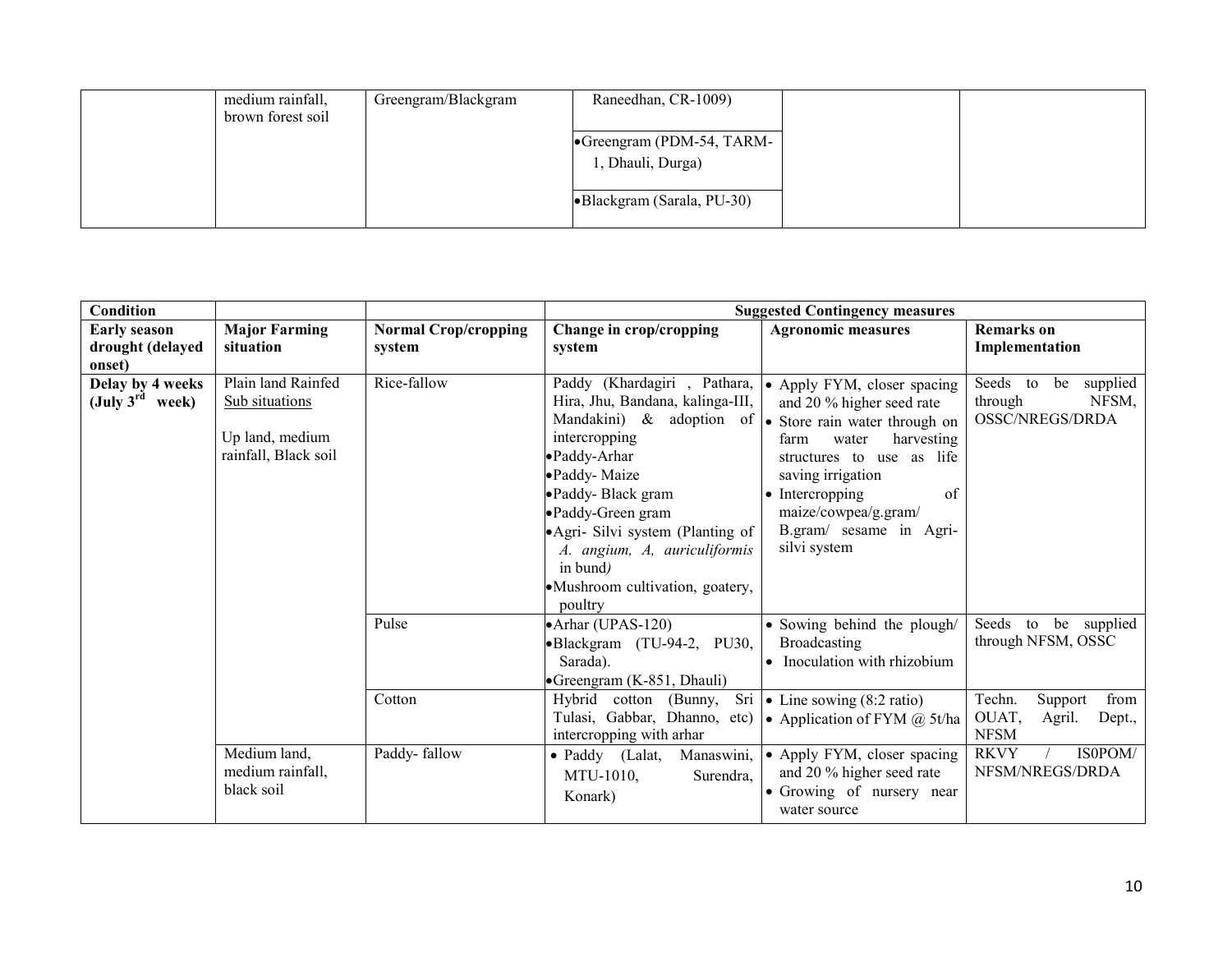|                                                                                 |                                              | • Paddy- Greengram (TARM-1,<br>PDM-54)                                                                                                                                                                                      | • Direct seeding of paddy<br>• Diverting $10\%$ of the<br>cultivable area for storing<br>excess<br>• rain water                                                                                                                                                                                                       |                                                                        |
|---------------------------------------------------------------------------------|----------------------------------------------|-----------------------------------------------------------------------------------------------------------------------------------------------------------------------------------------------------------------------------|-----------------------------------------------------------------------------------------------------------------------------------------------------------------------------------------------------------------------------------------------------------------------------------------------------------------------|------------------------------------------------------------------------|
|                                                                                 | Paddy-green gram                             | • Paddy<br>(Lalat,<br>Manaswini,<br>MTU-1010,<br>Surendra,<br>Konark)<br>• Paddy- Greengram (TARM-1,<br>PDM-54)                                                                                                             | • Apply FYM, closer spacing<br>and 20 % higher seed rate<br>• Growing of nursery near<br>water source<br>· Direct seeding of paddy                                                                                                                                                                                    | <b>RKVY</b><br>IS0POM/<br><b>NFSM</b>                                  |
| Un bunded upland,<br>medium rainfall,<br>sandy loam, red &<br>yellow, acid soil | Paddy-fallow                                 | Intercropping of<br>• Arhar + Rice $(2:5)$<br>$\bullet$ Arhar + Groundnut (2:6)<br>• Arhar + Sesame $(2:4)$<br>• Arhar+ Greengram/ Black gram<br>(2:3)<br>• Agri-Horti system (Mango and<br>Guava)<br>•Planting fruit trees | • Plough and sow the crops<br>across the slope for moisture<br>conservation<br>• Moisture<br>conservation<br>through mulching<br>· Mechanization for timely<br>and precise operations.<br>• liming $(a)$ 5 q/ha mixed with<br>FYM $(a)$ 1.0 t/ha in furrows<br>before sowing<br>• Intercropping of cowpea in<br>mango | Seeds & lime to be<br>supplied through NFSM/<br>OSSC/<br>RKVY/ATMA/NHM |
|                                                                                 | Arhar/ Greengram/<br>Sesame (Local) - fallow | • Arhar (ICPL-85063, UPAS-<br>120)<br>•Green gram (Durga, PDM-11,<br>Dhauli)<br>• Sesame (Uma, GT-2)                                                                                                                        | • Plough and sow the crops<br>across the slope for moisture<br>conservation.<br>· Mechanization for timely<br>and precise operations.<br>• Liming $\omega$ 5 q/ha mixed with<br>FYM $(a)$ 1.0 t/ha in furrows<br>before sowing                                                                                        | Seeds & lime to be<br>supplied through NFSM/<br><b>OSSC/RKVY/ATMA</b>  |
|                                                                                 | Vegetables-fallow                            | ·Brinjal (Utkal keshari, Blue star,<br>pusa purple long)<br>•Tomato (Utkal raja, BT-10)                                                                                                                                     | • Raising of seedlings under<br>protected nursery<br>• Seedling root dip<br>with<br>fungicide/bactericide.<br>$\bullet$ Liming $@$ 5 q/ha mixed<br>with FYM $@$ 1.0 t/ha in<br>furrows before sowing                                                                                                                  |                                                                        |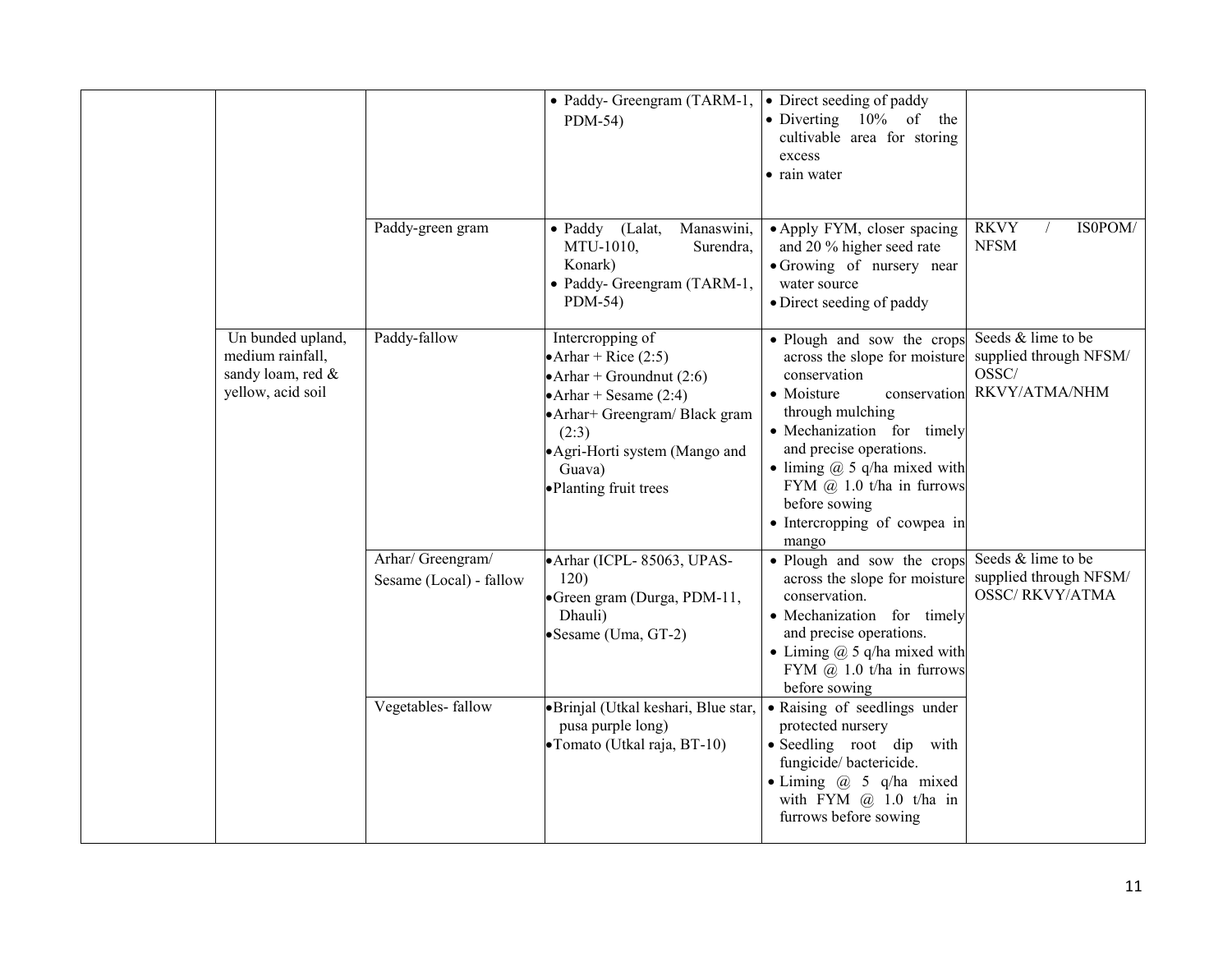| Medium land,<br>medium rainfall,<br>sandy loam, red &<br>yellow, acid soil    | Paddy - fallow                    | · Paddy (Lalat, Manaswini,<br>MTU-1010, Surendra,<br>Konark)<br>• Sowing of Horse gram (Urmi)<br>after paddy in available<br>moisture | • Plough and sow the crops<br>the<br>slope<br>for<br>across<br>moisture conservation.<br>· Mechanization for timely<br>and precise operations.<br>• Liming $\omega$ 5 q/ha mixed<br>with FYM $(a)$ 1.0 t/ha in<br>furrows before sowing<br>• Water harvesting (digging<br>ponds and lining) in 10-<br>$12\%$ area |                                                         |
|-------------------------------------------------------------------------------|-----------------------------------|---------------------------------------------------------------------------------------------------------------------------------------|-------------------------------------------------------------------------------------------------------------------------------------------------------------------------------------------------------------------------------------------------------------------------------------------------------------------|---------------------------------------------------------|
| Low land, medium<br>rainfall, clay loam,<br>red & yellow soil                 | $Paddy -$<br>Greengram/Black gram | · Paddy (Swarna, Pratikshya,<br>Raneedhan, CR-1009)<br>• Green gram (PDM-54,<br>TARM-1Dhauli, Durga)<br>• Black gram(Sarala, PU-30)   | • Application of FYM $\omega$ 5<br>t/ha in kh. paddy<br>• Adopt Paira cropping with<br>green gram/black gram<br>• Construct ion of percolation<br>tanks to recharge the soil<br>profile and for supplemental<br>irrigation<br>• Growing of community<br>nursery near water source                                 |                                                         |
|                                                                               | Paddy - lin seed/lathyrus         | · Paddy (Swarna, Pratikshya,<br>Raneedhan, CR-1009)<br>• Lin seed (Mukta)<br>• Grow black gram in place of<br>lathyrus                | $-do$                                                                                                                                                                                                                                                                                                             | Seeds to be supplied<br>through NFSM/OSSC/<br>RKVY/ATMA |
| Undulated sub-<br>mountainous tract,<br>medium rainfall,<br>brown forest soil | $Paddy -$<br>Greengram/Black gram | ·Paddy (Swarna, Pratikshya,<br>Raneedhan, CR-1009)<br>Green gram (PDM-54, TARM-<br>1, Dhauli, Durga)<br>•Black gram(Sarala, PU-30)    | $-do$                                                                                                                                                                                                                                                                                                             |                                                         |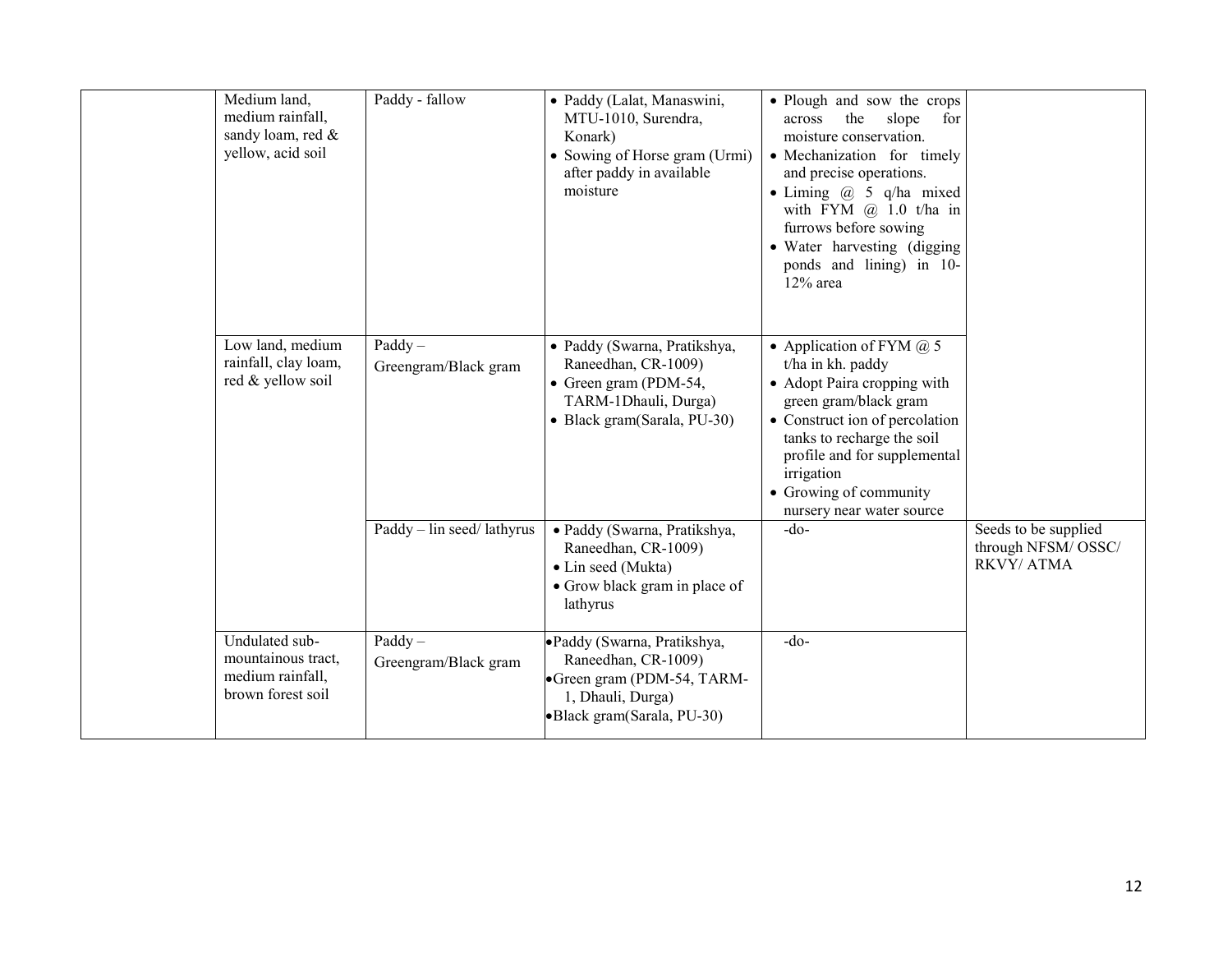| <b>Condition</b>                                  |                                                                                 |                                       | <b>Suggested Contingency measures</b>                                                                                                                                                                                                                                                                                                                                |                                                                                                                                                                                                                                                                                                                                                                                                                           |                                                           |  |
|---------------------------------------------------|---------------------------------------------------------------------------------|---------------------------------------|----------------------------------------------------------------------------------------------------------------------------------------------------------------------------------------------------------------------------------------------------------------------------------------------------------------------------------------------------------------------|---------------------------------------------------------------------------------------------------------------------------------------------------------------------------------------------------------------------------------------------------------------------------------------------------------------------------------------------------------------------------------------------------------------------------|-----------------------------------------------------------|--|
| <b>Early season</b><br>drought (delayed<br>onset) | <b>Major Farming</b><br>situation                                               | <b>Normal Crop/cropping</b><br>system | Change in crop/cropping<br>system                                                                                                                                                                                                                                                                                                                                    | <b>Agronomic measures</b>                                                                                                                                                                                                                                                                                                                                                                                                 | <b>Remarks</b> on<br>Implementation                       |  |
| Delay by 6 weeks<br>(August $1st$<br>week)        | Plain land Rainfed<br>Sub situations<br>Up land, medium<br>rainfall, Black soil | Rice-fallow                           | • Substitution of paddy with $\bullet$ Apply FYM $\omega$ 5 t/ha<br>maize<br>and<br>cowpea<br>intercropping<br>• Sole cropping of Green gram<br>(Durga/jyoti/ TARM-1) and<br>Black gram(Sarala)<br>• Agri- Silvi system (Planting<br>of<br>$A_{\cdot}$<br>angium,<br>$A_{\cdot}$<br><i>auriculiformis</i> in bund)<br>· Mushroom<br>cultivation,<br>goatery, poultry | · Store rain water through on<br>farm<br>water<br>harvesting<br>structures to use as life saving<br>irrigation<br>• Intercropping<br>of<br>maize/cowpea/g.gram/ B.gram/<br>sesame in Agri-silvi system<br>• Insitu moisture conservation by<br>contour bunding, terracing.<br>• Mulching in the inter row<br>space in maize bu using local<br>available material.<br>• Mechanization for timely and<br>precise operations | Seeds to be supplied<br>through NFSM,<br>OSSC/NREGS/DRDA  |  |
|                                                   |                                                                                 | Pulse                                 | •Blackgram (TU-94-2, PU30,<br>Sarada).<br>$\bullet$ Greengram(K-851, Dhauli)                                                                                                                                                                                                                                                                                         | • Sowing behind the plough/<br>Broadcasting<br>• Inoculation with rhizobium.<br>· Mulching in the inter row<br>space in maize by using local<br>available material.<br>• Mechanization for timely and<br>precise operations                                                                                                                                                                                               | Seeds to be supplied<br>through NFSM, OSSC                |  |
|                                                   |                                                                                 | Cotton                                | Hybrid cotton (Bunny, Sri<br>Tulasi, Gabbar, Dhanno, etc)<br>intercropping with arhar                                                                                                                                                                                                                                                                                | • Line sowing $(8:2 \text{ ratio})$<br>• Application of RDF with plant<br>protection measures                                                                                                                                                                                                                                                                                                                             | Techn. Support from<br>OUAT, Agril. Dept.,<br><b>NFSM</b> |  |
|                                                   | Medium land,<br>medium rainfall,<br>black soil                                  | Paddy-fallow                          | $\bullet$ Paddy<br>(Khandagiri, Annada, Sidhanta,<br>Mandakini)<br>•Paddy- green gram (TARM-1,<br>$PDM-54$                                                                                                                                                                                                                                                           | • Apply FYM $(a)$ 5 t/ha, closer<br>spacing and 20 % higher seed<br>rate<br>• Growing of nursery near water<br>source<br>· Direct seeding of sprouted<br>paddy<br>• Diverting 10% of the cultivable<br>area for storing excess rain<br>water                                                                                                                                                                              | RKVY / IS0POM/<br>NFSM/NREGS/DRDA                         |  |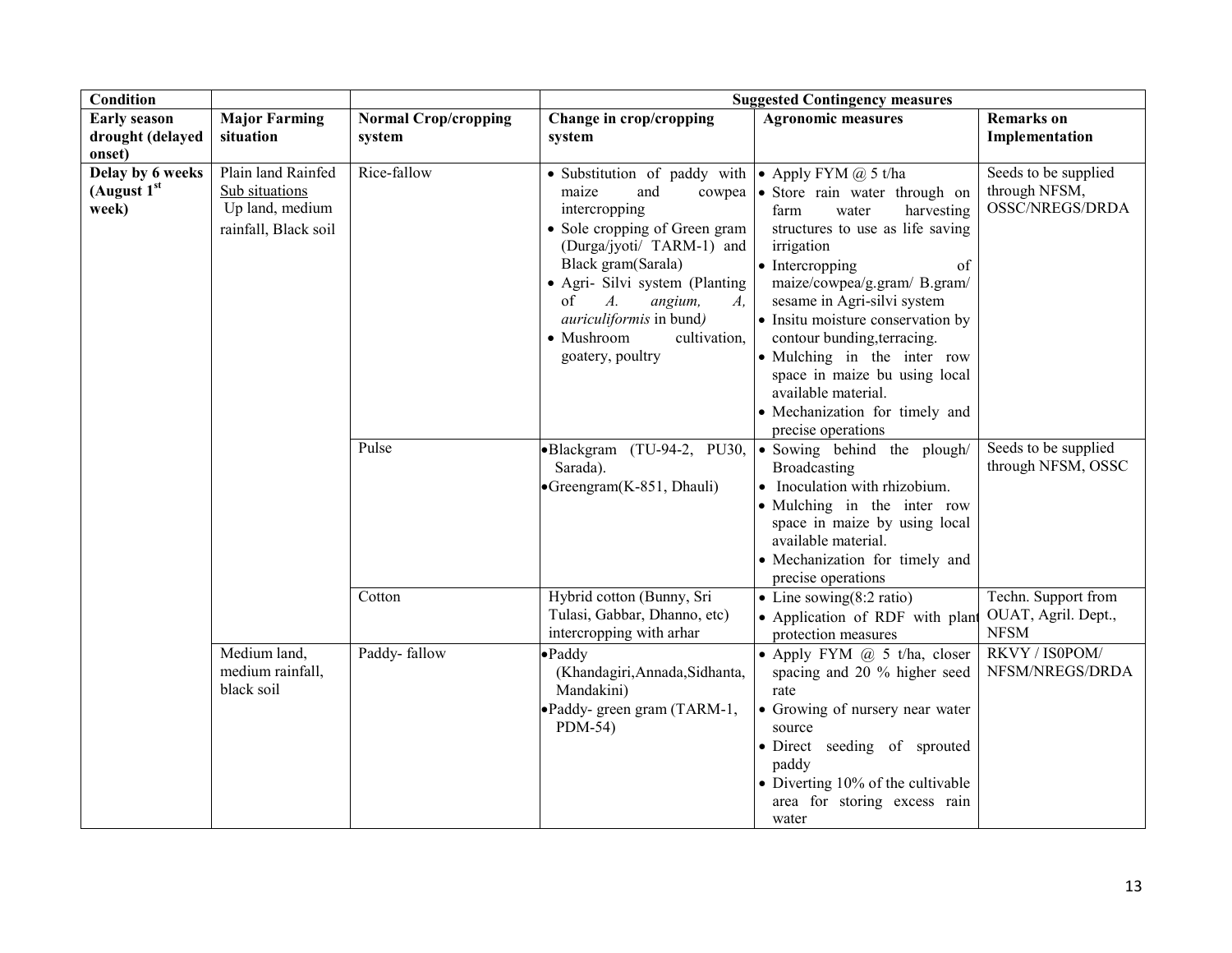|                                                                                | Paddy-Greengram                              | ·Paddy (Khandagiri, Annada,<br>Sidhanta, Mandakini)<br>•Paddy- green gram (TARM-<br>1, PDM-54)                                                                                                                                          | • Apply FYM, closer spacing<br>and 20 % higher seed rate<br>• Growing of nursery near water<br>source<br>· Direct seeding of sprouted<br>paddy                                                                                                                                                                           | RKVY / IS0POM/<br><b>NFSM</b>                                                   |
|--------------------------------------------------------------------------------|----------------------------------------------|-----------------------------------------------------------------------------------------------------------------------------------------------------------------------------------------------------------------------------------------|--------------------------------------------------------------------------------------------------------------------------------------------------------------------------------------------------------------------------------------------------------------------------------------------------------------------------|---------------------------------------------------------------------------------|
| Unbunded Upland,<br>medium rainfall,<br>sandy loam, red &<br>yellow, acid soil | <b>Upland Paddy-fallow</b>                   | • Agri-Horti system<br>(Mango)<br>and guava)<br>• Planting fruit trees<br>· Substitution of paddy with<br>maize<br>and<br>cowpea<br>intercropping<br>• Sole cropping of Green gram<br>(Durga/jyoti/Tarm-1)<br>and<br>Black gram(Sarala) | • Plough and sow the crops<br>across the slope for moisture<br>conservation<br>• Moisture conservation through<br>mulching<br>• Mechanization for timely and<br>precise operations.<br>$\bullet$ liming $(a)$ 5 q/ha mixed with<br>FYM $@$ 1.0 t/ha in furrows<br>before sowing<br>• Intercropping of cowpea in<br>mango | Seeds & lime to be<br>supplied<br>through<br>NFSM/<br>OSSC/<br>RKVY/ATMA/NHM    |
|                                                                                | Arhar/ Greengram/ Sesame<br>(Local) - Fallow | Green gram (Durga, PDM-11,<br>Dhauli)<br>• Sesame (Uma, GT-2)<br>• Agri-Horti system (Mango and<br>guava)<br>•Planting fruit trees                                                                                                      | • Plough and sow the crops<br>across the slope for moisture<br>conservation.<br>• Mechanization for timely and<br>precise operations.<br>• Liming $(a)$ 5 q/ha mixed with<br>FYM $(a)$ 1.0 t/ha in furrows<br>before sowing                                                                                              | Seeds & lime to be<br>supplied<br>through<br>NFSM/<br>OSSC/<br><b>RKVY/ATMA</b> |
|                                                                                | Vegetables-fallow                            | •Brinjal (Utkal keshari, blue star,<br>pusa purple long)<br>• Tomato (Utkal raja, BT-10)                                                                                                                                                | • Raising of seedlings<br>under<br>protected nursery<br>$\bullet$ Seedling<br>root<br>dip<br>with<br>fungicide/bactericide.<br>• Liming $\omega$ 5 q/ha mixed with<br>FYM $\omega$ 1.0 t/ha in furrows<br>before sowing                                                                                                  |                                                                                 |
| Medium land,<br>medium rainfall,                                               | Paddy - fallow                               | Paddy (Khandagiri, Annada,<br>Sidhanta, Mandakini                                                                                                                                                                                       | • Plough and sow the crops<br>across the slope for moisture<br>conservation.                                                                                                                                                                                                                                             | Seeds & lime to be<br>supplied through<br>NFSM/OSSC/                            |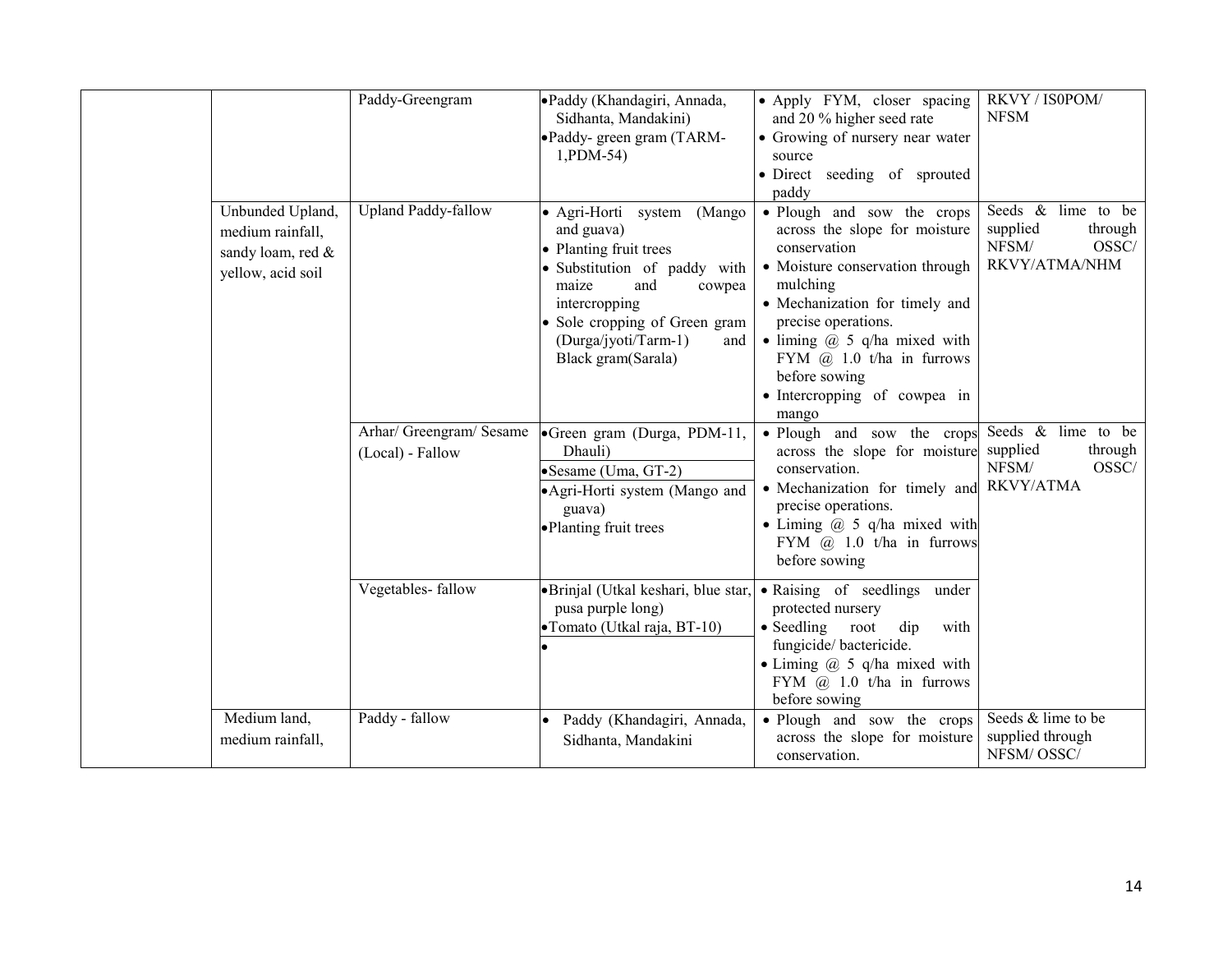| sandy loam, red &<br>yellow, acid soil                                         |                                  | of Horse<br>Sowing<br>gram<br>after<br>paddy<br>(Urmi)<br>in<br>available moisture                                                          | • Mechanization for timely and<br>precise operations.<br>$\bullet$ liming $\omega$ 5 q/ha mixed with<br>FYM $@$ 1.0 t/ha in furrows<br>before sowing<br>• Water harvesting<br>(digging)<br>ponds and lining) in 10-12%<br>area.                                                                 | RKVY/ATMA |
|--------------------------------------------------------------------------------|----------------------------------|---------------------------------------------------------------------------------------------------------------------------------------------|-------------------------------------------------------------------------------------------------------------------------------------------------------------------------------------------------------------------------------------------------------------------------------------------------|-----------|
| Low land, medium<br>rainfall, clay loam,<br>red & yellow soil                  | Paddy - Greengram/<br>Blackgram  | ·Paddy (MTU-1001, Pratikshya,<br>surendra, Tejaswini)<br>·Green gram (PDM-54, TARM-<br>1, Dhauli, Durga)<br>·Black gram(Sarala, PU-30)      | • Application of FYM $(a)$ 5 t/ha in<br>kh. paddy<br>· Adopt Paira cropping with<br>green gram/black gram<br>· Construct ion of percolation<br>tanks to recharge the soil profile<br>and for supplemental irrigation.<br>• Direct sowing of sprouted seed                                       |           |
|                                                                                | Paddy-Linseed/lathyrus           | ·Paddy (MTU-1001, Pratikshya,<br>surendra, Tejaswini)<br>·Lin seed (Mukta)<br>·Grow black gram in place of<br>lathyrus                      | $-do-$                                                                                                                                                                                                                                                                                          |           |
| Undulated sub-<br>mountaineous tract,<br>medium rainfall,<br>brown forest soil | Paddy – green gram/black<br>gram | · Paddy (MTU-1001,<br>Pratikshya,<br>surendra, Tejaswini)<br>• Green gram (PDM-54,<br>TARM-1, Dhauli, Durga)<br>• Black gram(Sarala, PU-30) | • Green manuring with Dhanicha<br>if unseasonal rain receives<br>earlier.<br>• Application of FYM $@$ 5 t/ha in<br>kh. paddy<br>• Adopt Paira cropping with<br>green gram/black gram<br>• Construct ion of percolation<br>tanks to recharge the soil profile<br>and for supplemental irrigation |           |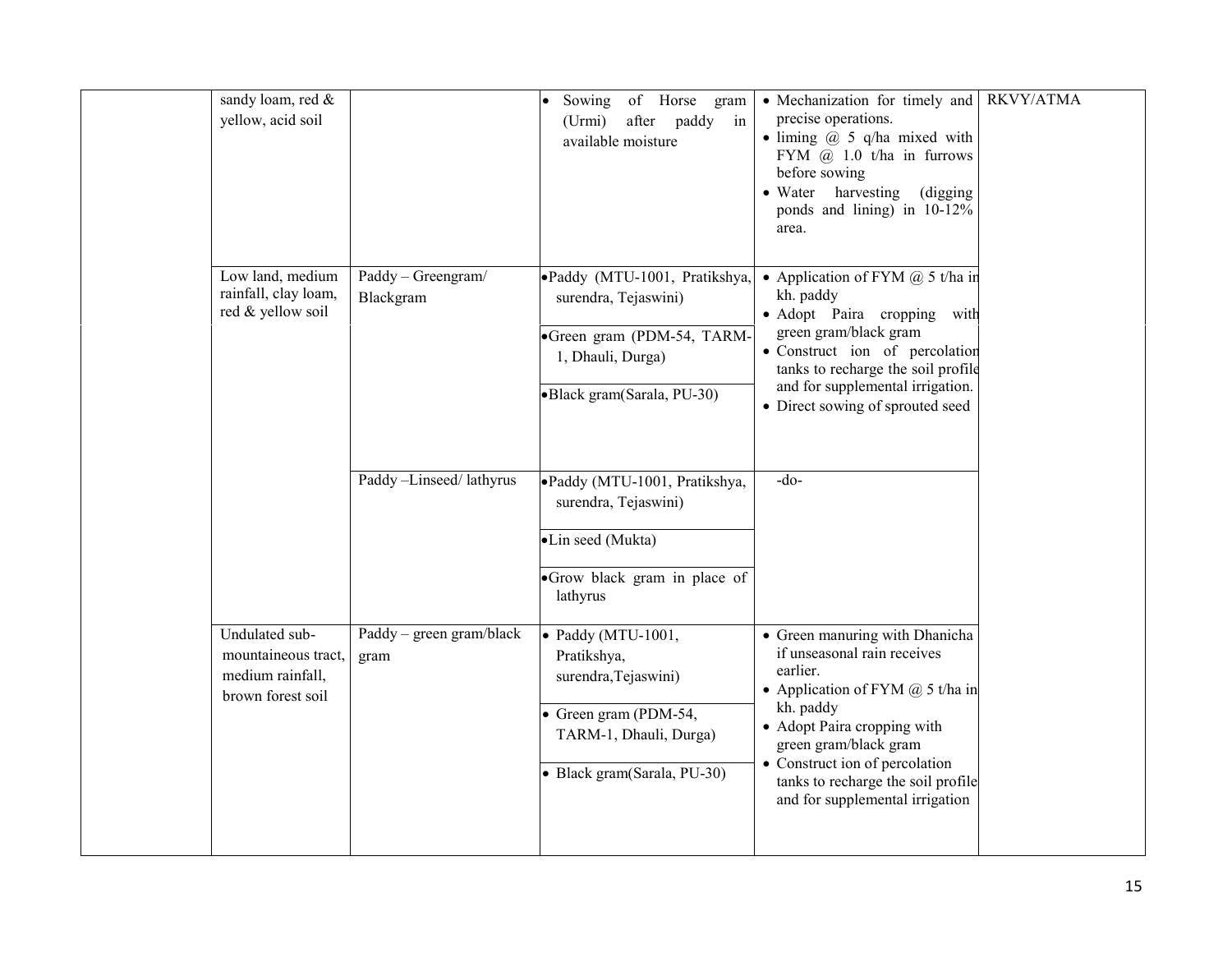| <b>Condition</b>                                                          |                                                                                 |                                       | <b>Suggested Contingency measures</b>                                                                                                                                                                                                                                                                                                                                                                            |                                                                                                                                                                                                                                                                                                                                                                                           |                                                          |  |
|---------------------------------------------------------------------------|---------------------------------------------------------------------------------|---------------------------------------|------------------------------------------------------------------------------------------------------------------------------------------------------------------------------------------------------------------------------------------------------------------------------------------------------------------------------------------------------------------------------------------------------------------|-------------------------------------------------------------------------------------------------------------------------------------------------------------------------------------------------------------------------------------------------------------------------------------------------------------------------------------------------------------------------------------------|----------------------------------------------------------|--|
| <b>Early season</b><br>drought (delayed<br>onset)                         | <b>Major Farming</b><br>situation                                               | <b>Normal Crop/cropping</b><br>system | Change in crop/cropping<br>system                                                                                                                                                                                                                                                                                                                                                                                | <b>Agronomic measures</b>                                                                                                                                                                                                                                                                                                                                                                 | <b>Remarks</b> on<br>Implementation                      |  |
| Delay by 8 weeks<br>(August $3^{rd}$ week)<br>August-<br><b>September</b> | Plain land Rainfed<br>Sub situations<br>Up land, medium<br>rainfall, Black soil | Rice-fallow                           | Paddy should be replaced with<br>maize(Short duration hybrid<br>maize Hishell, proagro, Bio-<br>9681), cowpea, blackgram(T-<br>9, Pant-U-19, Pant-U-30, Ujala<br>and Sarala), sesame(Uma),<br>pumpkin<br>Adoption of intercropping of<br>maize with cowpea<br>• Agri- Silvi system (Planting<br>of<br>$A$ .<br>angium,<br>A,<br><i>auriculiformis</i> in bund)<br>· Mushroom<br>cultivation,<br>goatery, poultry | • Apply FYM, closer spacing<br>and 20 % higher seed rate<br>· Store rain water through on<br>water<br>harvesting<br>farm<br>structures to use as life saving<br>irrigation<br>• Intercropping<br>of<br>Maize/Cowpea/Greengram/<br>Bengalgram/ Sesame in Agri-<br>silvi system<br>• Application of pre-emergence<br>herbicide<br>pendimethalin/<br>pretilachlor/<br>oxydiargyl in<br>paddy | Seeds to be supplied<br>through NFSM,<br>OSSC/NREGS/DRDA |  |
|                                                                           |                                                                                 | Pulse                                 | •Blackgram (TU-94-2, PU30,<br>Sarada).<br>•Greengram(K-851, Dhauli)                                                                                                                                                                                                                                                                                                                                              | · Sowing behind the plough/<br>Broadcasting<br>• Inoculation with rhizobium                                                                                                                                                                                                                                                                                                               | Seeds to be supplied<br>through NFSM, OSSC               |  |
|                                                                           |                                                                                 | Cotton                                | Diversification of Cotton with<br>Maize<br>and<br>cow<br>pea<br>intercropping                                                                                                                                                                                                                                                                                                                                    | • Plough and sow the crops across Techn. Support from<br>for<br>the<br>slope<br>moisture<br>conservation<br>• Moisture conservation through<br>mulching<br>•Mechanization for timely and<br>precise operations.                                                                                                                                                                           | OUAT, Agril. Dept.,<br><b>NFSM</b>                       |  |
|                                                                           | Medium land,<br>medium rainfall,<br>black soil                                  | Paddy-fallow                          | · Paddy (Lalat,<br>MTU-1010,<br>Surendra,<br>Konark)<br>• Paddy- Greengram (TARM-1,<br>PDM-54)                                                                                                                                                                                                                                                                                                                   | Manaswini, Apply FYM, closer spacing and<br>20 % higher seed rate<br>• Growing of nursery near water<br>source/Direct<br>of<br>sowing<br>sprouted paddy<br>• Diverting 10% of the cultivable<br>area for storing excess rain<br>water                                                                                                                                                     | RKVY / IS0POM/<br>NFSM/NREGS/DRDA                        |  |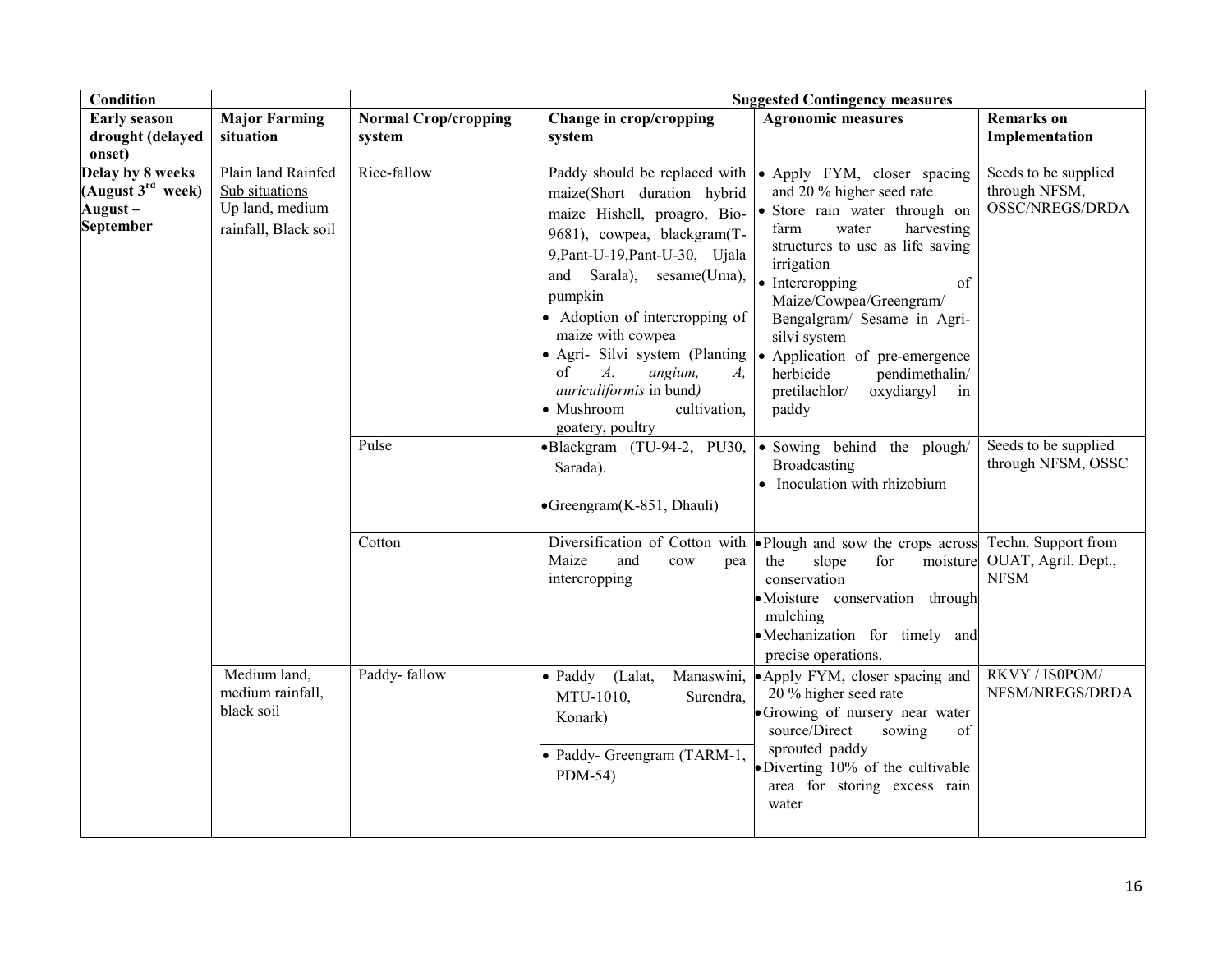|                                                                                | Paddy-green gram                              | Paddy (Mandakini, Yogesh,<br>Sidhant)<br>Paddy- Greengram (TARM-<br>1, PDM-54)                                                                                                                                   | • Apply FYM, closer spacing<br>and 20 % higher seed rate<br>• Growing of nursery near water<br>source/Direct<br>sowing<br>of<br>sprouted paddy                                                                                                                                                                                                                                                   | RKVY / IS0POM/<br><b>NFSM</b>                                            |
|--------------------------------------------------------------------------------|-----------------------------------------------|------------------------------------------------------------------------------------------------------------------------------------------------------------------------------------------------------------------|--------------------------------------------------------------------------------------------------------------------------------------------------------------------------------------------------------------------------------------------------------------------------------------------------------------------------------------------------------------------------------------------------|--------------------------------------------------------------------------|
| Unbunded Upland,<br>medium rainfall,<br>sandy loam, red &<br>yellow, acid soil | Paddy-fallow                                  | Intercropping of<br>•Maize+ Cowpea<br>•Groundnut (sole crop)<br>Sesame (Uma, GT-2)<br>•Greengram(K-851, Sujata)/<br>•Blackgram (T-9, PU-30)<br>• Agri-Horti system (Mango and<br>guava)<br>•Planting fruit trees | · Plough and sow the crops<br>across the slope for moisture<br>conservation<br>• Moisture conservation through<br>mulching<br>• Mechanization for timely and<br>precise operations.<br>• Liming $(a)$ 5 q/ha mixed with<br>FYM $\omega$ 1.0 t/ha in furrows<br>before sowing<br>• Intercropping of cowpea in<br>mango<br>• Application of pre-emergence<br>herbicide<br>pendimethalin@1200 ml/ha | Seeds & lime to be<br>supplied through<br>NFSM/OSSC/<br>RKVY/ATMA/NHM    |
|                                                                                | Arhar/ green gram/ sesame<br>(Local) - fallow | $-do$ -                                                                                                                                                                                                          | $-do$ -                                                                                                                                                                                                                                                                                                                                                                                          | $-do-$                                                                   |
|                                                                                | vegetables-fallow                             | •Cluster bean / cow pea (utkal<br>manic)/Radish/Runner<br>bean/okra                                                                                                                                              | • Plough and sow the crops<br>across the slope for moisture<br>conservation<br>• Moisture<br>conservation<br>through mulching<br>• Mechanization for timely and<br>precise operations.<br>• Liming $\omega$ 5 q/ha mixed with<br>FYM $@$ 1.0 t/ha in furrows<br>before sowing<br>• Follow<br>proper<br>plant<br>protection measures                                                              | Seeds & lime to be<br>supplied through<br>NFSM/OSSC/<br><b>RKVY/ATMA</b> |
| Medium land,<br>medium rainfall,<br>sandy loam, red &                          | Paddy - fallow                                | Paddy (Khandagiri,<br>Mandakini, Sidhant,<br>Nabeen)                                                                                                                                                             | • Apply FYM, closer spacing<br>and 20 % higher seed rate<br>• Growing of nursery near water<br>source/Direct<br>sowing<br>of                                                                                                                                                                                                                                                                     |                                                                          |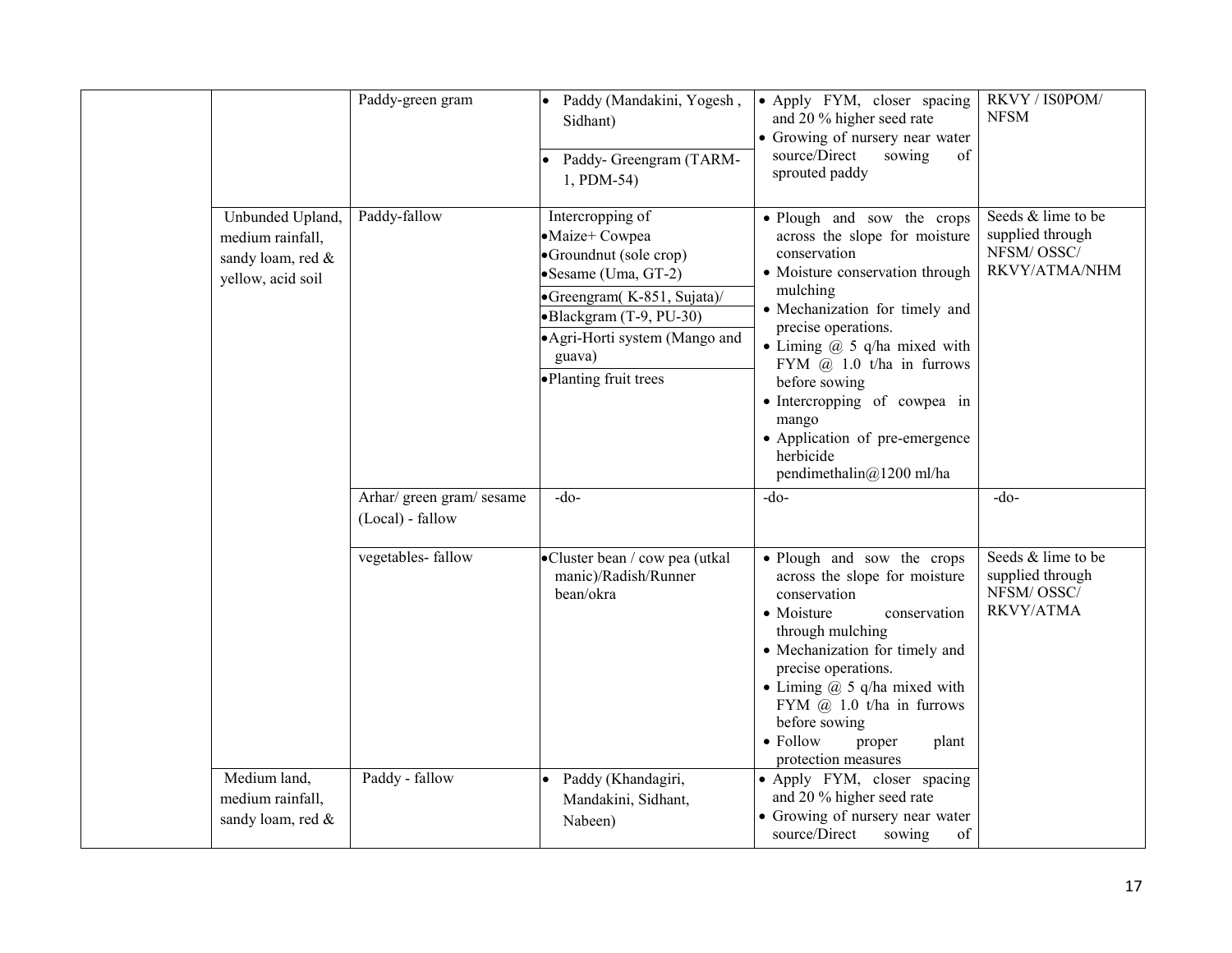|           | yellow, acid soil                                                              |                                 | Sowing of Horse gram<br>(Urmi) after paddy if<br>moisture is available                                                 | sprouted paddy<br>• Diverting 10% of the cultivable<br>area for storing excess rain<br>water                                                                                                                                                                                                                                                                                                         |                                                         |
|-----------|--------------------------------------------------------------------------------|---------------------------------|------------------------------------------------------------------------------------------------------------------------|------------------------------------------------------------------------------------------------------------------------------------------------------------------------------------------------------------------------------------------------------------------------------------------------------------------------------------------------------------------------------------------------------|---------------------------------------------------------|
|           | Low land, medium<br>rainfall, clay loam,<br>red & yellow soil                  | Paddy - Greengram/Black<br>gram | · Paddy (Surendra, Lalat,<br>Konark)<br>• Green gram (PDM-54,<br>Dhauli, Sujata)<br>• Black gram(Sarala, PU-30)        | • Application of FYM $(a)$ 5 t/ha<br>in kharif paddy<br>· Adopt Paira cropping with<br>green gram/black gram<br>• Construct ion of percolation<br>tanks to recharge the soil<br>profile and for supplemental<br>irrigation<br>· Seed treatment/ spraying of<br>endosulfan/chloropyriphos<br>• Application of pre-emergence<br>Pendimethalin/<br>herbicide<br>Pretilachlor/<br>Oxydiargyl in<br>paddy | Seeds to be supplied<br>through NFSM/OSSC/<br>RKVY/ATMA |
|           |                                                                                | Paddy – lin seed/ lathyrus      | · Paddy (Surendra, Lalat,<br>Konark)<br>Lin seed (Mukta)<br>Grow black gram in place of<br>lathyrus                    | $-do$                                                                                                                                                                                                                                                                                                                                                                                                |                                                         |
| $F.S.-2:$ | Undulated sub-<br>mountaineous tract,<br>medium rainfall,<br>brown forest soil | Paddy - Greengram/Black<br>gram | · Paddy (Surendra, Lalat,<br>Konark)<br>• Green gram (PDM-54,<br>TARM-1, Dhauli, Durga)<br>· Black gram(Sarala, PU-30) | $-do-$                                                                                                                                                                                                                                                                                                                                                                                               |                                                         |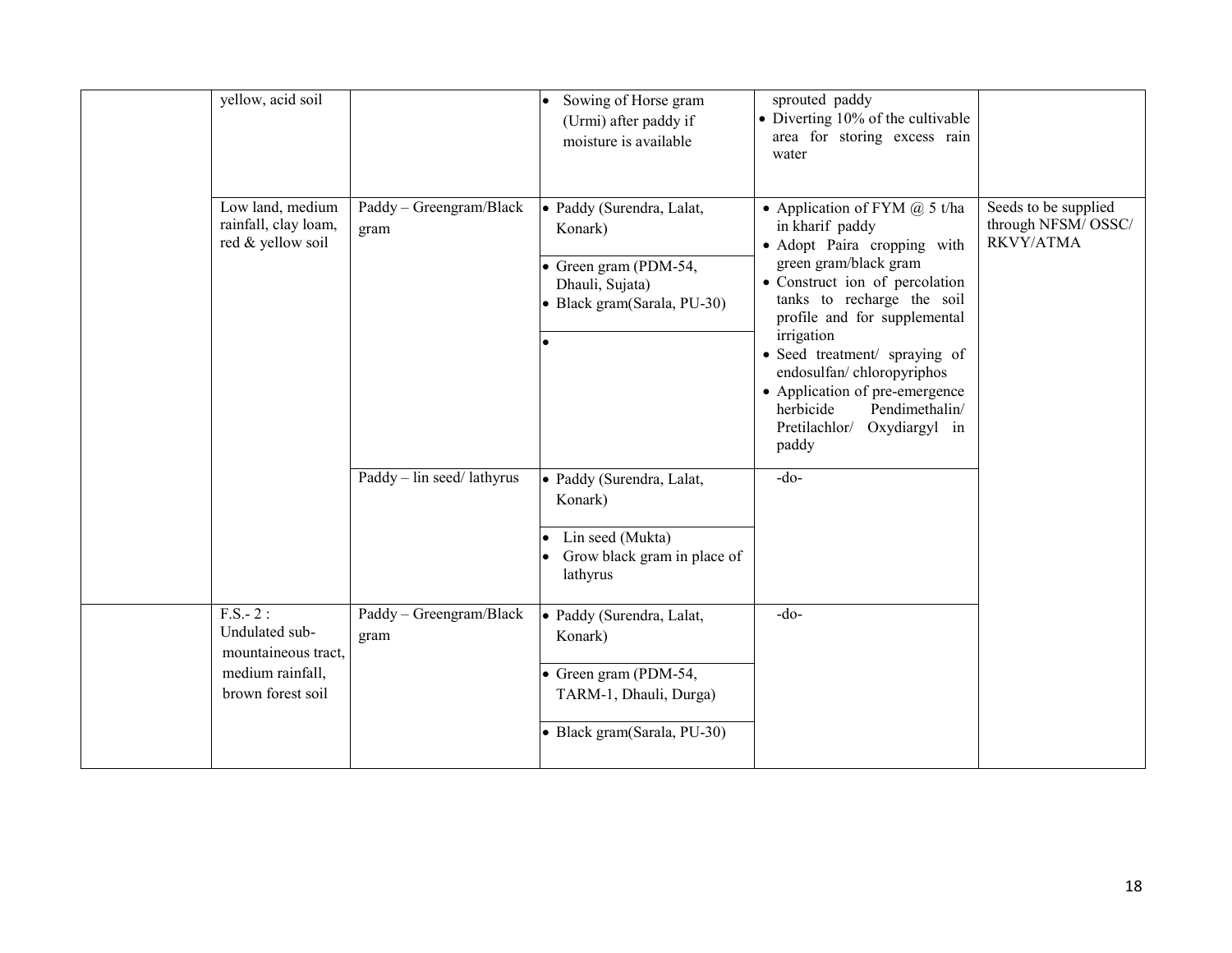| <b>Condition</b>                                                                                                                |                                                           |                                       | <b>Suggested Contingency measures</b>                                                                                                                                                                                                                                                                       |                                                                                                                                                                                                                                                 |                                                                    |  |
|---------------------------------------------------------------------------------------------------------------------------------|-----------------------------------------------------------|---------------------------------------|-------------------------------------------------------------------------------------------------------------------------------------------------------------------------------------------------------------------------------------------------------------------------------------------------------------|-------------------------------------------------------------------------------------------------------------------------------------------------------------------------------------------------------------------------------------------------|--------------------------------------------------------------------|--|
| Early season<br>drought (Normal<br>onset)                                                                                       | <b>Major Farming</b><br>situation                         | <b>Normal Crop/cropping</b><br>system | Crop management                                                                                                                                                                                                                                                                                             | Soil nutrient & moisture<br>conservation measues                                                                                                                                                                                                | <b>Remarks</b> on<br>Implementation                                |  |
| <b>Normal onset</b><br>followed by 15-20<br>days dry spell<br>after sowing<br>leading to poor<br>germination/crop<br>stand etc. | Plain land Rainfed                                        | Rice-fallow                           | • When there is more than 50%<br>mortality, resow the crop up to<br>July after receipt of sufficient<br>rain water<br>• Sowing of green gram / Horse<br>gram / Cow pea are encouraged                                                                                                                       | •If mortality is less than<br>50%, the crops may be<br>top dressed with 40 kg<br>N/ha after receiving rain<br>as tillering fertilizer.<br>$\bullet$ Ploughing<br>across<br>the<br>slope.                                                        | RKVY, ATMA                                                         |  |
|                                                                                                                                 | Sub situations<br>Up land, medium<br>rainfall, Black soil | Pulse                                 | • Re-sowing behind the plough<br>after available of moisture if<br>crop stand is $\leq 50\%$ in furrow<br>and ridge method across the<br>slope                                                                                                                                                              | • Inoculation<br>with<br>rhizobium                                                                                                                                                                                                              | Seeds to be supplied<br>through NFSM, OSSC                         |  |
|                                                                                                                                 |                                                           | Cotton                                | • Gap filling of seedlings raised in • Hoeing,<br>pie nursery                                                                                                                                                                                                                                               | weeding<br>followed by ridging to<br>the base of the crop rows<br>at 20 days after sowing<br>for<br>in-situ<br>moisture<br>conservation.<br>$\bullet$ Spraying<br>with neem<br>formulation to manage<br>early infestation<br>by<br>insect pests | Technical Support from<br>OUAT,<br>Agril. Dept.,<br><b>NFSM</b>    |  |
|                                                                                                                                 | Medium land,<br>medium rainfall,<br>black soil            | Paddy-fallow                          | When there is more than $50\%$<br>mortality, resow the crop up to<br>July after receive of sufficient<br>rain water<br>If mortality is less than 50%, the<br>crops may be gap filled.                                                                                                                       | 1) Application of FYM $(a)$<br>1 t/ha Ploughing across the<br>slope.                                                                                                                                                                            | • Seeds to be supplied<br>through NFSM, OSSC<br>• Mass campaigning |  |
|                                                                                                                                 |                                                           | Paddy-Greengram                       | Re sowing of paddy ( $Var -$<br>Lalat, Konark, Manaswini)<br>• Sow the seeds at 5-6 cm depth<br>by <i>punji</i> method (6 - 8 seeds at<br>one point) at a spacing of 20<br>cm x 10 cm and cover it with<br>FYM to avoid seedling<br>mortality due to moisture<br>stress.<br>• Use a seed rate of 100 to 120 | Storing excess rain water<br>in refuges in medium land<br>has been standardized by<br>devoting 10% of the<br>cultivable area                                                                                                                    |                                                                    |  |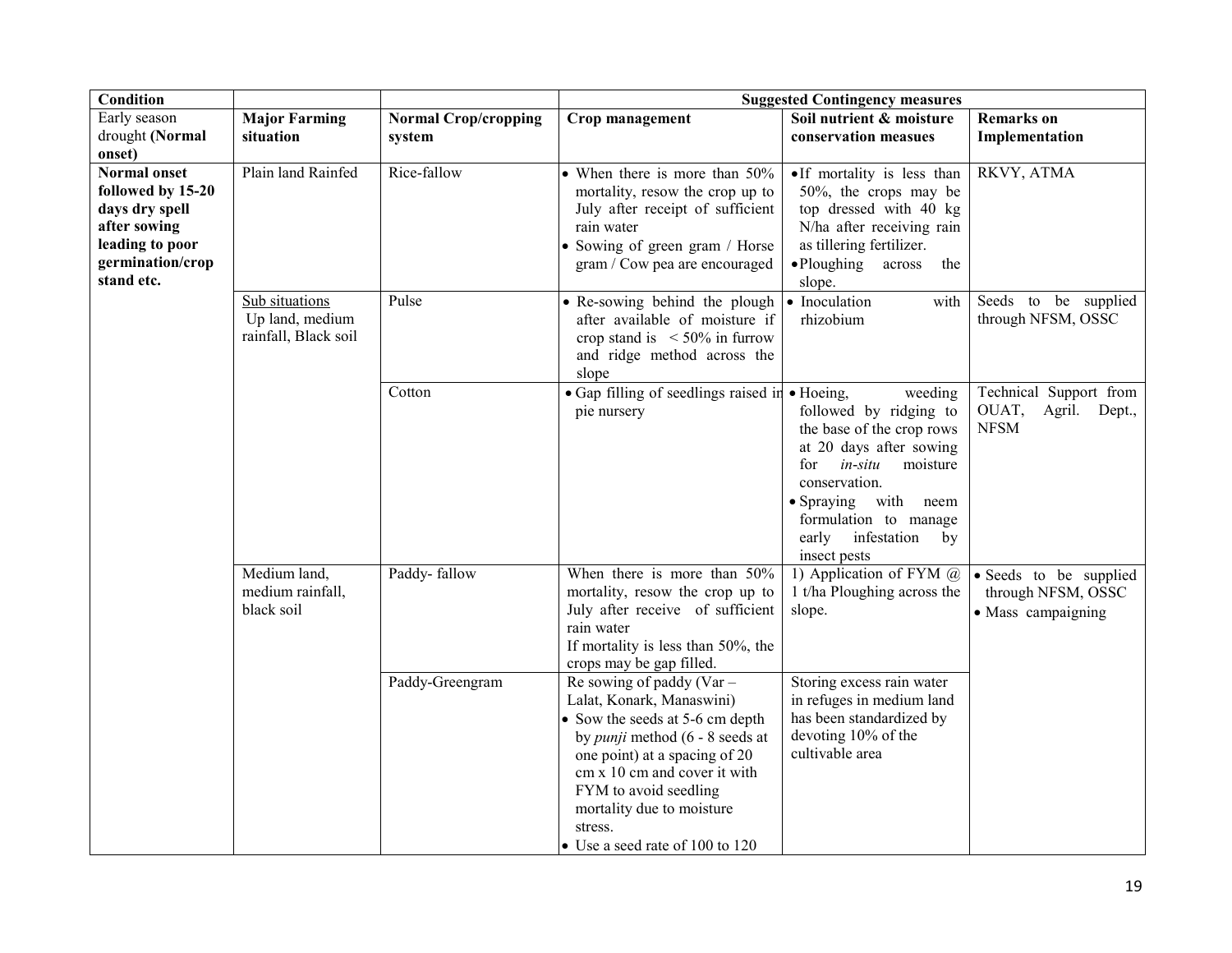|                                                                                |                                              | kg per ha to maintain 400 - 600<br>plants/ $m^2$ .                                                                      |                                                                                                                                                                                                                                                                                  |                                                         |
|--------------------------------------------------------------------------------|----------------------------------------------|-------------------------------------------------------------------------------------------------------------------------|----------------------------------------------------------------------------------------------------------------------------------------------------------------------------------------------------------------------------------------------------------------------------------|---------------------------------------------------------|
| Unbunded Upland,<br>medium rainfall,<br>sandy loam, red &<br>yellow, acid soil | Paddy-fallow                                 | • Re sowing of paddy (Var $-$<br>Pathara, JHU, Kalinga-III<br>Vandana) or crop                                          | • Plough and sow the crops<br>across the slope for<br>moisture conservation.<br>• Mechanization for timely                                                                                                                                                                       | Seeds to be supplied<br>through NFSM/OSSC/<br>RKVY/ATMA |
|                                                                                |                                              | • substitution with Green gram<br>(TARM-1, PDM-54, Sujata)                                                              | and precise operations.<br>$\bullet$ Liming $@$ 5 q/ha mixed<br>with FYM $@1.0$ t/ha in                                                                                                                                                                                          |                                                         |
|                                                                                |                                              | • Agri-Horti System(Plantation<br>of mango)                                                                             | furrows before sowing<br>· Follow ridge and furrow<br>method of sowing                                                                                                                                                                                                           |                                                         |
|                                                                                | Arhar/ Greengram/<br>sesame (Local) - fallow | • Resowing of crop if crop stand<br>$is < 50\%$<br>• Agri-Horti System(Plantation<br>of mango)                          | • Cover with FYM after<br>sowing of seed<br>• Mechanization for timely<br>and precise operations.<br>• liming $\omega$ 5 q/ha mixed<br>with FYM $@$ 1.0 t/ha in<br>furrows before sowing<br>• Follow ridge and furrow<br>method of sowing                                        |                                                         |
|                                                                                | Vegetables-fallow                            | • Cultivate vegetables-cowpea,<br>guar, radish, runner bean, okra,<br>cauliflower, brinjal, tomato<br>wherever possible | • Complete hoeing,<br>weeding followed by<br>ridging to the base of the<br>crop<br>• Follow ridge and furrow<br>method of sowing<br>• Mulching the inter row<br>space with weeded plants                                                                                         |                                                         |
| Medium land,<br>medium rainfall,<br>sandy loam, red &<br>yellow, acid soil     | Paddy - fallow                               | 1) Re sowing of paddy (Var $-$<br>lalat, konark, Manaswini)<br>2) Crop substitution with<br>sesamum, ground nut etc.    | • Plough and sow the crops<br>across the slope for<br>moisture conservation.<br>• Mechanization for timely<br>and precise operations.<br>liming $\omega$ 5 q/ha mixed with<br>FYM $\omega$ 1.0 t/ha in furrows<br>before sowing<br>· Follow ridge and furrow<br>method of sowing |                                                         |
| Low land, medium<br>rainfall, clay loam,                                       | $Paddy -$                                    | • If rice population is less than<br>50%, resow the crop,                                                               | • If the rice population is<br>more than 50% carry out                                                                                                                                                                                                                           | Seeds to be supplied<br>through NFSM/OSSC/              |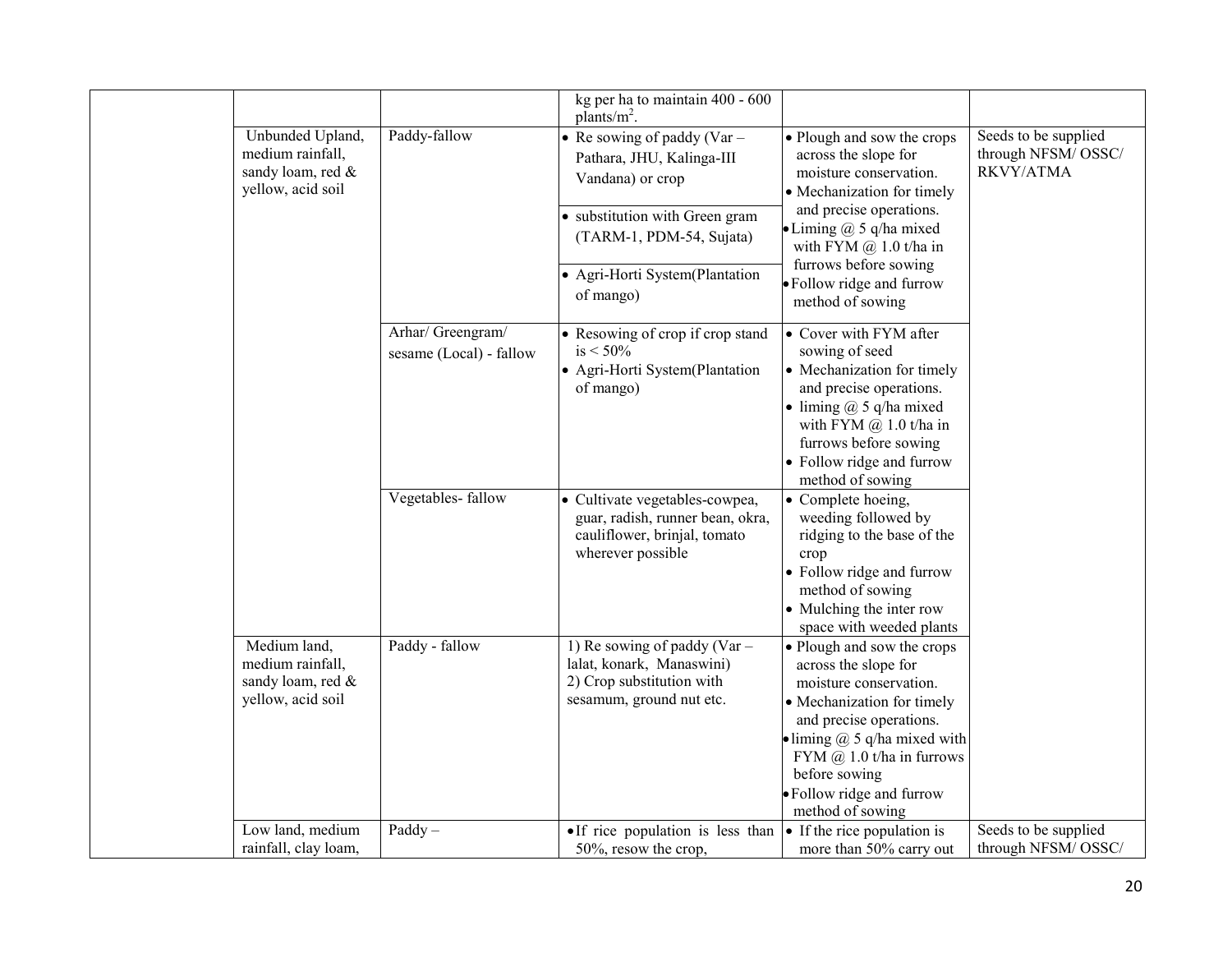| red & yellow soil<br>Undulated sub-<br>mountaineous tract, | Greengram/Blackgram<br>$\text{Paddy} - \text{lin seed}/\text{lathyrus}$<br>$Paddy - green$<br>gram/black gram | re sowing of paddy (Var MTU-<br>7029,<br>Puja,<br>Raneedhan,<br>Tejaswini)<br>· Raise community nursery of<br>for transplanting at a<br>rice<br>reliable water source to save<br>time for further delay<br>• If rice population is less than<br>$50\%$ , resow the crop, resowing<br>of paddy (Var MTU-7029,<br>Puja, Raneedhan, Tejaswini)<br>• Sowing of black gram after<br>paddy(Sarala, PU-30)<br>• Paira<br>cropping<br>be<br>may<br>followed<br>· Raise community nursery of<br>for transplanting at a<br>rice<br>reliable water source to save<br>time for further delay<br>• If rice population is less than<br>50%, re sowing of paddy | weeding and adjust the<br>plant population by<br>Khelua and top dressed<br>with 40 kg N/ha as<br>tillering fertilizer.<br>If the rice population is<br>more than 50% carry out<br>weeding and adjust the<br>plant population by<br>Khelua (removing and<br>redistributing the hills)<br>and clonal propagation.<br>$-do$ | RKVY/ATMA |
|------------------------------------------------------------|---------------------------------------------------------------------------------------------------------------|--------------------------------------------------------------------------------------------------------------------------------------------------------------------------------------------------------------------------------------------------------------------------------------------------------------------------------------------------------------------------------------------------------------------------------------------------------------------------------------------------------------------------------------------------------------------------------------------------------------------------------------------------|--------------------------------------------------------------------------------------------------------------------------------------------------------------------------------------------------------------------------------------------------------------------------------------------------------------------------|-----------|
| medium rainfall,<br>brown forest soil                      |                                                                                                               | (Var MTU-7029, Puja,<br>Raneedhan, Tejaswini)<br>Raise community nursery of<br>$\bullet$<br>rice for transplanting at a<br>reliable water source to save<br>time for further delay                                                                                                                                                                                                                                                                                                                                                                                                                                                               |                                                                                                                                                                                                                                                                                                                          |           |

| Condition                                                                   |                                                                                 |                                   | <b>Suggested Contingency measures</b>                         |                                                                                                                    |                                   |  |
|-----------------------------------------------------------------------------|---------------------------------------------------------------------------------|-----------------------------------|---------------------------------------------------------------|--------------------------------------------------------------------------------------------------------------------|-----------------------------------|--|
| Mid season<br>drought                                                       | <b>Major Farming</b><br>situation                                               | Normal<br>Crop/cropping<br>system | Crop management                                               | Soil nutrient & moisture<br>conservation measues                                                                   | <b>Remarks on Implementation</b>  |  |
| (long dry spell,<br>consecutive 2<br>weeks rainless<br>$($ >2.5 mm) period) | Plain land Rainfed<br>Sub situations<br>Up land, medium<br>rainfall, Black soil | Rice-fallow                       | Reduce plant population by<br>25% than the recommended<br>no. | • Weeding of the plot and<br>mulching by the wooded<br>plant.<br>• Spraying of potash fertilizer $\omega$<br>$2\%$ | ISOPOM, ATMA, IWDP<br><b>RKVY</b> |  |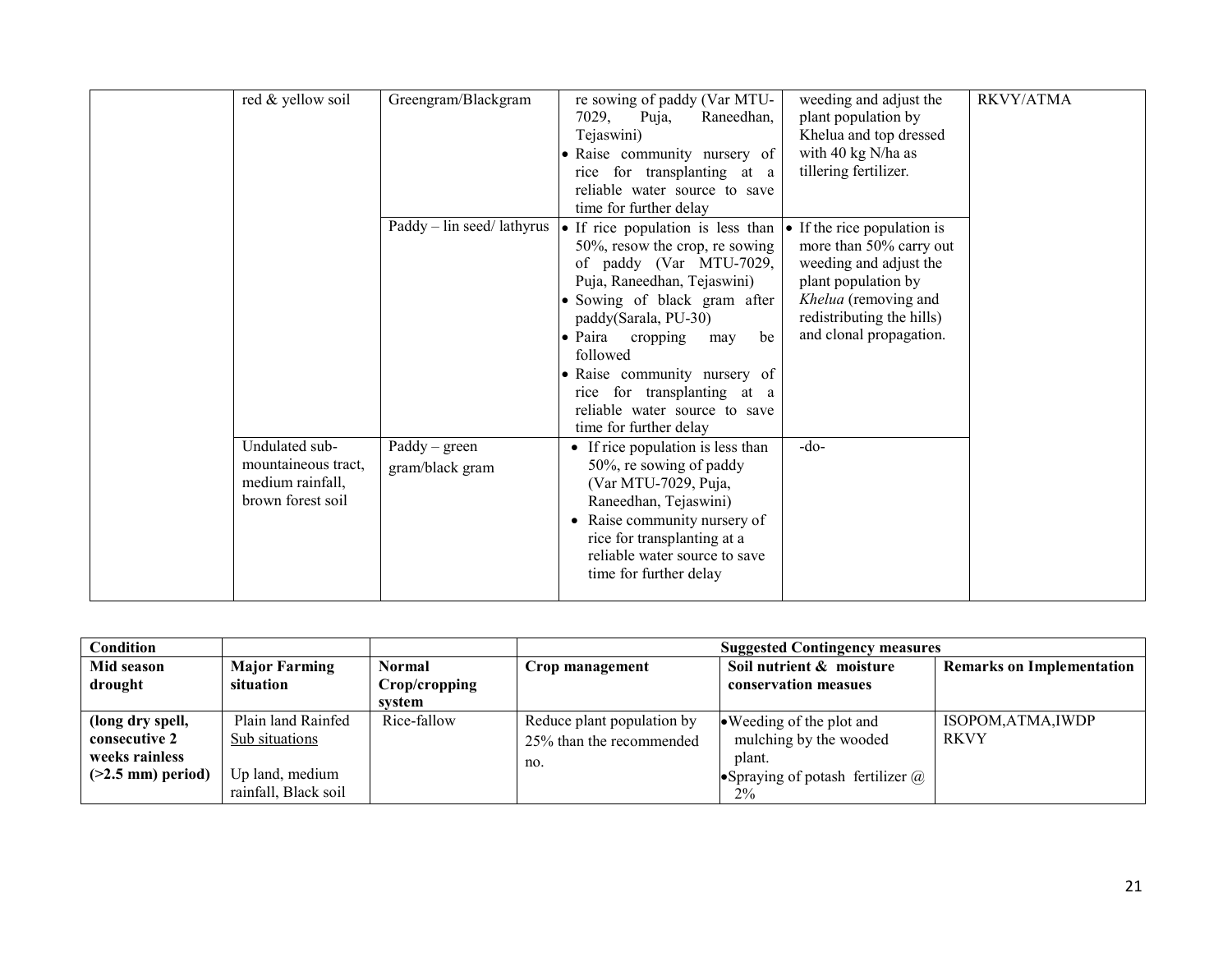|                                                | Pulse            | Foliar application of $2\%$ urea<br>at pre-flowering and<br>flowering stage of green<br>gram is helpful to mitigate<br>drought.                                                                                                                                                                                                                                                                                              | • Complete<br>hoeing<br>and<br>weeding in non paddy crop<br>fields to provide dust mulch.<br>• Spray $2\%$ KCl + 0.1 ppm<br>boron to black gram to<br>overcome drought situations.                                                                                                                                                                                                               | Seeds to be supplied through<br>NFSM, OSSC                |
|------------------------------------------------|------------------|------------------------------------------------------------------------------------------------------------------------------------------------------------------------------------------------------------------------------------------------------------------------------------------------------------------------------------------------------------------------------------------------------------------------------|--------------------------------------------------------------------------------------------------------------------------------------------------------------------------------------------------------------------------------------------------------------------------------------------------------------------------------------------------------------------------------------------------|-----------------------------------------------------------|
|                                                | Cotton           | • Spray $2\%$ KCl + 0.1 ppm<br>boron to overcome drought<br>situations.<br>• Spraying with bio-pesticide<br>formulation to manage<br>infestation by insect pests                                                                                                                                                                                                                                                             | $\bullet$ Complete<br>hoeing<br>and<br>weeding in non paddy crop<br>fields to provide dust mulch.<br>• Foliar application of 2% urea at<br>pre-flowering and flowering<br>stage is helpful to mitigate<br>drought<br>• Spray planofix or celmone 10<br>ppm (2 ml in 9 litre of water) at<br>45 days and 20 ppm (4 ml in 9<br>litre of water) 10 days later to<br>prevent boll shedding in cotton | <b>Technical Support from</b><br>OUAT, Agril. Dept., NFSM |
| Medium land,<br>medium rainfall,<br>black soil | Paddy-fallow     | • Do not practice beushaning<br>(blind cultivation) in rice, if<br>the crop is more than 45<br>days old.<br>• Weed out the field without<br>waiting for rainfall.<br>• Go for gap filling using<br>seedling of same age or<br>clonal tillers to have a<br>uniform distribution of<br>plant.<br>If transplanting is delayed<br>by 20 days follow<br>• Close spacing<br>• 25 % more N as basal<br>$\bullet$ 4-5 seedlings/hill | • Strengthen the field bunds<br>and close the holes to check<br>seepage loss.<br>• Withhold<br>fertilizer<br>N<br>application up to receipt of<br>rainfall.<br>• Remove<br>the weeds and<br>follow<br>plant<br>protection<br>measures against blast in the<br>nursery ie. Tricyclazole @<br>$0.06\%$                                                                                             | ISOPOM, ATMA, IWDP<br>RKVY, IWDP                          |
|                                                | Paddy-green gram | $-do$                                                                                                                                                                                                                                                                                                                                                                                                                        | • Strengthen the field bunds<br>and close the holes to check<br>seepage loss.<br>• Withhold<br>$\mathbf N$<br>fertilizer<br>application up to receipt of<br>rainfall.                                                                                                                                                                                                                            | ISOPOM, ATMA, IWDP<br>RKVY, IWDP                          |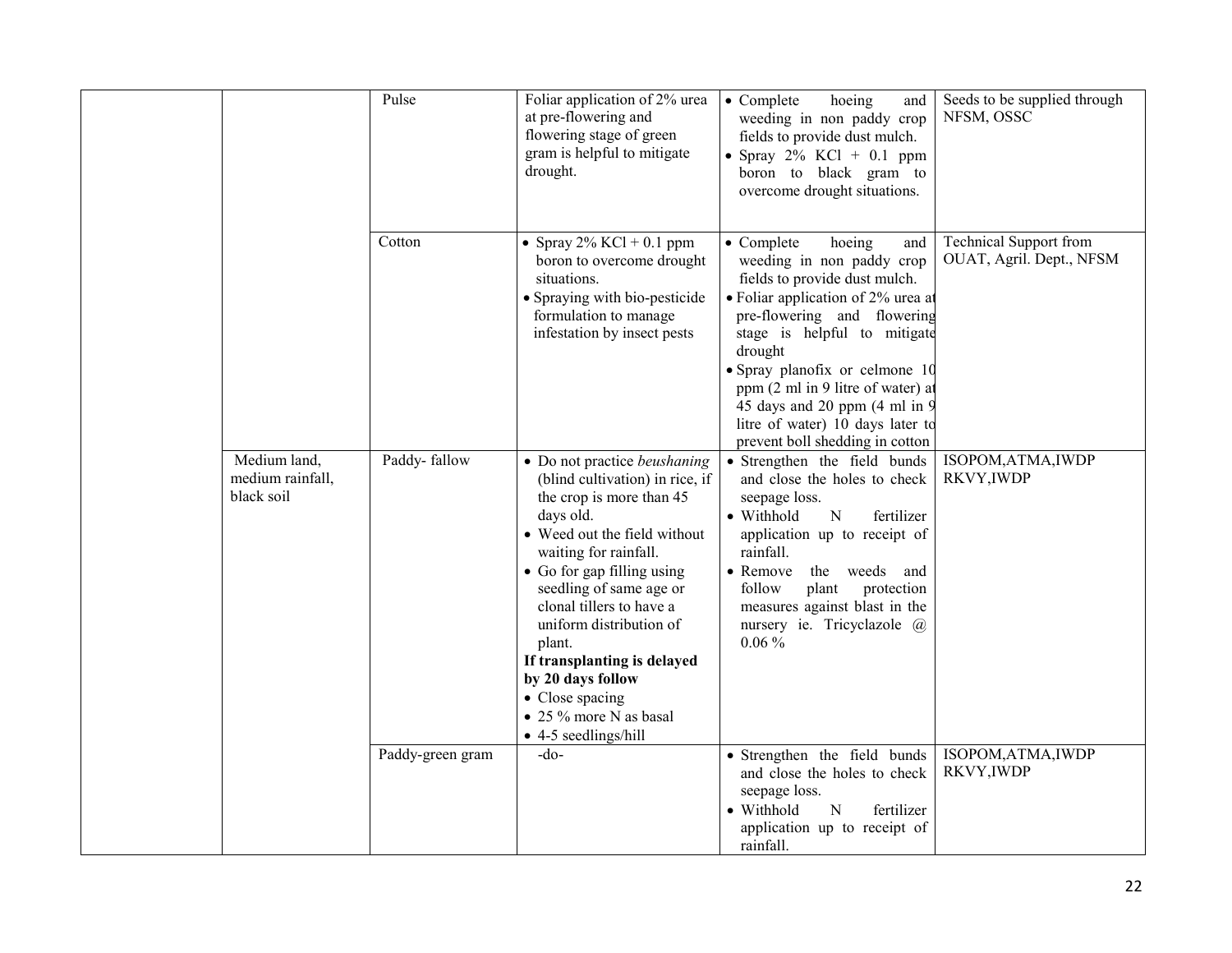|                                                                                |                                                 |                                                                                                                                                                                                                                                                                                        | • Spray $2\%$ KCl + 0.1 ppm<br>boron to black gram to<br>overcome drought situations.<br>• Foliar application of 2% urea<br>pre-flowering<br>and<br>at<br>flowering stage of green<br>gram is helpful to mitigate<br>drought. |                                                                                                                                                                               |
|--------------------------------------------------------------------------------|-------------------------------------------------|--------------------------------------------------------------------------------------------------------------------------------------------------------------------------------------------------------------------------------------------------------------------------------------------------------|-------------------------------------------------------------------------------------------------------------------------------------------------------------------------------------------------------------------------------|-------------------------------------------------------------------------------------------------------------------------------------------------------------------------------|
| Unbunded Upland,<br>medium rainfall,<br>sandy loam, red &<br>yellow, acid soil | Paddy-Fallow                                    | • Reduce population by $25%$<br>than the recommended no.<br>• Agri-Horti<br>System(Plantation of<br>mango)                                                                                                                                                                                             | • Weeding of the plot and<br>mulching by the weeded<br>plant.<br>• Spraying of potash fertilizer<br>(a) 2%                                                                                                                    | RKVY, ATMA, NFSM                                                                                                                                                              |
|                                                                                | Arhar/ Greengram/<br>Sesame (Local) -<br>Fallow | · Foliar application of 2%<br>urea at pre-flowering and<br>flowering stage of green<br>gram is helpful to mitigate<br>drought.<br>$\bullet$ Agri<br>Horti<br>System<br>$\blacksquare$<br>(Plantation of mango)<br>• Spray $2\%$ KCl + 0.1 ppm<br>boron to black gram to<br>overcome drought situations | • Complete hoeing and<br>weeding in non paddy crop<br>fields to provide dust mulch.                                                                                                                                           | ISOPOM, ATMA, IWDP<br>RKVY, IWDP                                                                                                                                              |
|                                                                                | Vegetables-Fallow                               | • Cultivate vegetables-<br>cowpea, guar, runner bean,<br>okra, brinjal, tomato<br>wherever possible<br>• Spray $2\%$ KCl + 0.1 ppm<br>boron to overcome drought<br>situations.<br>$\bullet$ Foliar application of 2%<br>urea at pre-flowering and<br>flowering stage is helpful to<br>mitigate drought | • Complete hoeing and<br>weeding in non paddy crop<br>fields to provide dust mulch.<br>• Spraying with bio-pesticide<br>formulation to manage<br>infestation by insect pests                                                  | RKVY, ATMA, NFSM                                                                                                                                                              |
| Medium land,<br>medium rainfall,<br>sandy loam, red &<br>yellow, acid soil     | Paddy - fallow                                  | • Do not practice beushaning<br>(blind cultivation) in rice, if<br>the crop is more than 45<br>days old.<br>• Weed out the field without<br>waiting for rainfall.<br>• Go for gap filling using                                                                                                        | • Strengthen the field bunds<br>and close the holes to check<br>seepage loss.<br>• Withhold N fertilizer<br>application up to receipt of<br>rainfall.<br>• In-situ rain water                                                 | ISOPOM, ATMA, IWDP<br>RKVY, IWDP<br>Small and marginal farmers<br>may be employed under<br>NREGA for creating<br>rain water conservation and<br>storage structures to enhance |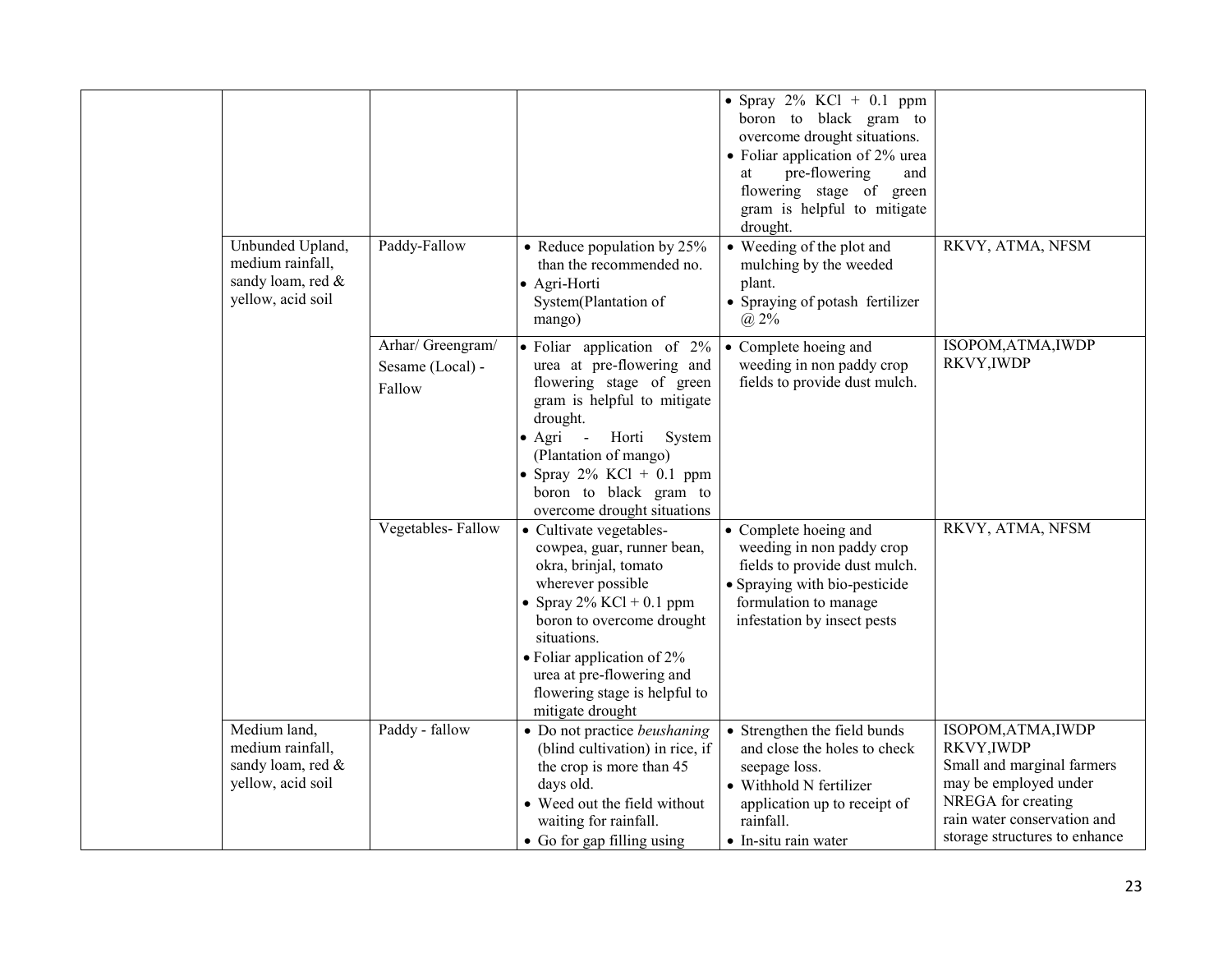|                                                                                 |                                                          | seedling of same age or<br>clonal tillers to have a<br>uniform distribution of plant.<br>If transplanting is delayed by<br>20 days follow<br>• Close spacing<br>• 25 % more N as basal<br>• 4-5 seedlings/hill<br>• Remove the weeds and<br>follow plant protection<br>measures against blast in the<br>nursery<br>• Crop substitution with<br>sesamum, ground nut etc.                                                                                                                                                                 | conservation, harvesting of<br>excess run off for re-use and<br>ground water recharge.<br>• Conserve rainwater by<br>increasing bund height | productivity of their limited<br>land                  |
|---------------------------------------------------------------------------------|----------------------------------------------------------|-----------------------------------------------------------------------------------------------------------------------------------------------------------------------------------------------------------------------------------------------------------------------------------------------------------------------------------------------------------------------------------------------------------------------------------------------------------------------------------------------------------------------------------------|---------------------------------------------------------------------------------------------------------------------------------------------|--------------------------------------------------------|
| Low land, medium<br>rainfall, clay loam,<br>red & yellow soil                   | $Paddy -$<br>Greengram/black<br>gram<br>Paddy - Linseed/ | • Do not practice beushaning<br>(blind cultivation) in rice, if<br>the crop is more than 45<br>days old.<br>• Weed out the field without<br>waiting for rainfall.<br>• Go for gap filling using<br>seedling of same age or<br>clonal tillers to have a<br>uniform distribution of<br>plant.<br>If transplanting is delayed<br>by 20 days follow<br>• Close spacing<br>• 25 % more N as basal<br>$\bullet$ 4-5 seedlings/hill<br>• Remove the weeds and<br>follow plant protection<br>measures against blast in<br>the nursery<br>$-do-$ | $-do-$<br>$-do$                                                                                                                             | ISOPOM, ATMA, IWDP<br>RKVY, IWDP<br>ISOPOM, ATMA, IWDP |
|                                                                                 | lathyrus                                                 |                                                                                                                                                                                                                                                                                                                                                                                                                                                                                                                                         |                                                                                                                                             | <b>RKVY</b>                                            |
| Undulated sub-<br>mountaineous tract,<br>medium rainfall,<br>brown forest soils | $Paddy -$<br>Greengram/black<br>gram                     | $-do$                                                                                                                                                                                                                                                                                                                                                                                                                                                                                                                                   | $-do-$                                                                                                                                      | ISOPOM, ATMA, IWDP<br>RKVY, IWDP                       |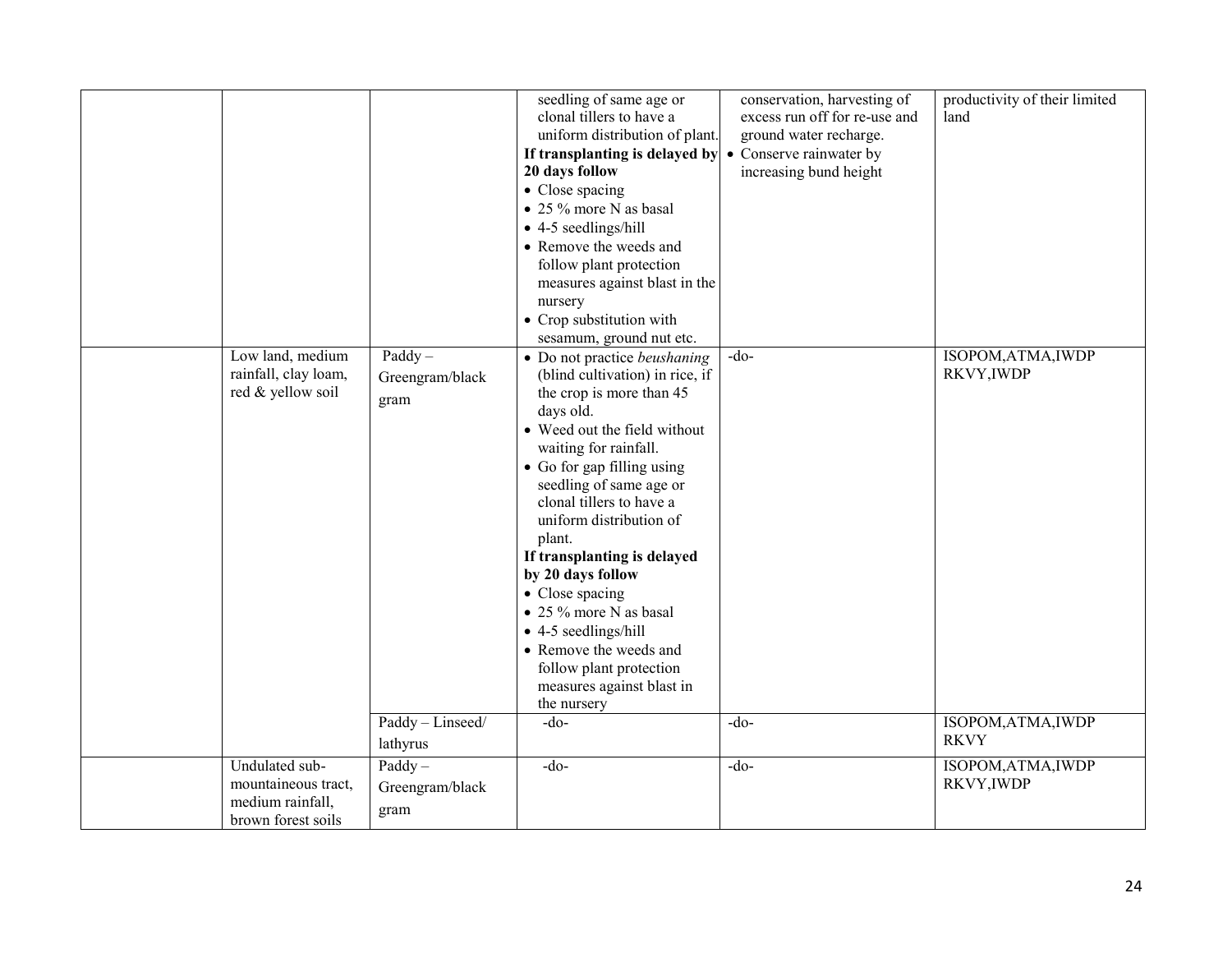| <b>Condition</b>                |                                                                                 |                                |                                                                                                                                                                                                                                                                                                                                                                                                                                                                                                                                                                                                                            | <b>Suggested Contingency measures</b>                                                                                                                                                                                                                                                                                                                                                                                           |                                           |
|---------------------------------|---------------------------------------------------------------------------------|--------------------------------|----------------------------------------------------------------------------------------------------------------------------------------------------------------------------------------------------------------------------------------------------------------------------------------------------------------------------------------------------------------------------------------------------------------------------------------------------------------------------------------------------------------------------------------------------------------------------------------------------------------------------|---------------------------------------------------------------------------------------------------------------------------------------------------------------------------------------------------------------------------------------------------------------------------------------------------------------------------------------------------------------------------------------------------------------------------------|-------------------------------------------|
| Mid season<br>drought (long dry | <b>Major Farming</b><br>situation                                               | <b>Normal</b><br>Crop/cropping | Crop management                                                                                                                                                                                                                                                                                                                                                                                                                                                                                                                                                                                                            | Soil nutrient & moisture<br>conservation measure                                                                                                                                                                                                                                                                                                                                                                                | <b>Remarks on Implementation</b>          |
| spell)                          |                                                                                 | system                         |                                                                                                                                                                                                                                                                                                                                                                                                                                                                                                                                                                                                                            |                                                                                                                                                                                                                                                                                                                                                                                                                                 |                                           |
| At flowering/<br>fruiting stage | Plain land Rainfed<br>Sub situations<br>Up land, medium<br>rainfall, Black soil | Rice-fallow                    | • Crops should be suitably<br>thinned out.                                                                                                                                                                                                                                                                                                                                                                                                                                                                                                                                                                                 | $\bullet$ In-situ<br>rain<br>water<br>conservation, harvesting of<br>excess run off for re-use<br>and ground water recharge.<br>• Conserve rainwater by<br>increasing bund height<br>• Application of weedicide<br>on broad leaf weeds to<br>minimize competition for<br>water                                                                                                                                                  | Supply of seeds through<br>OSSC/NFSM/RKVY |
|                                 |                                                                                 | Pulse                          | $-do-$                                                                                                                                                                                                                                                                                                                                                                                                                                                                                                                                                                                                                     | $-do-$                                                                                                                                                                                                                                                                                                                                                                                                                          | $-do$                                     |
|                                 |                                                                                 | Cotton                         | $-do-$                                                                                                                                                                                                                                                                                                                                                                                                                                                                                                                                                                                                                     | $-do$                                                                                                                                                                                                                                                                                                                                                                                                                           | $-do$                                     |
|                                 | Medium land,<br>medium rainfall,<br>black soil                                  | Paddy-fallow                   | • Check surface run off in the<br>low lying areas.<br>· Provide protective irrigation<br>through<br>recycling<br>of<br>harvested rain water.<br>· Provide irrigation at critical<br>stages such as flowering,<br>grain filling, etc. in alternate<br>furrows in wide spaced crops.<br>· Under situation of complete<br>of kharif crop<br>failure<br>dismantle it. In such situation<br>or where land is remaining<br>fallow, sow (dibble) the pre-<br>rabi crops.<br>• The ideal pre-rabi crops with<br>residual moisture condition<br>are horsegram, blackgram<br>and sesame in uplands and<br>well drained medium lands. | • In rice the mealy bug attack<br>will be more can be<br>controlled by spraying with<br>dimethoate<br><b>or</b><br>methyl<br>demeton @ 1 lit/ha in 500 lit<br>of water<br>• The problem of termites will<br>be seen in rice can be<br>tackled by soil drenching<br>with chlorpyriphos 20 EC $@$<br>4-5 ml/litre of water or by<br>adding chlorpyriphos $1.5\%$<br>dust $\omega$ 20 - 25 kg/ha before<br>final land preparation. | ISOPOM, ATMA, IWDP<br>RKVY, IWDP          |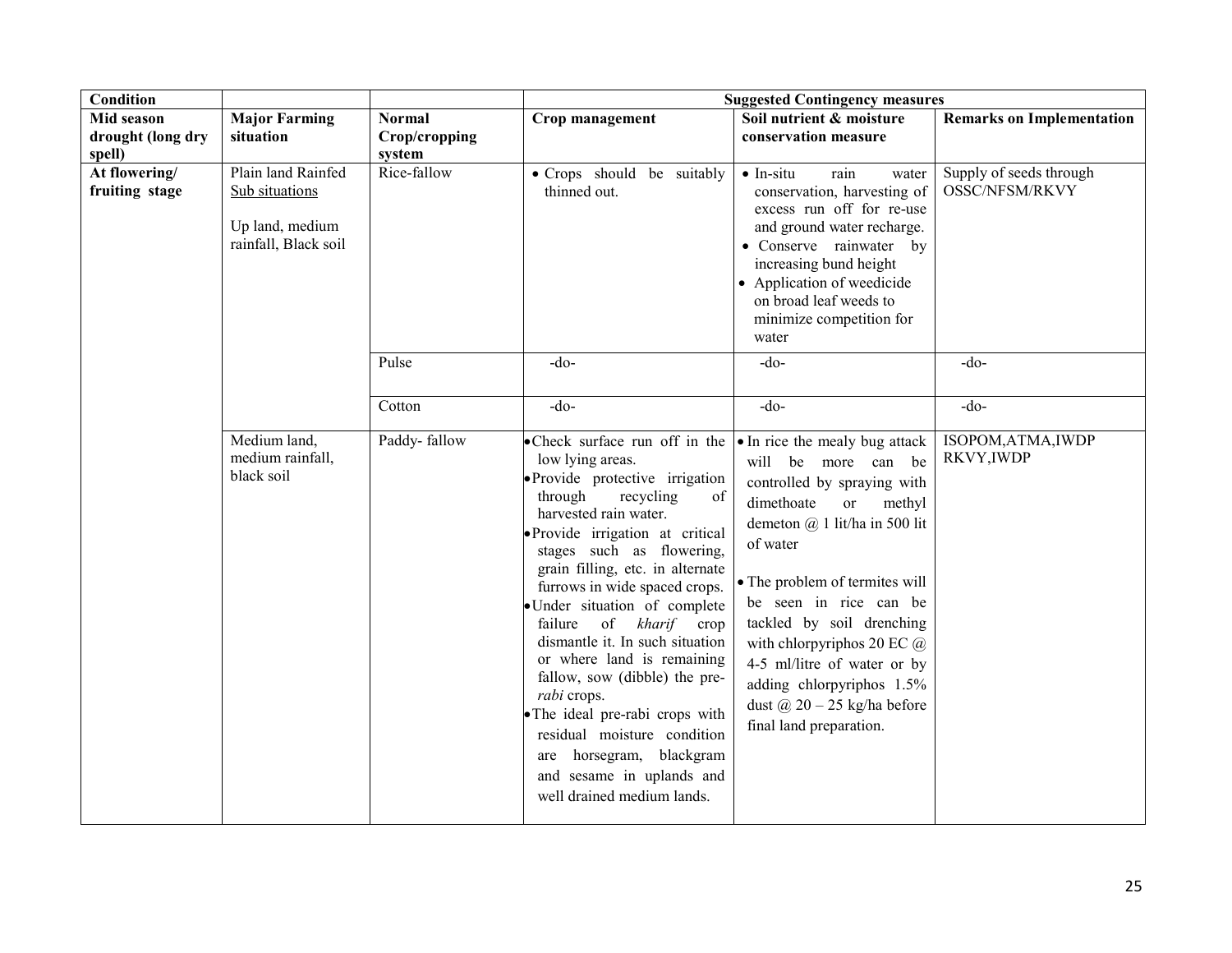|                                                                                | Paddy-Greengram                                 | $-do-$                                                                                                                                                                                                                                                                                                                                                                                                                                                                                  | $-do$ -                                                                                                                                                                                                                                                                                                                                                                                                                              | ISOPOM, ATMA, IWDP<br>RKVY, IWDP |
|--------------------------------------------------------------------------------|-------------------------------------------------|-----------------------------------------------------------------------------------------------------------------------------------------------------------------------------------------------------------------------------------------------------------------------------------------------------------------------------------------------------------------------------------------------------------------------------------------------------------------------------------------|--------------------------------------------------------------------------------------------------------------------------------------------------------------------------------------------------------------------------------------------------------------------------------------------------------------------------------------------------------------------------------------------------------------------------------------|----------------------------------|
| Unbunded Upland,<br>medium rainfall,<br>sandy loam, red &<br>yellow, acid soil | Paddy-fallow                                    | • Crops should be suitably<br>thinned out.<br>$\bullet$ In-situ<br>rain<br>water<br>conservation<br>• Harvesting of excess run off<br>for re-use and ground water<br>recharge.<br>• Conserve<br>rainwater<br>by<br>increasing bund height                                                                                                                                                                                                                                               | Application of weedicide on<br>broad leaf weeds to minimize<br>competition for water                                                                                                                                                                                                                                                                                                                                                 |                                  |
|                                                                                | Arhar/ Greengram/<br>Sesame (Local) -<br>Fallow | $-do-$                                                                                                                                                                                                                                                                                                                                                                                                                                                                                  | Wherever<br>economically<br>viable, mulching should be<br>practiced in between crop<br>rows using locally available<br>material.                                                                                                                                                                                                                                                                                                     |                                  |
|                                                                                | Vegetables-fallow                               | $-do$                                                                                                                                                                                                                                                                                                                                                                                                                                                                                   | $-do-$                                                                                                                                                                                                                                                                                                                                                                                                                               | $-do$                            |
| Medium land,<br>medium rainfall,<br>sandy loam, red &<br>yellow, acid soil     | Paddy - fallow                                  | • Check surface run off in the<br>low lying areas.<br>• Provide protective irrigation<br>through<br>recycling<br>of<br>harvested rain water.<br>· Under situation of complete<br>of kharif<br>failure<br>crop<br>dismantle it. In such situation<br>or where land is remaining<br>fallow, sow (dibble) the pre-<br>rabi crops.<br>• The ideal pre-rabi crops with<br>residual moisture condition<br>are horsegram, blackgram<br>and sesame in uplands and<br>well drained medium lands. | • In rice the mealy bug attack<br>will be more can be<br>controlled by spraying with<br>dimethoate<br><sub>or</sub><br>methyl<br>demeton $(a)$ 1 lit/ha in 500 lit<br>of water<br>• The problem of termites will<br>be seen in rice can be<br>tackled by soil drenching<br>with chlorpyriphos 20 EC $@$<br>4-5 ml/litre of water or by<br>adding chlorpyriphos 1.5%<br>dust $\omega$ 20 - 25 kg/ha before<br>final land preparation. |                                  |
| Low land, medium<br>rainfall, clay loam,                                       | $Paddy - green$<br>gram/black gram              | $-do-$                                                                                                                                                                                                                                                                                                                                                                                                                                                                                  | $-do-$                                                                                                                                                                                                                                                                                                                                                                                                                               | ISOPOM, ATMA, IWDP<br>RKVY, IWDP |
| red & yellow soil                                                              | Paddy - lin seed/<br>lathyrus                   | $-do-$                                                                                                                                                                                                                                                                                                                                                                                                                                                                                  | $-do-$                                                                                                                                                                                                                                                                                                                                                                                                                               | $-do-$                           |
| Undulated sub-<br>mountainous tract,                                           | Paddy - Green gram/<br>Back gram                | do-                                                                                                                                                                                                                                                                                                                                                                                                                                                                                     | $-do-$                                                                                                                                                                                                                                                                                                                                                                                                                               |                                  |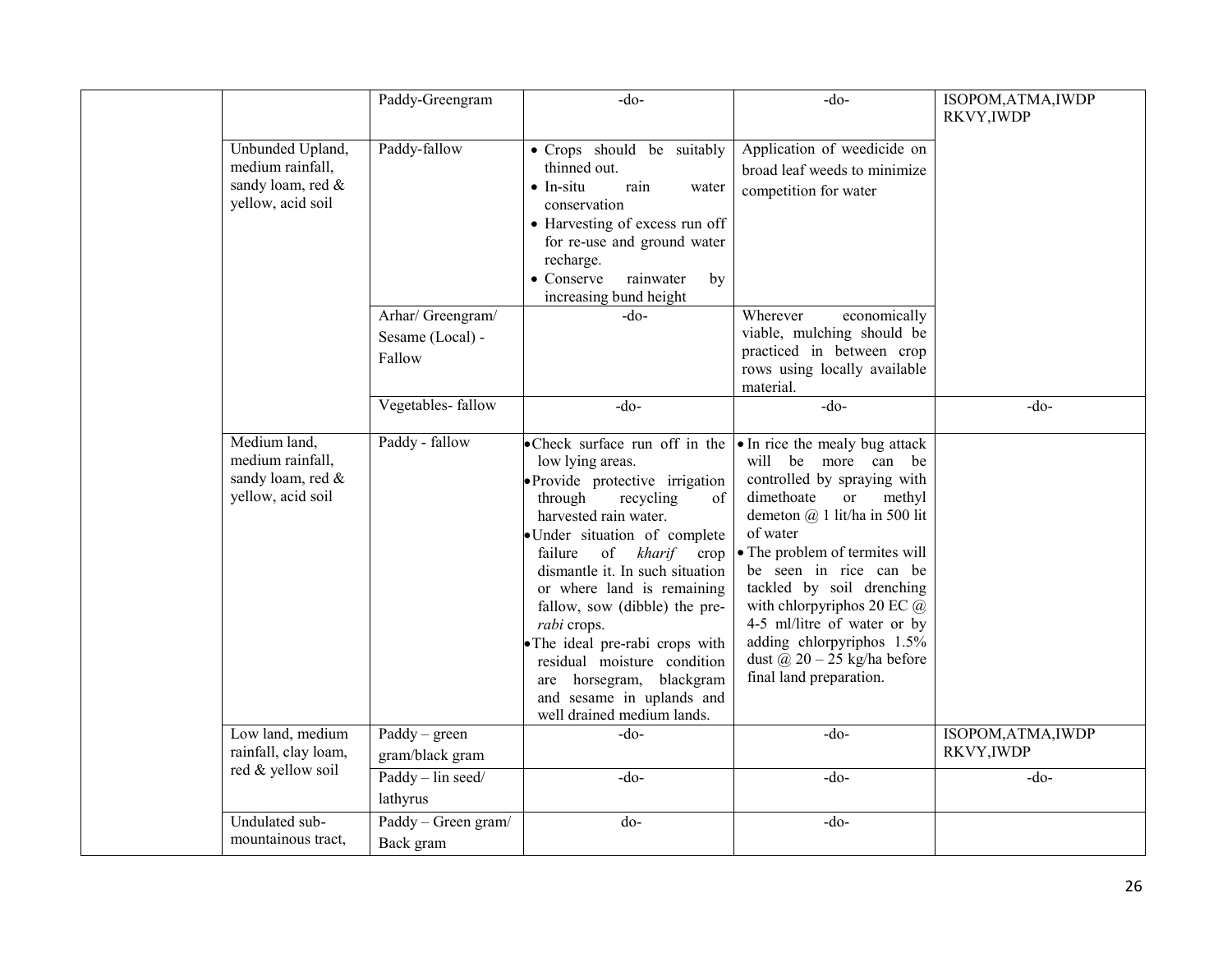| medium rainfall,  | • In green gram, black gram,  |  |
|-------------------|-------------------------------|--|
| brown forest soil | the spread of YMV by          |  |
|                   | insect vector may increase.   |  |
|                   | Therefore, regular            |  |
|                   | surveillance in the fields is |  |
|                   | essential. Manage the crop    |  |
|                   | from insect vectors by        |  |
|                   | spraying of dimethoate 1      |  |
|                   | lit/ha or imidacloprid 125    |  |
|                   | ml/ha at 10-15 days interval  |  |

| <b>Condition</b>                                            |                                                                                    |                                       |                                                                                                                                                                                 | <b>Suggested Contingency measures</b>                                                                          |                                       |
|-------------------------------------------------------------|------------------------------------------------------------------------------------|---------------------------------------|---------------------------------------------------------------------------------------------------------------------------------------------------------------------------------|----------------------------------------------------------------------------------------------------------------|---------------------------------------|
| <b>Terminal drought</b><br>(Early withdrawal<br>of monsoon) | <b>Major Farming</b><br>situation                                                  | <b>Normal</b><br>Crop/cropping system | Crop management                                                                                                                                                                 | Rabi Crop planning                                                                                             | <b>Remarks</b> on<br>Implementation   |
|                                                             | Plain land Rainfed<br>Sub situations<br>1) Up land, medium<br>rainfall, Black soil | Rice-fallow                           | • Harvest at physiological<br>maturity<br>• Provide life saving irrigation<br>if possible                                                                                       | $\blacksquare$                                                                                                 | <b>IWDP/DRDA</b>                      |
|                                                             |                                                                                    | Cotton                                | Foliar spray of KCL @ 2%                                                                                                                                                        | $\blacksquare$                                                                                                 | <b>IWDP/DRDA</b>                      |
|                                                             | Medium land,<br>medium rainfall,<br>black soil                                     | Paddy-Fallow                          | • Spraying of 'K'<br>fertilizer@2%<br>• Harvest at physiological<br>maturity                                                                                                    | $\sim$                                                                                                         | <b>IWDP/DRDA</b>                      |
|                                                             |                                                                                    | Paddy-Greengram                       | $\lq K$<br>of<br>• Spraying<br>fertilizer@2%<br>$\bullet$ Harvest<br>physiological<br>at<br>maturity<br>Early sowing of greengram<br>after harvest at physiological<br>maturity | Soaking of green gram seeds<br>for 2 hrs prior to sowing<br>Partial mechanization to save<br>time and moisture | Technological support of<br>KVK, OUAT |
|                                                             | Unbunded Upland,<br>medium rainfall,<br>sandy loam, red &<br>yellow, acid soil     | Paddy-fallow                          | physiological<br>$\bullet$ Harvest<br>at<br>maturity<br>• Provide life saving irrigation<br>if possible                                                                         |                                                                                                                | <b>IWDP/DRDA</b>                      |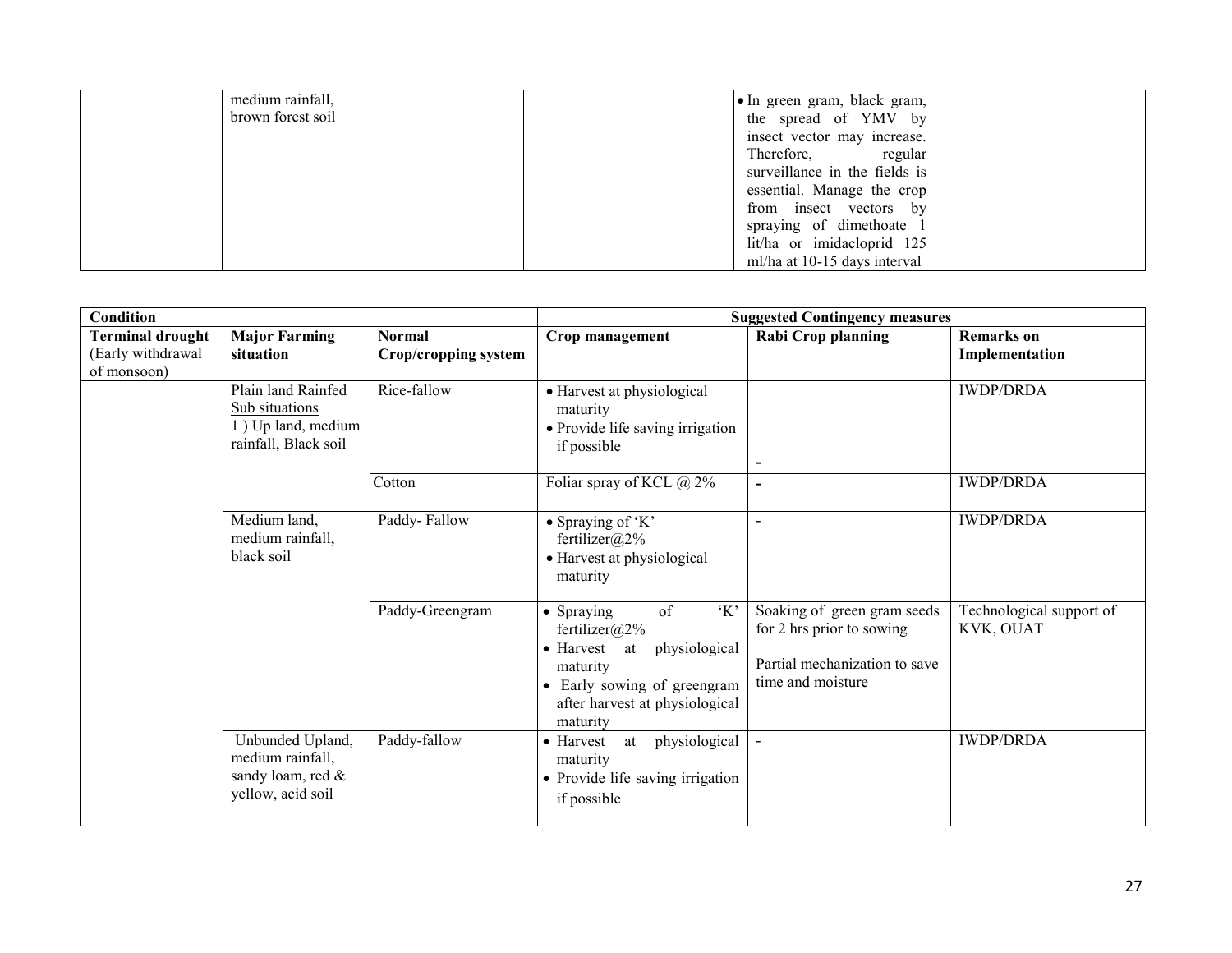|  |                                                                                               | Arhar/ Greengram/<br>Sesame (Local) - Fallow | physiological<br>$\bullet$ Harvest<br>at<br>maturity<br>· Provide life saving irrigation<br>if possible<br>K'<br>of<br>• Spraying<br>fertilizer@2% |                                                                                                                                                                               |                       |
|--|-----------------------------------------------------------------------------------------------|----------------------------------------------|----------------------------------------------------------------------------------------------------------------------------------------------------|-------------------------------------------------------------------------------------------------------------------------------------------------------------------------------|-----------------------|
|  |                                                                                               | Vegetables-fallow                            | • Mulching in inter-row space<br>• Harvest at green stage prior<br>to maturity                                                                     |                                                                                                                                                                               |                       |
|  | Medium land,<br>medium rainfall,<br>sandy loam, red &<br>yellow, acid soil                    | Paddy - fallow                               | physiological<br>• Harvest at<br>maturity<br>• Provide<br>life<br>saving<br>irrigation if possible<br>K<br>• Spraying<br>of<br>fertilizer@2%       |                                                                                                                                                                               |                       |
|  | Low land, medium<br>rainfall, clay loam,<br>red & yellow soil                                 | $Paddy -$<br>Greengram/Black gram            | • Harvest at physiological<br>maturity<br>• Provide life saving<br>irrigation if possible<br>• Spraying of 'K' fertilizer $\omega$<br>2%           | • Soaking of green gram<br>seeds for 2 hrs prior to<br>sowing<br>Partial mechanization to<br>save time and moisture<br>• Paira cropping of green<br>gram/lathyrus/ black gram | <b>IWDP/DRDA/RKVY</b> |
|  |                                                                                               | Paddy - lin seed/<br>lathyrus                | $-do-$                                                                                                                                             | $-do$                                                                                                                                                                         |                       |
|  | $F.S.-2:$<br>Undulated sub-<br>mountaineous tract,<br>medium rainfall,<br>brown forest soilss | Paddy - Green<br>gram/Black gram             | • Harvest at physiological<br>maturity<br>• Provide life saving<br>irrigation if possible                                                          | • Soaking of green gram<br>seeds for 2 hrs prior to<br>sowing<br>Partial mechanization to<br>save time and moisture<br>• Paira cropping of green<br>gram/lathyrus/ black gram |                       |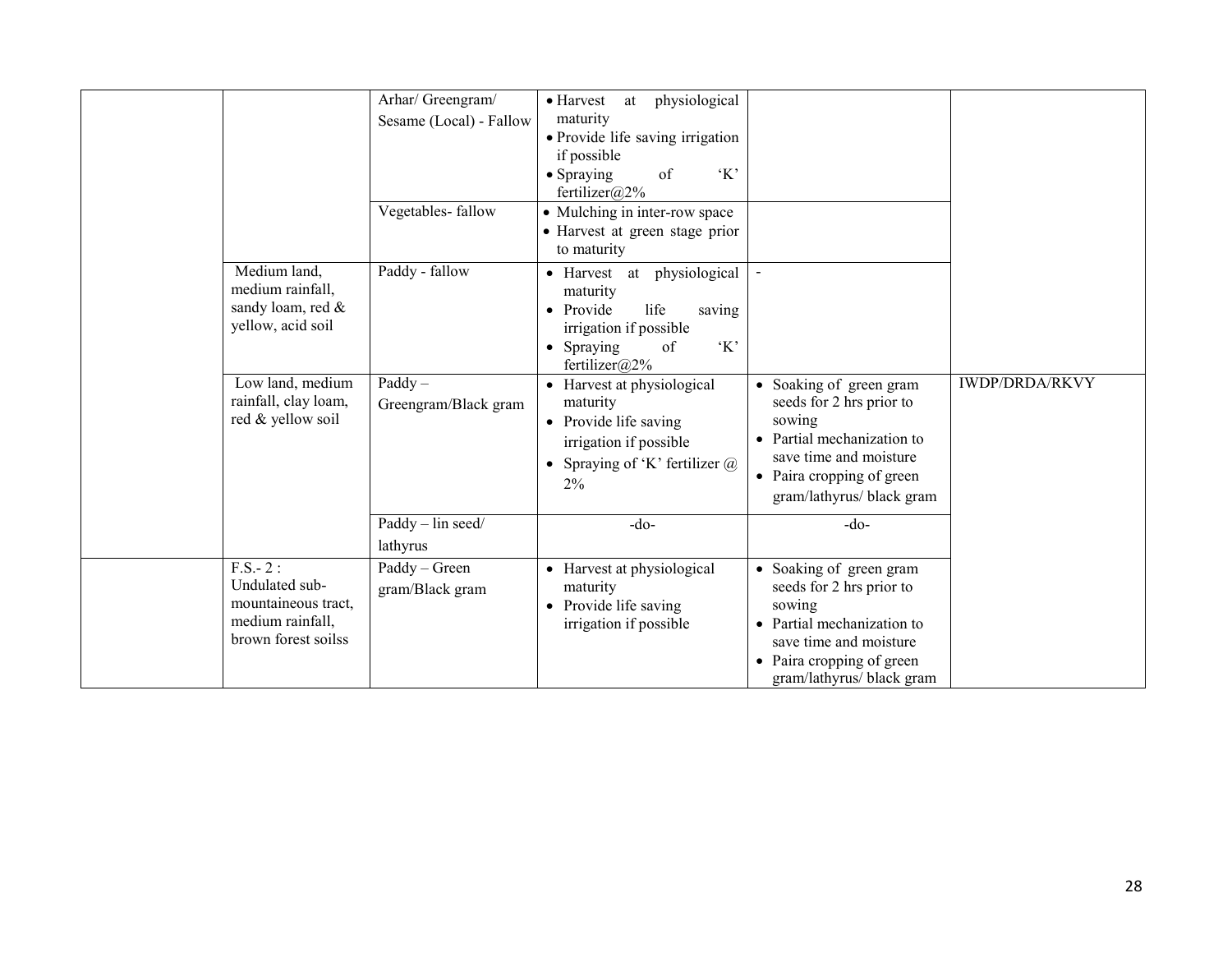## 2.1.2 Drought- Irrigated situation

| <b>Condition</b>                             |                                                                             |                         |                                                                                                                                                                                                                                                                                           | <b>Suggested Contingency Measures</b>                                                                                                                                                                                                                                                        |                                                                                                                            |
|----------------------------------------------|-----------------------------------------------------------------------------|-------------------------|-------------------------------------------------------------------------------------------------------------------------------------------------------------------------------------------------------------------------------------------------------------------------------------------|----------------------------------------------------------------------------------------------------------------------------------------------------------------------------------------------------------------------------------------------------------------------------------------------|----------------------------------------------------------------------------------------------------------------------------|
| Delayed/<br>limited<br>release of            | <b>Major Farming</b><br>situation                                           | Crop/cropping<br>system | Change in crop/cropping<br>system                                                                                                                                                                                                                                                         | <b>Agronomic measures</b>                                                                                                                                                                                                                                                                    | <b>Remarks on Implementation</b>                                                                                           |
| water in<br>canals due<br>to low<br>rainfall | Plain land irrigated<br>Sub situations<br>irrigated<br>Canal<br>medium land | Rice-rice               | • Taking of medium duration<br>rice var. like lalat, konark,<br>monaswini, surendra etc in<br>place of long duration var.<br>• If delayed by more than one<br>month than Non paddy crops<br>sunflower<br>Sesamum,<br>like<br>may be taken up. High value<br>vegetables may also be taken. | $\bullet$ Wet<br>method<br>of<br>bed<br>/dapog<br>nursery should be followed<br>• SRI method may be followed.<br>· Rabi paddy may be taken little<br>earlier by taking comparatively<br>longer duration paddy.<br>• Emphasis should be given for<br>application of bulky organic<br>manures. | $\bullet$ Seeds<br>supplied<br>be<br>may<br>through OSSC, NFSM, NHM<br>• Intercultural<br>implements<br>through NHM, ATMA, |
|                                              | Canal irrigated low<br>land                                                 | $Rice - Rice$           | • Take short duration var.<br>depending upon the duration<br>of water availability.<br>• If delayed by more than one<br>month than Non paddy crops<br>like Sesamum, sunflower<br>may be taken up. High value<br>vegetables may also be taken.                                             | • Emphasis should be given for<br>application of bulky organic<br>manures.<br>• Wet bed /dapog method of<br>nursery should be followed<br>• SRI method may be followed.                                                                                                                      | • Seeds through OSSC, NFSM,<br><b>NHM</b><br>• Intercultural implements<br>through NHM, ATMA,                              |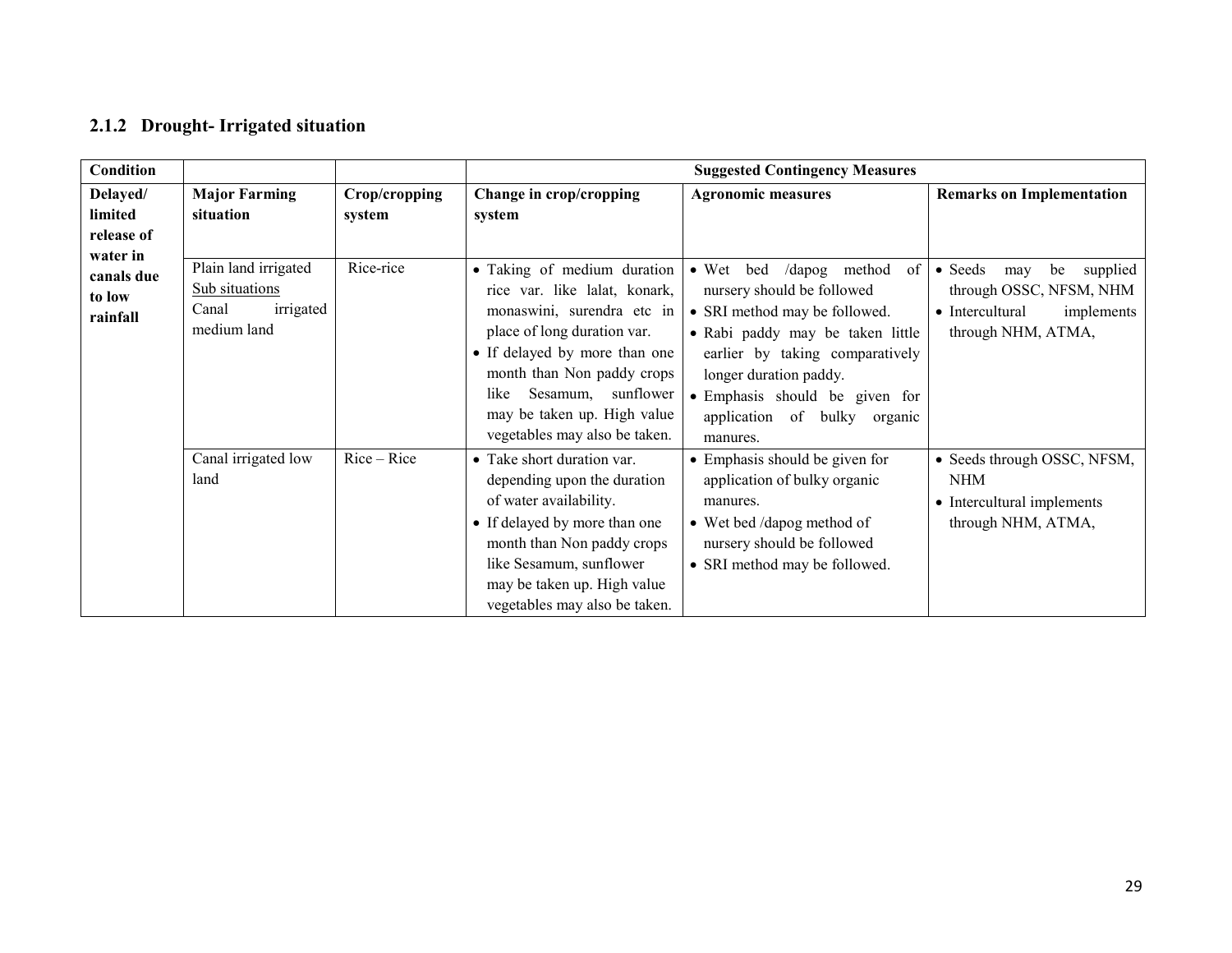| <b>Condition</b>                             |                                                                          |                         |                                                                                                                                                                                                                                                                                                          | <b>Suggested Contingency Measures</b>                                                                                                                                                                                                                                                                                                                                                                                                                                                                                                                   |                                                                                        |
|----------------------------------------------|--------------------------------------------------------------------------|-------------------------|----------------------------------------------------------------------------------------------------------------------------------------------------------------------------------------------------------------------------------------------------------------------------------------------------------|---------------------------------------------------------------------------------------------------------------------------------------------------------------------------------------------------------------------------------------------------------------------------------------------------------------------------------------------------------------------------------------------------------------------------------------------------------------------------------------------------------------------------------------------------------|----------------------------------------------------------------------------------------|
| <b>Lack of inflows</b><br>due to             | <b>Major Farming</b><br>situation                                        | Crop/cropping<br>system | Change in crop/cropping<br>system                                                                                                                                                                                                                                                                        | <b>Agronomic measures</b>                                                                                                                                                                                                                                                                                                                                                                                                                                                                                                                               | <b>Remarks</b> on<br>Implementation                                                    |
| insufficient/<br>delayed onset of<br>monsoon | Plain land irrigated<br>Sub situations<br>Canal irrigated<br>medium land | Rice-rice               | • Rice area during rabi should<br>reduced. Instead, low<br>be<br>water requiring oilseeds and<br>pulses like ground nut, green<br>black<br>gram,<br>gram,<br>sunflower, sesamum<br>are<br>preferred options.<br>• Use of early duration variety<br>like 'MTU-1010' (115 days)<br>is well suited in rabi. | • Irrigate the kharif rice with ground<br>water during dry spells only, if dry<br>spell comes before release of canal<br>water. Reduction of conveyance losses<br>while irrigating the light textured soils.<br>Spread a polythene sheet in the field<br>channel before irrigating the field and<br>then roll it back for irrigating the other<br>field.<br>of kharif<br>$\bullet$ Harvesting<br>rice<br>at<br>physiological maturity will realize 80-<br>85% of normal yield.<br>• Irrigate the rabi rice at critical stages<br>only with groundwater. | • Seeds through OSSC,<br>NFSM, NHM<br>• Intercultural implements<br>through NHM, ATMA, |
|                                              | Canal irrigated low<br>land                                              | Rice-Rice               | Low water requiring oilseeds<br>and pulses like green gram,<br>black gram, sunflower,<br>sesamum                                                                                                                                                                                                         | Same as above for kharif rice                                                                                                                                                                                                                                                                                                                                                                                                                                                                                                                           |                                                                                        |

| <b>Condition</b> |                      |               |                                           | <b>Suggested Contingency Measures</b>        |                          |
|------------------|----------------------|---------------|-------------------------------------------|----------------------------------------------|--------------------------|
| Insufficient     | <b>Major Farming</b> | Crop/cropping | Change in crop/cropping system            | <b>Agronomic measures</b>                    | <b>Remarks</b> on        |
| ground           | situation            | system        |                                           |                                              | Implementation           |
| water            | Plain land           | Vegetable-    | Low duty vegetables like cowpea, okra,    | Harvesting about 11-37 % run-off is          | Farm ponds/water         |
| recharge         | irrigated            | vegetable     | cluster bean, tomato may be selected in   | generated even by the delayed monsoon        | harvesting structure may |
| due to low       | Sub situations       |               | Kharif and brinjal, tomato, bitter gourd, | and should be stored in the farm ponds       | be created by RKVY and   |
| rainfall         | Bore well/open       |               | bean etc should be taken in Rabi.         | or tanks. These methods will recharge        | IWDP, NREGS etc.         |
|                  | dug well/tank        |               |                                           | ground water during normal or deficit        |                          |
|                  | irrigated upland     |               |                                           | rainfall year. Rainwater stored in self      |                          |
|                  |                      |               |                                           | sealing or lined ponds can be used for       |                          |
|                  |                      |               |                                           | irrigation if there is long dry spell. Bulky |                          |
|                  |                      |               |                                           | organic manures should be applied.           |                          |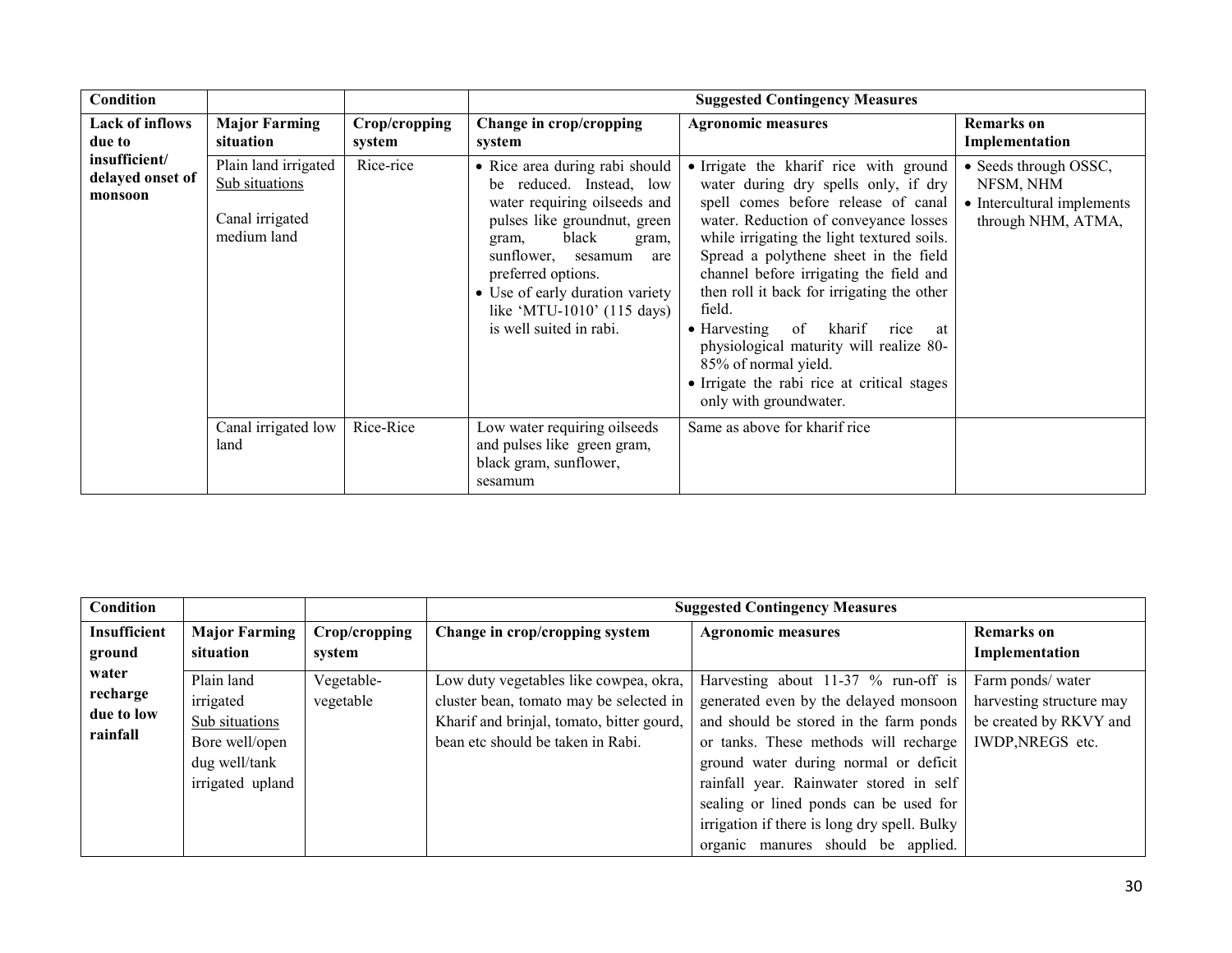|                                                              |                |                                                                                                                                                                                                                                                                                                                                                                                         | Irrigation may be applied in the alternate<br>furrows.                                                                                                                                                           |
|--------------------------------------------------------------|----------------|-----------------------------------------------------------------------------------------------------------------------------------------------------------------------------------------------------------------------------------------------------------------------------------------------------------------------------------------------------------------------------------------|------------------------------------------------------------------------------------------------------------------------------------------------------------------------------------------------------------------|
| Bore well/ open<br>dug well/tank<br>irrigated<br>medium land | Rice-vegetable | Low water requiring oilseeds and<br>pulses like groundnut, green gram,<br>black gram, sunflower, sesamum may<br>be taken in kharif and short duration<br>high value vegetables like Carrot, beet,<br>brinjal, tomato, potato etc. may be<br>taken in Rabi.                                                                                                                              | • Limited $&$ life saving irrigation.<br>• Alternate furrow irrigation.<br>• Sprinkler irrigation.<br>$\bullet$ Mulching<br>with<br>local<br>available<br>materials.<br>• Keep the plot free of weed completely. |
| Lift irrigated<br>medium and low<br>land.                    | Rice-Rice      | Short duration rice var. may be taken<br>up depending upon the availability of<br>water in Kharif. Rice area during Rabi<br>should be reduced. Instead, low water<br>requiring oilseeds and pulses like<br>groundnut, green gram, black gram,<br>sunflower, sesamum are preferred<br>options.<br>Use of early duration variety like<br>'MTU-1010' (115 days) is well suited<br>in Rabi. | $\bullet$ Limited & life saving irrigation.<br>• Alternate furrow irrigation.<br>• Irrigate at the critical stages of crop<br>growth.                                                                            |

### **2.2 Unusual rains (untimely, unseasonal etc)** (for both rainfed and irrigated situations)

| Condition              | <b>Suggested contingency measures</b> |                        |                                  |                               |  |  |  |
|------------------------|---------------------------------------|------------------------|----------------------------------|-------------------------------|--|--|--|
| <b>Continuous high</b> | <b>Vegetative stage</b>               | <b>Flowering stage</b> | Crop maturity stage              | <b>Post harvests</b>          |  |  |  |
| rainfall in a short    |                                       |                        |                                  |                               |  |  |  |
| span leading to        |                                       |                        |                                  |                               |  |  |  |
| water logging          |                                       |                        |                                  |                               |  |  |  |
| Paddy                  | Provide deep drains at frequent       | Provide drainage       | • Drain water for drying         | • Mechanization of harvesting |  |  |  |
|                        | intervals for adequate irrigation     | If possible            | • Harvest at physiological       | for speed up the process.     |  |  |  |
|                        |                                       |                        | maturity stage                   | • Shifting to a safer place   |  |  |  |
|                        |                                       |                        | • Cut the crop, leaving $1.5$ ft | • Dry in shade in a well      |  |  |  |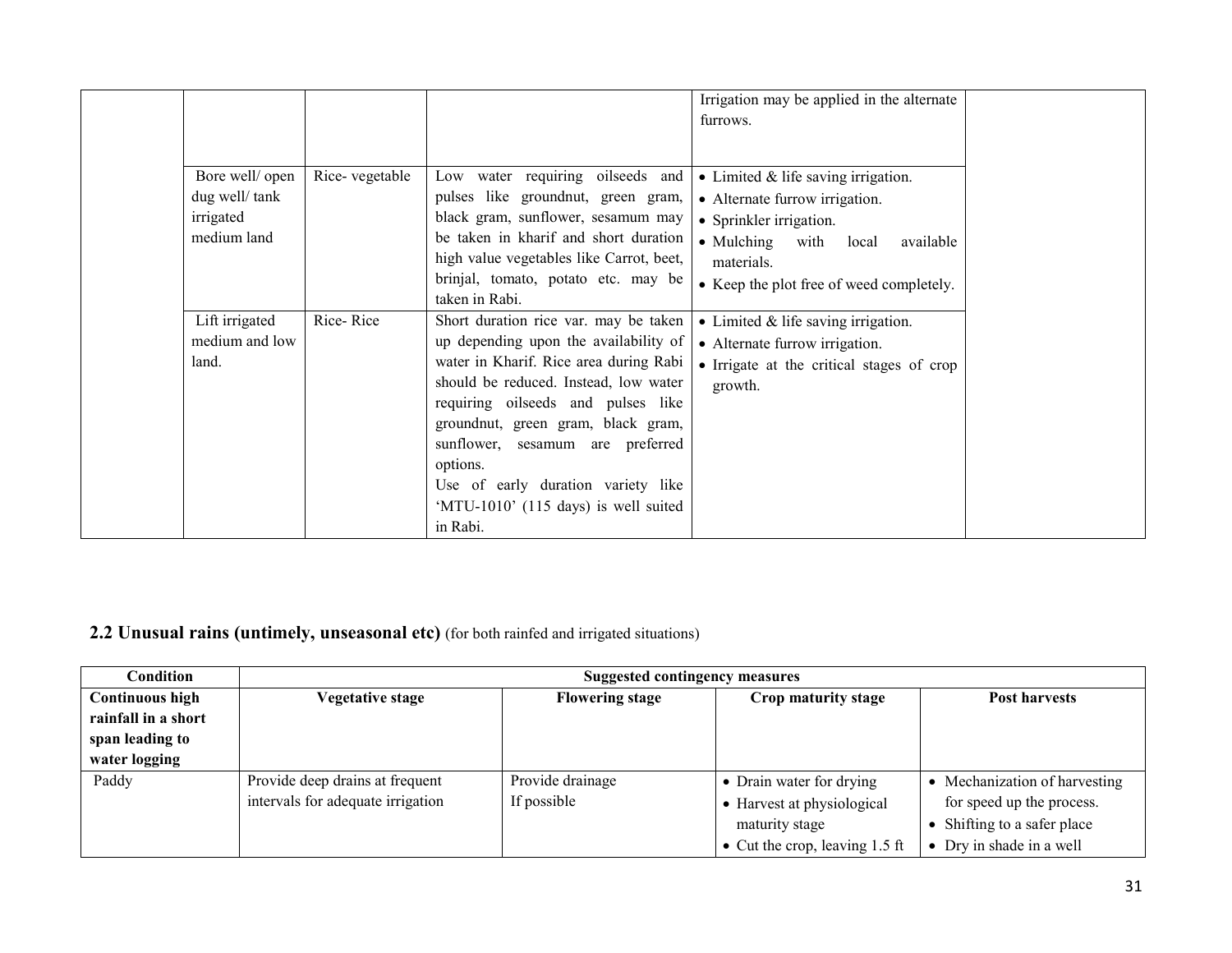|                                                                   |                                           |                                | stubbles so that panicle will   | ventilated space                  |
|-------------------------------------------------------------------|-------------------------------------------|--------------------------------|---------------------------------|-----------------------------------|
|                                                                   |                                           |                                | not touch the ground.           |                                   |
| Arhar                                                             | Provide drainage                          | Provide drainage               | Drain water for drying.         | Safe storage against pest &       |
|                                                                   |                                           |                                |                                 | diseases                          |
| Cowpea                                                            | Provide drainage.                         | Provide drainage               | • Drain water for drying        | • Shifting to a safer place       |
|                                                                   | Necessary PP measures should be           |                                | • Harvest for vegetable         | • Dry in shade in a well          |
|                                                                   | taken against disease and pest.           |                                | purpose                         | ventilated space                  |
|                                                                   |                                           |                                |                                 | • Safe storage against pest $\&$  |
|                                                                   |                                           |                                |                                 | diseases                          |
| Sugarcane                                                         | Provide drainage.                         | Provide drainage               | Harvest at physiological        | Extraction of jaggery should be   |
|                                                                   | Maintain ridge & furrow method.           | Maintain ridge & furrow        | maturity stage                  | delayed by one week               |
|                                                                   | Proper wrapping and staking should be     | method                         |                                 |                                   |
|                                                                   | followed.                                 |                                |                                 |                                   |
| Horticulture                                                      |                                           |                                |                                 |                                   |
| Fruits                                                            | Provide drainage                          | Provide drainage               | • Provide drainage              | Dry the fruits, Keep at safer     |
| (Mango, Citrus etc)                                               | Earthing up of plant base/root zone       | Earthing up of plant base/root | $\bullet$ Ear thing up of plant | place, may be sold at green stage |
|                                                                   |                                           | zone                           | base/root zone                  |                                   |
|                                                                   |                                           |                                | • In case of established tree,  |                                   |
|                                                                   |                                           |                                | no problem                      |                                   |
| Banana, Papaya                                                    | Provide drainage.                         | Provide drainage               | • Harvested at green stage or   | Store for ripening in closed      |
|                                                                   | Earthing up of plant base/root zone.      | Earthing up of plant base/root | table purpose,                  | godowns for marketing             |
|                                                                   | Spray mancozeb $(a)$ 3 g/ltr and Bavistin | zone                           | • No problem for marketing      |                                   |
|                                                                   | $(a)$ 2 g/ltr alternately preventive      |                                | as it has buyers' preference    |                                   |
|                                                                   | measures against sigatoka disease.        |                                |                                 |                                   |
| Cucurbit vegetables                                               | Seedling in raised nursery beds,          | Vines should be staked along   | • Ensure drainage               | • Ensure drainage                 |
|                                                                   | drainage,                                 | elevated frames                | • Harvesting at tender stages   | • Harvesting at tender stages     |
| Solanaceous/                                                      | Seedling in raised nursery beds,          | Provide drainage               | Provide drainage                | • Ensure drainage                 |
| cruciferous vegetables                                            | drainage,                                 | Application of hormones to     |                                 | • Harvesting at tender stages     |
|                                                                   |                                           | induce more flowering          |                                 |                                   |
| Heavy rainfall with high speed winds in a short span <sup>2</sup> |                                           |                                |                                 |                                   |
| Paddy                                                             | Drainage if water logging persists        | Drainage if water logging      | Lodged panicles may be          | • Ensure drainage                 |
|                                                                   | Small seedlings withstand the problem     | persists                       | harvested at physiological      | • Harvesting at tender stages     |
|                                                                   |                                           |                                | maturity stage                  |                                   |
| Sugarcane                                                         | Drainage if water logging persists        | <b>Bundling of canes</b>       | Lodged canes may be             | • Lodged canes may be             |
|                                                                   |                                           | And drainage                   | harvested for extraction of     | harvested for extraction of       |
|                                                                   |                                           |                                | juice                           | juice & jaggery                   |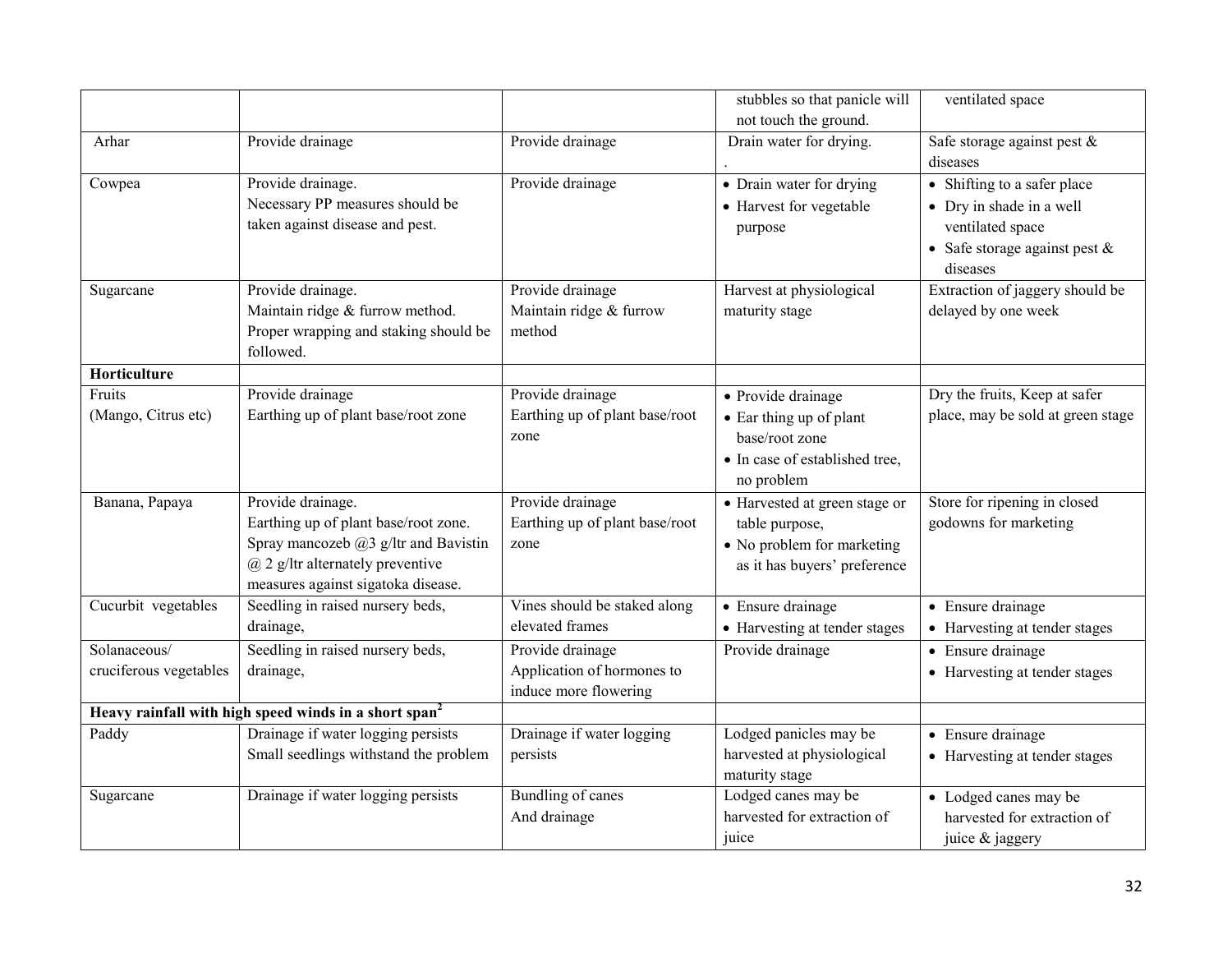| Horticulture              |                                                                                                                                                                                    |                                                                                                                                                                                        |                                                                                                            |                                                                                                                |
|---------------------------|------------------------------------------------------------------------------------------------------------------------------------------------------------------------------------|----------------------------------------------------------------------------------------------------------------------------------------------------------------------------------------|------------------------------------------------------------------------------------------------------------|----------------------------------------------------------------------------------------------------------------|
| Mango                     | • Plantation of wind breakers around<br>the field<br>• Drainage of excess water                                                                                                    | Drainage of excess water,<br>spraying of planofix                                                                                                                                      | Fallen fruits may be collected<br>and value addition for higher<br>income                                  | Fruits should harvested before<br>ripening/grading/Value addition<br>for higher rate                           |
| Banana                    | • Plantation of wind breakers around<br>the field<br>• Drainage of excess water, provide<br>staking support to plants                                                              | Drainage of excess water,<br>Provide staking support to<br>plants                                                                                                                      | Drainage of excess water,<br>Provide staking support to<br>plants                                          | Fruits should harvested before<br>ripening/grading/Value addition<br>for higher rate                           |
|                           | Outbreak of pests and diseases due to unseasonal rains                                                                                                                             |                                                                                                                                                                                        |                                                                                                            |                                                                                                                |
| Paddy                     | Spray Tricyclazole $\omega$ 0.06 % against<br>blast, Chloropyriphos 0.2 % against stem<br>borer, Super killer against Swarming<br>caterpillar $(a)$ 0.3 %                          | Spray Tricyclazole @ 0.06 %<br>against blast, Chloropyriphos<br>$(a)$ 0.2 % against stem borer,<br>Super killer against Swarming<br>caterpillar & leaf folder $@$ 0.3<br>$\frac{0}{0}$ | 0.2 %Malathion spray against<br>Gundhy bug                                                                 | Sun drying / disinfection of<br>gunny bags with malathion or<br>heat treatment to manage stored<br>grain pests |
| Arhar                     | Removal of infested tips to manage<br>leaf webber                                                                                                                                  | Hand picking & destruction of<br>blister beetles                                                                                                                                       | Spray of Ekalux @ 0.2 %<br>against pod borer                                                               | Store in clean godown,<br>disinfection of gunny bags /<br>storage structure with malathion                     |
| Blackgram/                | Application of imidacloprid $(a)$ 5 ml/                                                                                                                                            | Application of Malathion @                                                                                                                                                             | Spray of Nuvan $\omega$ 0.3%                                                                               | Disinfection of storage structure                                                                              |
| Greengram                 | 15 litre of water against YMV                                                                                                                                                      | 0.2 % against Flea beetle                                                                                                                                                              | against pod borer                                                                                          | to manage stored grain pests                                                                                   |
| Horticulture              |                                                                                                                                                                                    |                                                                                                                                                                                        |                                                                                                            |                                                                                                                |
| Solanaceous<br>vegetables | Spraying malathion $@$ 0.3 % against<br>hadda beetle, hand collection of egg<br>mass<br>Soil drenching of COC &<br>Streptocycline against wilting                                  | Application of Neem oil @ 0.5<br>%& Triazophos 0.2 %<br>alternatively against brinjal<br>fruit & shoot borer/leaf curl<br>virus,                                                       | Spraying of Profenophos @<br>0.2 % against fruit borer<br>Metalaxyl $\omega$ 0.15 % against<br>Anthracnose | Segregation of infested fruits &<br>destruction                                                                |
| Cucurbit vegetables       | Spraying of Ekalux $(a)$ 0.2 % against<br>Red pumpkin beetle, Collection &<br>destruction of eggs/grubs, Soil<br>drenching of COC & Streptocycline<br>$(a)$ 0.01 % against wilting | Spraying Endosulfan @ 0.2 %<br>against leaf eating caterpillars<br>Metalaxyl $\omega$ 0.15 % against<br>Powdery mildew,<br>Carbendazim @ 0.2 % against<br>leaf spot & blight           | Poison baiting with<br>Malathion & Jaggery against<br>fruit fly                                            | Destruction of overripe $\&$<br>infested fruits                                                                |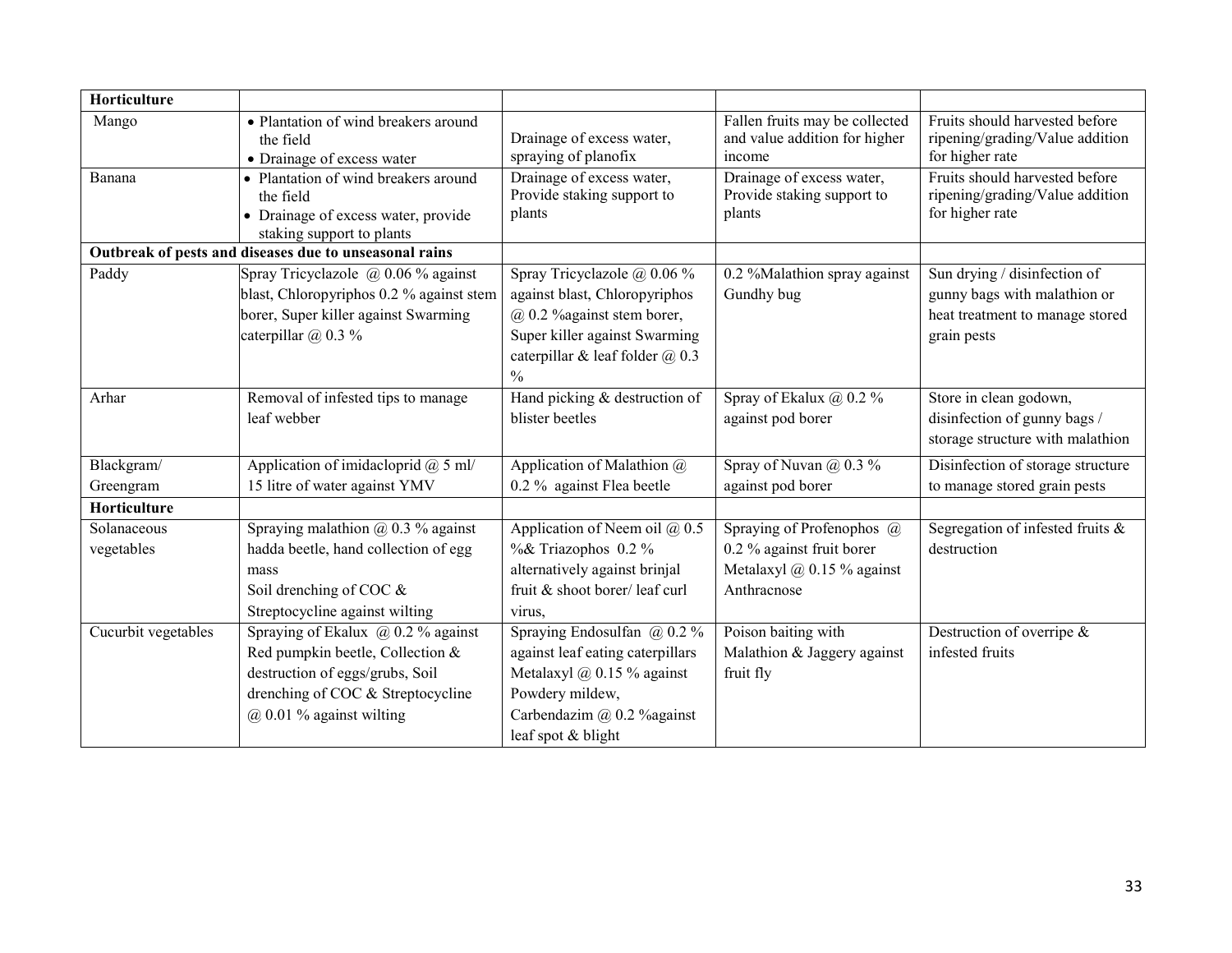# 2.3 Floods

| Condition              | <b>Suggested contingency measures</b>                                                                                                                                                                                               |                                                                                                                                                                                                                                                                                                                                                                                                                                                                                           |                                                                                                                                                                                                                                                                                                                                                                                                                                                                                                                                                                                                                                                                                                                                                                                                                                                             |                                                                                                                                                                                                                                                                                                                                                                                                                                                                                                                                                                                                                                                                                                                         |  |  |
|------------------------|-------------------------------------------------------------------------------------------------------------------------------------------------------------------------------------------------------------------------------------|-------------------------------------------------------------------------------------------------------------------------------------------------------------------------------------------------------------------------------------------------------------------------------------------------------------------------------------------------------------------------------------------------------------------------------------------------------------------------------------------|-------------------------------------------------------------------------------------------------------------------------------------------------------------------------------------------------------------------------------------------------------------------------------------------------------------------------------------------------------------------------------------------------------------------------------------------------------------------------------------------------------------------------------------------------------------------------------------------------------------------------------------------------------------------------------------------------------------------------------------------------------------------------------------------------------------------------------------------------------------|-------------------------------------------------------------------------------------------------------------------------------------------------------------------------------------------------------------------------------------------------------------------------------------------------------------------------------------------------------------------------------------------------------------------------------------------------------------------------------------------------------------------------------------------------------------------------------------------------------------------------------------------------------------------------------------------------------------------------|--|--|
| <b>Transient water</b> | Seedling/nursery stage                                                                                                                                                                                                              | <b>Vegetative stage</b>                                                                                                                                                                                                                                                                                                                                                                                                                                                                   | <b>Reproductive stage</b>                                                                                                                                                                                                                                                                                                                                                                                                                                                                                                                                                                                                                                                                                                                                                                                                                                   | At harvest                                                                                                                                                                                                                                                                                                                                                                                                                                                                                                                                                                                                                                                                                                              |  |  |
| logging/partial        |                                                                                                                                                                                                                                     |                                                                                                                                                                                                                                                                                                                                                                                                                                                                                           |                                                                                                                                                                                                                                                                                                                                                                                                                                                                                                                                                                                                                                                                                                                                                                                                                                                             |                                                                                                                                                                                                                                                                                                                                                                                                                                                                                                                                                                                                                                                                                                                         |  |  |
| inundation             |                                                                                                                                                                                                                                     |                                                                                                                                                                                                                                                                                                                                                                                                                                                                                           |                                                                                                                                                                                                                                                                                                                                                                                                                                                                                                                                                                                                                                                                                                                                                                                                                                                             |                                                                                                                                                                                                                                                                                                                                                                                                                                                                                                                                                                                                                                                                                                                         |  |  |
| Paddy                  | • Drainage of the Nursery bed, If<br>not possible go for re sowing.<br>• Wet seeding of sprouted seeds<br>$(Q75-80 \text{ kg/ha})$ of medium<br>duration varieties (Lalat (120<br>days), Konark (125 days),<br>Surendra (135 days). | • 50% N and 50% K <sub>2</sub> O + full<br>P may be applied as basal<br>and rest 50% N + 50% K <sub>2</sub> O<br>as top dressing during the<br>tillering stage. $(RDF =$<br>80:40:40 :: $N:P_2O_5$ : $k_2O$<br>kg/ha)<br>• In partially damaged field<br>gap filling may be done by<br>redistributing the tillers.<br>• Spraying of water on the<br>foliage to wash out the silt<br>deposition.<br>• Spraying of streptocycline<br>$\omega$ 0.01 % as prophylactic<br>measure against BLB | $\bullet$ If<br>flood<br>during<br>comes<br>reproductive<br>emphasis<br>stage,<br>should be given on forthcoming<br>rabi crops.<br>• Supply of seeds and other agro-<br>inputs of <i>rabi</i> crops at subsidized<br>rate, provision of bank loan etc<br>• Wet seeding of short duration<br>varieties (Heera (60 days),<br>Kalinga -III (90 days)) or<br>medium duration varieties (Lalat<br>$(120 \text{ days})$ , Parijat $(100 \text{ days})$ ,<br>Konark (125 days), Surendra (135<br>days) during forthcoming rabi<br>season if irrigation is available.<br>· Utilization of residual soil<br>moisture and use of recharged<br>soil profile for growing pulses<br>• Growing of vegetables<br>after<br>flood water<br>receding<br>and<br>adoption of integrated farming<br>system to obtain more income<br>and to compensate the loss during<br>kharif. | flood<br>$\bullet$ If<br>during<br>comes<br>harvesting stage,<br>emphasis<br>should be given on forthcoming<br>rabi crops<br>• Supply of seeds and other agro-<br>inputs of <i>rabi</i> crops at<br>subsidized rate, provision of<br>bank loan etc<br>• Wet seeding of short duration<br>varieties (Heera (60 days),<br>Kalinga $-HI$ (90 days)) or<br>medium<br>duration<br>varieties<br>(Lalat (120 days), Parijat (100<br>days), Konark (125 days),<br>Surendra (135 days)<br>during<br>forthcoming rabi season<br>• if irrigation is available.<br>· Utilization of residual<br>soil<br>moisture and use of recharged<br>soil profile for growing pulses<br>• Growing of cucurbits<br>after<br>receding flood water |  |  |
| Horticulture           | NOT A FEATURE OF FARMING SITUATION WHERE VEGETABLE IS GROWN                                                                                                                                                                         |                                                                                                                                                                                                                                                                                                                                                                                                                                                                                           |                                                                                                                                                                                                                                                                                                                                                                                                                                                                                                                                                                                                                                                                                                                                                                                                                                                             |                                                                                                                                                                                                                                                                                                                                                                                                                                                                                                                                                                                                                                                                                                                         |  |  |
|                        |                                                                                                                                                                                                                                     |                                                                                                                                                                                                                                                                                                                                                                                                                                                                                           |                                                                                                                                                                                                                                                                                                                                                                                                                                                                                                                                                                                                                                                                                                                                                                                                                                                             |                                                                                                                                                                                                                                                                                                                                                                                                                                                                                                                                                                                                                                                                                                                         |  |  |
| Continuous             | · Drainage of the Nursery bed, If                                                                                                                                                                                                   | · In partially damaged field gap                                                                                                                                                                                                                                                                                                                                                                                                                                                          | • Spraying of water on the                                                                                                                                                                                                                                                                                                                                                                                                                                                                                                                                                                                                                                                                                                                                                                                                                                  | $\bullet$ If<br>flood<br>during<br>comes                                                                                                                                                                                                                                                                                                                                                                                                                                                                                                                                                                                                                                                                                |  |  |
| submergence for        | not possible go for re sowing.<br>• Wet seeding of sprouted seeds                                                                                                                                                                   | filling<br>may be<br>done<br>redistributing the tillers.                                                                                                                                                                                                                                                                                                                                                                                                                                  | foliage to wash out the silt<br>by<br>deposition.                                                                                                                                                                                                                                                                                                                                                                                                                                                                                                                                                                                                                                                                                                                                                                                                           | reproductive stage, , emphasis<br>should be given on forthcoming                                                                                                                                                                                                                                                                                                                                                                                                                                                                                                                                                                                                                                                        |  |  |
| more than 2 days       | $(Q75-80 \text{ kg/ha})$ of medium<br>duration varieties (Lalat (120<br>days), Konark (125<br>days),<br>Surendra (135 days                                                                                                          | • A parallel nursery may<br>maintained in the small irrigated<br>area in regular flood occurring<br>area. So as to re plant the<br>seedlings in heavillly damaged                                                                                                                                                                                                                                                                                                                         | • Spraying of validamycin $\omega$ 2<br>be<br>ml/litre of water as protective<br>measure against sheath rot.                                                                                                                                                                                                                                                                                                                                                                                                                                                                                                                                                                                                                                                                                                                                                | rabi crops<br>• Supply of seeds and other agro-<br>inputs of <i>rabi</i> crops at<br>subsidized rate, provision of<br>bank loan etc                                                                                                                                                                                                                                                                                                                                                                                                                                                                                                                                                                                     |  |  |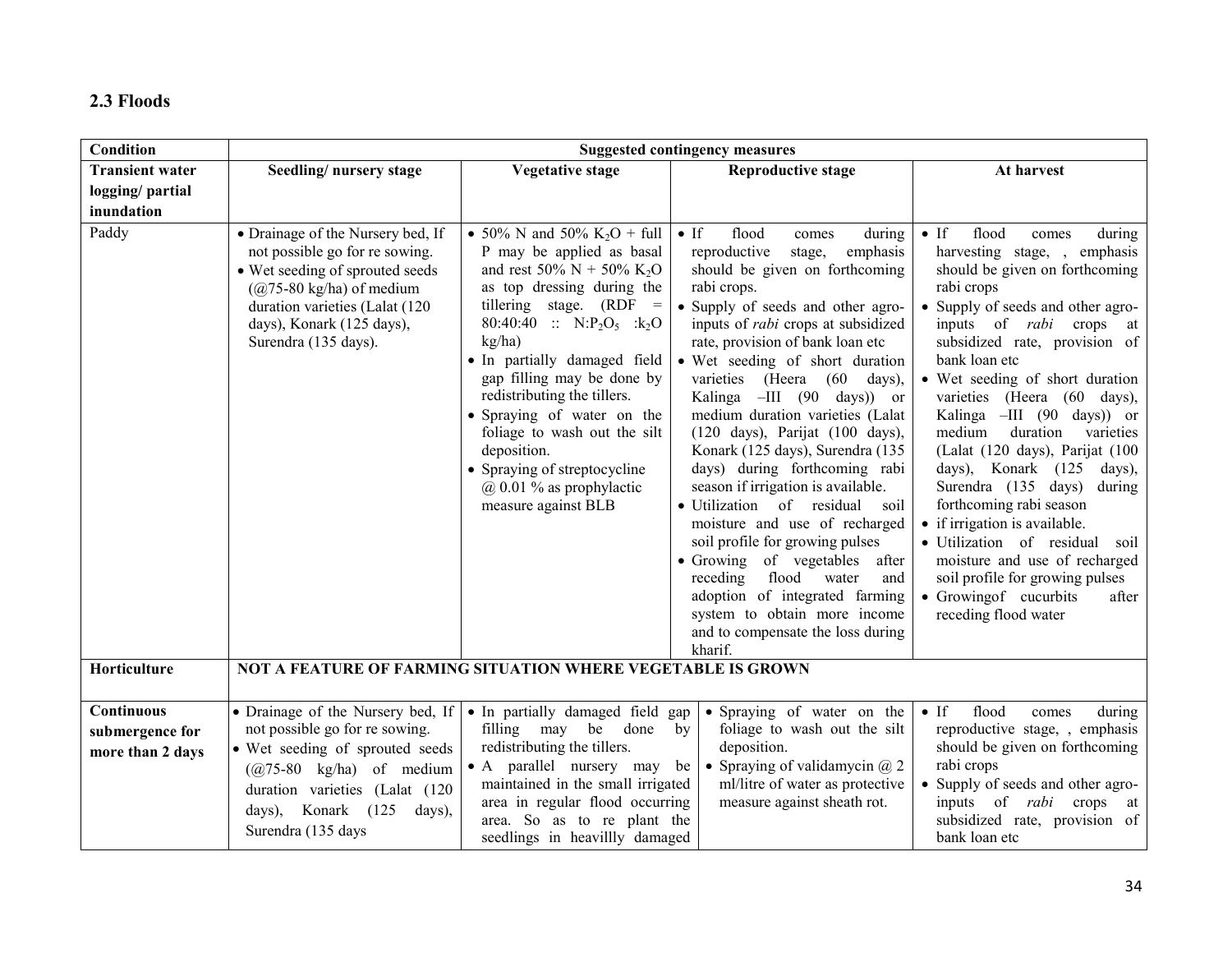|              | condition.<br>Spraying of water on the foliage<br>to wash out the silt deposition. | • Utilization of residual soil<br>moisture and use of recharged<br>soil profile for growing pulses<br>• Growing of cucurbits after<br>receding flood water |
|--------------|------------------------------------------------------------------------------------|------------------------------------------------------------------------------------------------------------------------------------------------------------|
| Horticulture |                                                                                    |                                                                                                                                                            |
| Sea water    | NOT A FEATURE OF THE DISTRICT DUE TO DISTANCE FROM SEA MORE THAN 350 KM            |                                                                                                                                                            |
| inundation   |                                                                                    |                                                                                                                                                            |

### 2.4 Extreme events: Heat wave/ Cold wave/ Frost/ Hailstorm/ Cyclone

| <b>Extreme event type</b> |                        |                  | <b>Suggested contingency measures</b>                                                                                                                                                                                                                                                  |                                                                       |
|---------------------------|------------------------|------------------|----------------------------------------------------------------------------------------------------------------------------------------------------------------------------------------------------------------------------------------------------------------------------------------|-----------------------------------------------------------------------|
|                           | Seedling/nursery stage | Vegetative stage | <b>Reproductive stage</b>                                                                                                                                                                                                                                                              | At harvest                                                            |
| <b>Heat Wave</b>          |                        |                  |                                                                                                                                                                                                                                                                                        |                                                                       |
| Summer paddy              | Not applicable         | Not encountered  | • Spraying of amino acid based<br>formulations for better grain filling.<br>• Soil application of zinc sulphate $\omega(10)$<br>kg/ha<br>• Early sowing and short duration var.<br>may be taken to escape the heat wave.<br>• Wind breaker plants may be planted<br>to act as barrier. | Mechanized harvesting should be<br>taken up for speed up the process. |
| Cold wave                 | Not applicable         |                  |                                                                                                                                                                                                                                                                                        |                                                                       |
| Frost                     | Not applicable         |                  |                                                                                                                                                                                                                                                                                        |                                                                       |
| <b>Hailstorm</b>          | Not applicable         |                  |                                                                                                                                                                                                                                                                                        |                                                                       |
| Cyclone                   |                        |                  |                                                                                                                                                                                                                                                                                        |                                                                       |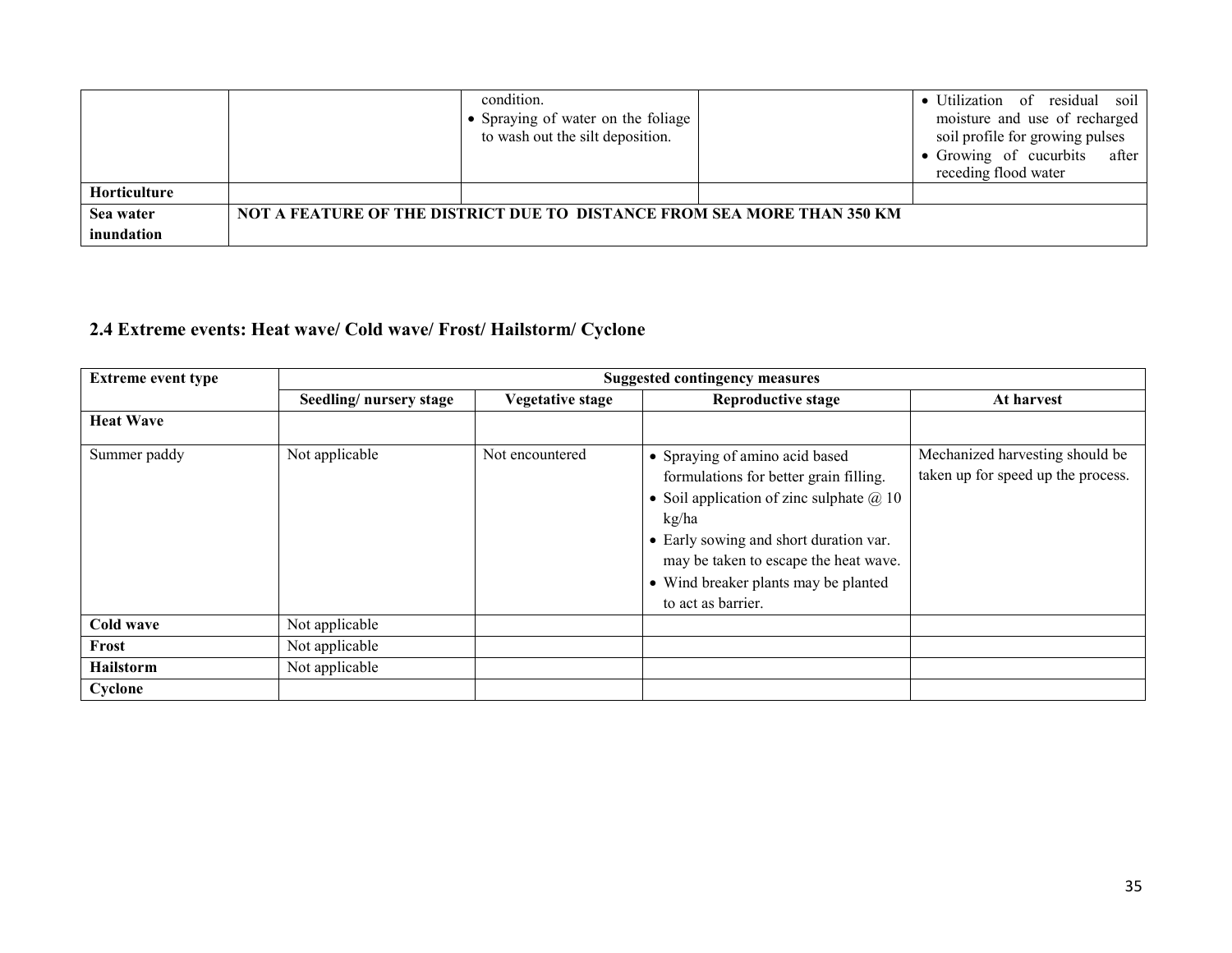#### 2.5Contingent strategies for Livestock, Poultry & Fisheries

# 2.5.1 Livestock

|                                   | <b>Suggested contingency measures</b>                                                                                               |                                                                               |                                                           |  |  |
|-----------------------------------|-------------------------------------------------------------------------------------------------------------------------------------|-------------------------------------------------------------------------------|-----------------------------------------------------------|--|--|
|                                   | Before the event                                                                                                                    | During the event                                                              | After the event                                           |  |  |
| <b>Drought</b>                    |                                                                                                                                     |                                                                               |                                                           |  |  |
| Feed and fodder availability      | Awareness camp, Reserve stock of<br>feeding material                                                                                | Dried feed @6kg/day, fodder cultivation<br>with limited water                 | Application of multivitamins, minerals<br>etc.            |  |  |
| Drinking water                    | cement pit near tube well, Use of rain<br>harvesting structures, Awareness<br>campaign among the villagers, NGOs $\&$<br><b>SHG</b> | Judicious use of the available water                                          | small water bodies to be created,<br>preventive measures, |  |  |
| Health and disease<br>management  | Awareness, deployment of officials                                                                                                  | Diagnosis of the disease and curative<br>measures 1 Food and nutrient support | Disease preventive and curative measures                  |  |  |
| <b>Floods</b>                     |                                                                                                                                     |                                                                               |                                                           |  |  |
| Feed and fodder availability      | $\blacksquare$                                                                                                                      | $\overline{\phantom{0}}$                                                      | Ξ.                                                        |  |  |
| Drinking water                    | $\blacksquare$                                                                                                                      |                                                                               | $\blacksquare$                                            |  |  |
| Health and disease<br>management  | $\overline{\phantom{0}}$                                                                                                            | $\blacksquare$                                                                | $\overline{\phantom{0}}$                                  |  |  |
| Cyclone                           |                                                                                                                                     |                                                                               |                                                           |  |  |
| Feed and fodder availability      | $\overline{\phantom{0}}$                                                                                                            | $\overline{\phantom{0}}$                                                      | $\overline{\phantom{0}}$                                  |  |  |
| Drinking water                    |                                                                                                                                     |                                                                               | $\blacksquare$                                            |  |  |
| Health and disease<br>management  |                                                                                                                                     |                                                                               |                                                           |  |  |
| Heat wave and cold wave           |                                                                                                                                     |                                                                               |                                                           |  |  |
| Shelter/environment<br>management | Temporary shelter, green cover                                                                                                      | Temporary shelter, don't leave for grazing,<br>sufficient water               | Application of multivitamins and<br>nutrients             |  |  |
| Health and disease<br>management  | Keeping reserve stock of medicines                                                                                                  | Distribution of sufficient water and<br>required medicines.                   | Application of multivitamins and<br>nutrients             |  |  |
|                                   |                                                                                                                                     |                                                                               |                                                           |  |  |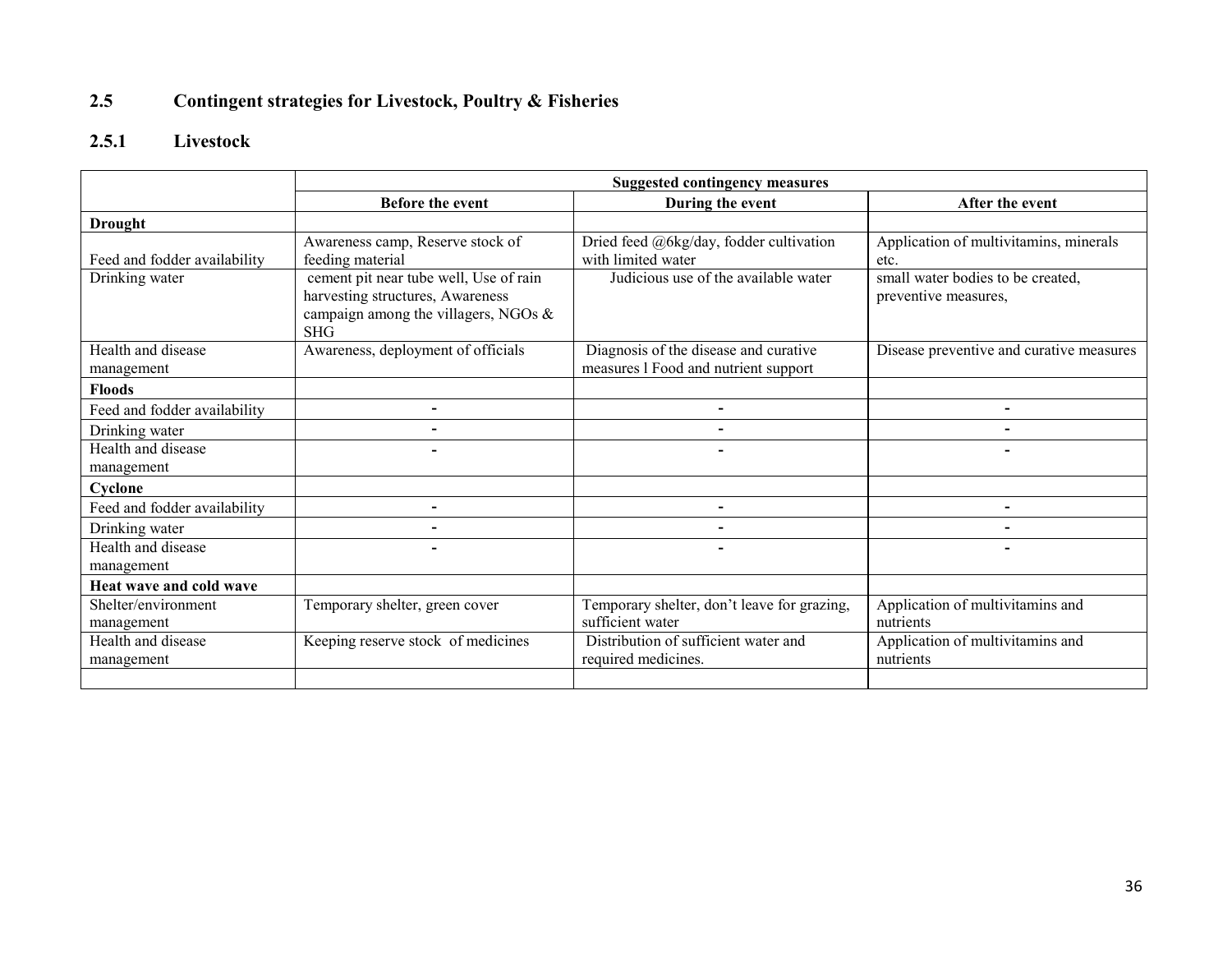# 2.5.2 Poultry

|                                   | <b>Suggested contingency measures</b>                                                |                                                                                    |                                                                                              | Convergence/linkages with<br>ongoing programs, if any |
|-----------------------------------|--------------------------------------------------------------------------------------|------------------------------------------------------------------------------------|----------------------------------------------------------------------------------------------|-------------------------------------------------------|
|                                   | Before the event                                                                     | During the event                                                                   | After the event                                                                              |                                                       |
| <b>Drought</b>                    |                                                                                      |                                                                                    |                                                                                              |                                                       |
| Shortage of feed ingredients      | Awareness through Farmers Club,<br>PRIs, SHGs, Youth Clubs for feed<br>reserve stock | Distribution of feed                                                               | Emphasis on availability of feed<br>from locally ingredients                                 | $\overline{a}$                                        |
| Drinking water                    | Awareness through PRIs, SHGs,<br><b>Youth Clubs</b>                                  | Drinking water<br>sufficiently provided                                            | Pure drinking water and vaccines<br>to be given                                              | $\sim$                                                |
| Health and disease<br>management  | Awareness through PRIs, SHGs,<br><b>Youth Clubs</b>                                  | Vaccines to be given                                                               | Minimum health care, sanitation<br>and preventive cares to be taken.                         | $\overline{a}$                                        |
| <b>Floods</b>                     |                                                                                      |                                                                                    |                                                                                              |                                                       |
| Shortage of feed ingredients      |                                                                                      |                                                                                    |                                                                                              |                                                       |
| Drinking water                    |                                                                                      |                                                                                    |                                                                                              |                                                       |
| Health and disease<br>management  |                                                                                      |                                                                                    |                                                                                              |                                                       |
| Cyclone                           |                                                                                      |                                                                                    |                                                                                              |                                                       |
| Shortage of feed ingredients      |                                                                                      |                                                                                    |                                                                                              |                                                       |
| Drinking water                    |                                                                                      |                                                                                    |                                                                                              |                                                       |
| Health and disease<br>management  |                                                                                      |                                                                                    |                                                                                              |                                                       |
| Heat wave and cold wave           |                                                                                      |                                                                                    |                                                                                              |                                                       |
| Shelter/environment<br>management | Awareness through Farmers club,<br>PRIs, SHGs, Youth Clubs                           | Should be weed free<br>without wild fish, soil<br>and water pH to be<br>maintained | Soil, water, all environment<br>should be ideal.                                             | $\sim$                                                |
| Health and disease<br>management  | Awareness through PRIs, SHGs,<br><b>Youth Clubs</b>                                  | Medicines should be<br>kept and given as and<br>when necessary.                    | Soil and water should be tested<br>periodically and steps should be<br>taken in this regard. |                                                       |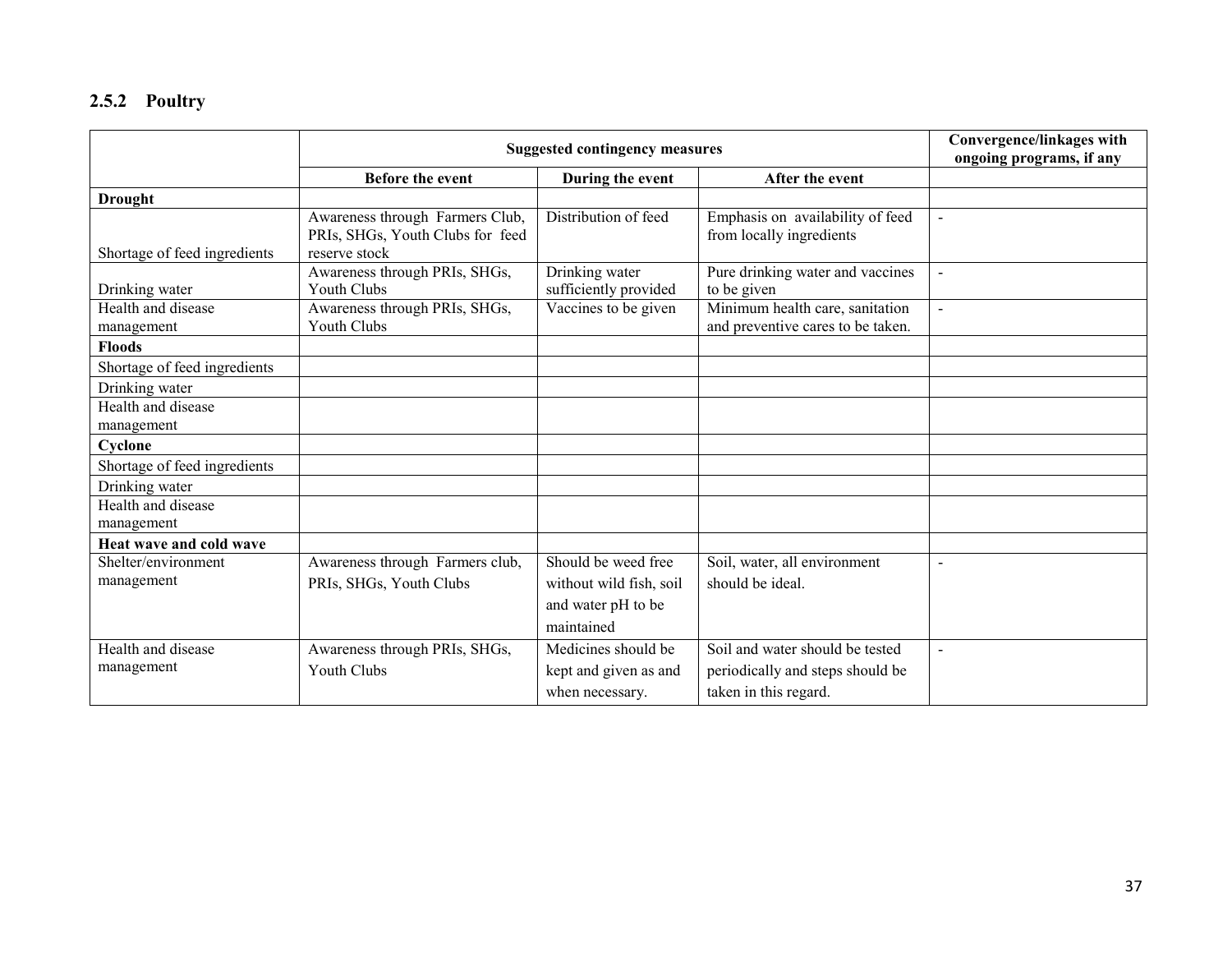## 2.5.3 Fisheries/ Aquaculture

|                                                                         | <b>Suggested contingency measures</b>                                                                                                                                                                                                                                                                               |                                                                                                                                                                                                                                                                                                        |                                                                                                                                                                                               |  |
|-------------------------------------------------------------------------|---------------------------------------------------------------------------------------------------------------------------------------------------------------------------------------------------------------------------------------------------------------------------------------------------------------------|--------------------------------------------------------------------------------------------------------------------------------------------------------------------------------------------------------------------------------------------------------------------------------------------------------|-----------------------------------------------------------------------------------------------------------------------------------------------------------------------------------------------|--|
|                                                                         | Before the event                                                                                                                                                                                                                                                                                                    | During the event                                                                                                                                                                                                                                                                                       | After the event                                                                                                                                                                               |  |
| 1) Drought                                                              |                                                                                                                                                                                                                                                                                                                     |                                                                                                                                                                                                                                                                                                        |                                                                                                                                                                                               |  |
| A. Capture                                                              |                                                                                                                                                                                                                                                                                                                     |                                                                                                                                                                                                                                                                                                        |                                                                                                                                                                                               |  |
| Marine                                                                  |                                                                                                                                                                                                                                                                                                                     |                                                                                                                                                                                                                                                                                                        |                                                                                                                                                                                               |  |
| Inland                                                                  |                                                                                                                                                                                                                                                                                                                     |                                                                                                                                                                                                                                                                                                        |                                                                                                                                                                                               |  |
| (i) Shallow water depth due to<br>insufficient rains/inflow             | Renovation<br>and  <br>$\mathbf{1}$ .<br>maintenance of existing<br>GP<br>tanks<br>and<br>water<br>harvest structures.<br>2. Restricted release of water<br>from reservoir.<br>Supplementary<br>3.<br>water<br>harvest structures like<br>farm pond, rain harvesting<br>structure and tanks has to<br>be developed. | $\blacksquare$                                                                                                                                                                                                                                                                                         | Water harvesting structures like farm pond,<br>rain harvesting structure and tanks has to be<br>developed and awareness campaign<br>regarding the multipurpose use of short<br>seasonal ponds |  |
| (ii) Changes in water quality                                           | Release water into the<br>habitat.                                                                                                                                                                                                                                                                                  | Mixing of water from the water harvest<br>structure like ponds and tanks into the fish<br>habitat.                                                                                                                                                                                                     | Monitoring the water quality parameters like<br>pH, DO, Alkalinity and health of aquatic<br>organisms. Subsequently preventive and<br>curative measures has to be taken.                      |  |
| <b>B.</b> Aquaculture                                                   |                                                                                                                                                                                                                                                                                                                     |                                                                                                                                                                                                                                                                                                        |                                                                                                                                                                                               |  |
| (i) Shallow water in ponds due to<br>insufficient rains/inflow          | <b>Building</b><br>ditches in<br>deep<br>culture ponds for shelter of<br>the fish to over come high<br>temperature and sudden death                                                                                                                                                                                 | 1. Recharge the ponds with bore well,<br>reservoir water or water from other sources.<br>2. Partial harvesting of the aged stock to<br>reduce stocking density and enlarge the<br>environment periphery<br>3. Artificial shelter by putting aquatic<br>floating weeds, bushy plants in $1/3^{rd}$ area | awareness campaign regarding the<br>multipurpose use of short seasonal ponds and<br>carry out short seasonal pisciculture practices<br>like fingerling production                             |  |
| (ii) Impact of salt load build up in<br>ponds / change in water quality | Application of organic<br>manure (Cow dung, Poultry<br>manure) in culture system                                                                                                                                                                                                                                    | Recharge the ponds with bore well water or<br>water from other sources                                                                                                                                                                                                                                 | Application of seasoned organic manure in<br>culture system followed by the application of<br><b>UREA/DAP</b>                                                                                 |  |
| 2) Floods                                                               |                                                                                                                                                                                                                                                                                                                     |                                                                                                                                                                                                                                                                                                        |                                                                                                                                                                                               |  |
| A. Capture, Marine, Inland                                              |                                                                                                                                                                                                                                                                                                                     |                                                                                                                                                                                                                                                                                                        |                                                                                                                                                                                               |  |
| (i) No. of boats / nets/damaged                                         | 1. The boats has to be<br>secured safely to river/<br>reservoir banks.<br>2. Non operation of fixed bag                                                                                                                                                                                                             | 1. Checking of the safety of the boats / nets.<br>2. An inventory logbook with name of<br>crewmembers should be maintained.                                                                                                                                                                            | 1. Maintenance of the boats and nets.<br>2. Assessment and settlement of insurance.                                                                                                           |  |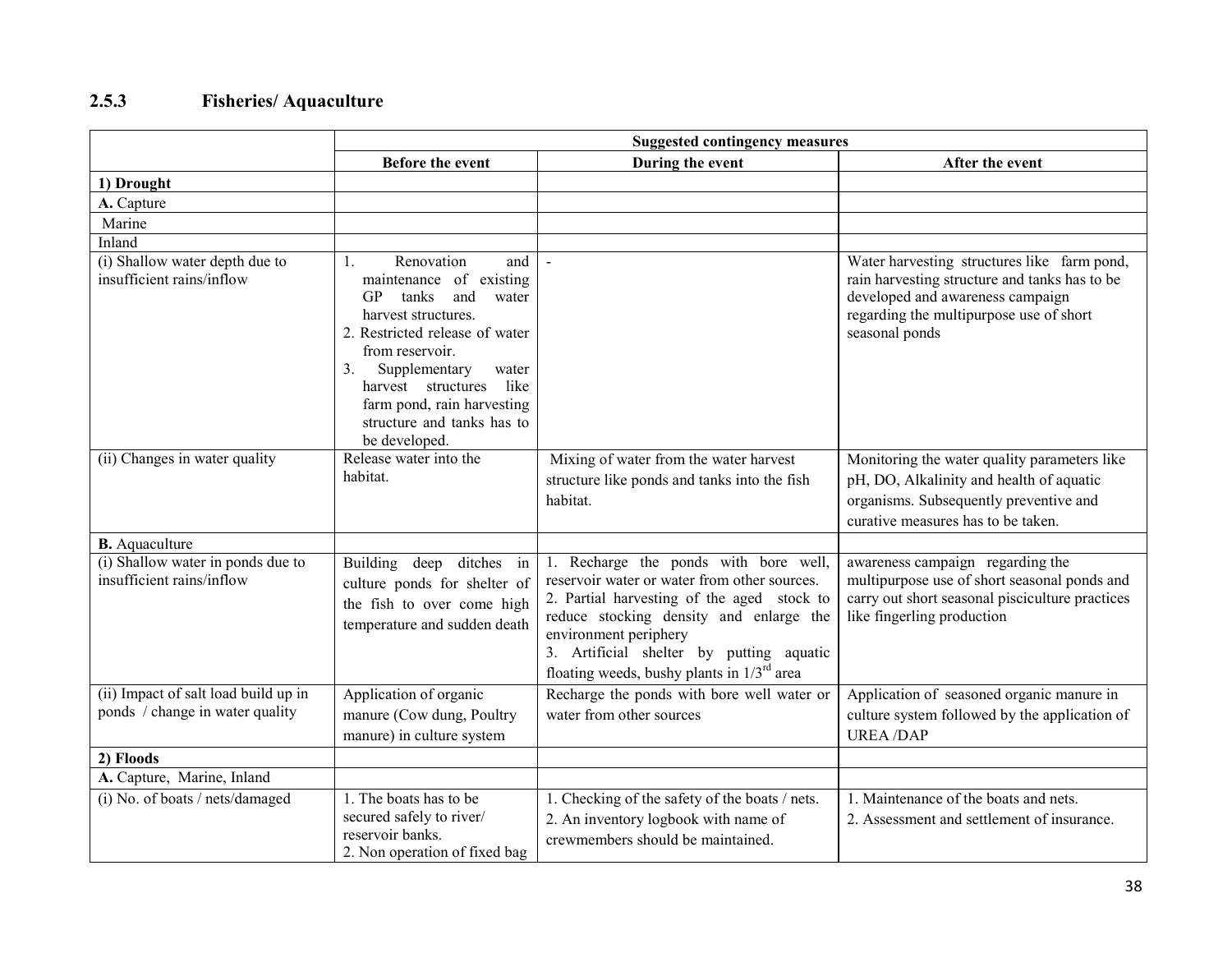|                                                | nets in streams and rivers.   | 3. Number of crew and load should be much     |                                                 |
|------------------------------------------------|-------------------------------|-----------------------------------------------|-------------------------------------------------|
|                                                | 3. Insurance coverage for     | below the marked tonnage.                     |                                                 |
|                                                | nets and boats.               |                                               |                                                 |
|                                                |                               |                                               |                                                 |
| (ii) No.of houses damaged                      | Insurance coverage for        | $\blacksquare$                                | Settlement of insurance.                        |
|                                                | houses.                       |                                               |                                                 |
| (iii) Loss of stock                            |                               |                                               | 1. Assessment of stock (fish population) and    |
|                                                |                               |                                               | replenishment if stock is depleted.             |
|                                                |                               |                                               | 2. Habitat restoration for the stock remaining. |
| (iv) Changes in water quality                  |                               |                                               | . Application of lime in tanks.                 |
|                                                |                               |                                               | 2. Application of fertilizer.                   |
| (v) Health and diseases                        |                               |                                               | 1. Application of lime and KmnO4.               |
|                                                |                               |                                               | 2. Assessment of the health status of fish and  |
|                                                |                               |                                               | accordingly control measure should be           |
|                                                |                               |                                               | taken.                                          |
|                                                |                               |                                               | 3. Control on transport of brooders and seeds.  |
| <b>B.</b> Aquaculture                          |                               |                                               |                                                 |
| (i) Inundation with flood water                |                               |                                               |                                                 |
| (ii) Water contamination and                   | Application of lime.          |                                               | 1. Application of lime and geolite.             |
| changes in water quality                       |                               |                                               | 2. Application of Alum.                         |
|                                                |                               |                                               | 3. Application of KMnO4                         |
| (iii) Health and diseases                      | Application of lime           |                                               | 1. Application of lime and KMnO4.               |
|                                                |                               |                                               | 2. Assessment of the health status of fish and  |
|                                                |                               |                                               | accordingly control measure should be           |
|                                                |                               |                                               | taken.                                          |
|                                                |                               |                                               | 3. Control on transport of brooders and seeds.  |
| (iv) Loss of stock and inputs (feed,           | 1. Strengthening and increase | 1. Net enclosure should be provided over the  | 1. Stock assessment and restocking with         |
| chemicals etc)                                 | in dyke height.               | dyke to prevent the escape of fish from pond. | advanced fingerlings or yearling if required.   |
|                                                |                               | 2. Storing of feed and chemicals to safer     | 2. Repairing of dykes.                          |
|                                                | 2. Transport of feed and      | place.                                        | 3. Assessment of quality of feed and            |
|                                                | chemicals to safer place.     |                                               | chemicals.                                      |
|                                                | 3. Insurance coverage for     |                                               | 4. Assessment and settlement of insurance.      |
|                                                | stock.                        |                                               |                                                 |
|                                                |                               |                                               |                                                 |
| $\overline{(v)}$ Infrastructure damage (pumps, |                               |                                               | 1. Repairing of pumps, aerators if required.    |
| aerators, huts etc)                            |                               |                                               | 2. Repairing of damaged hut.                    |
|                                                |                               |                                               |                                                 |
| 3. Cyclone / Tsunami                           |                               |                                               |                                                 |
| A. Capture                                     |                               |                                               |                                                 |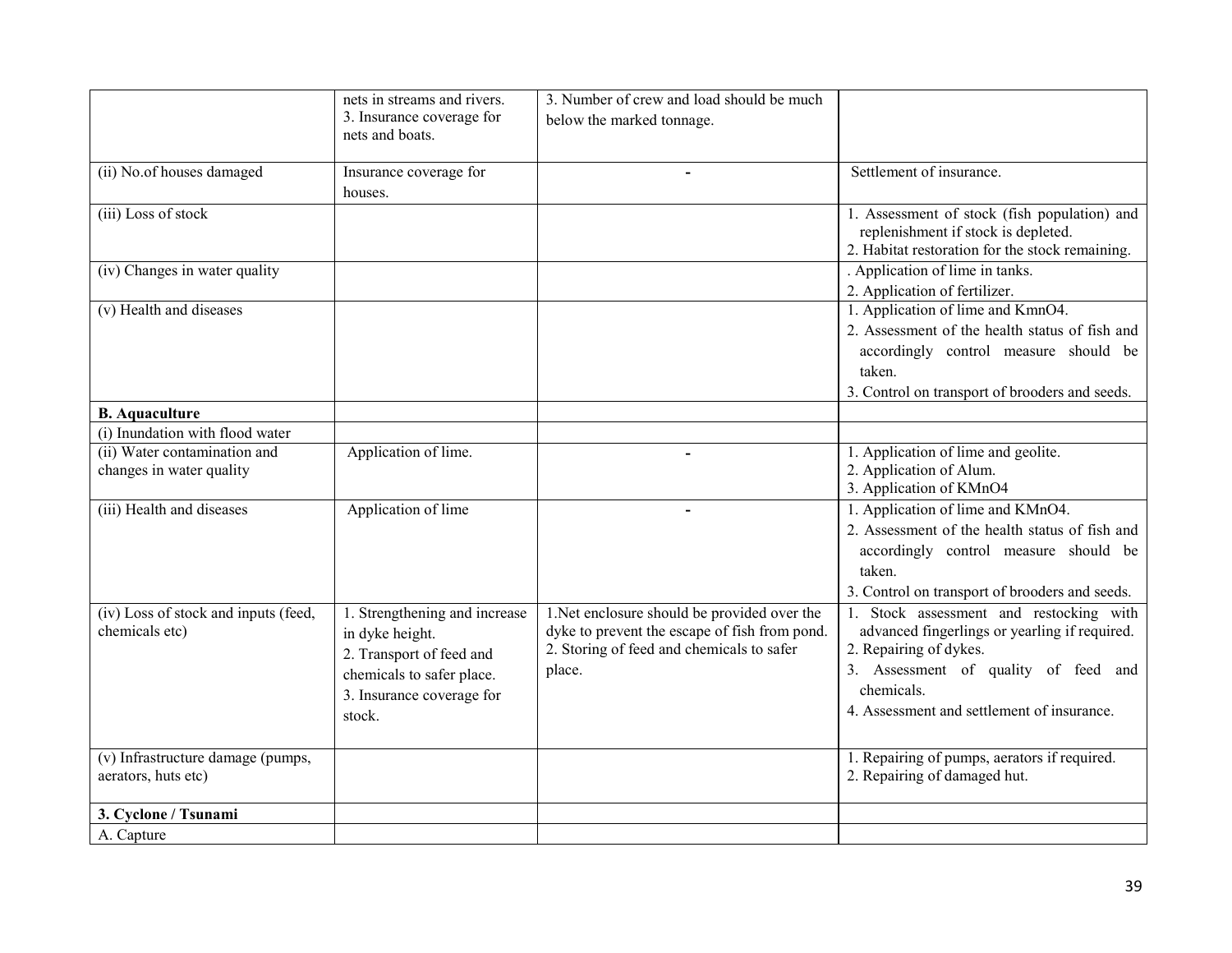| Marine                                                                |                                                                                                           |                                                                                                                                               |                                                                                                                                                            |
|-----------------------------------------------------------------------|-----------------------------------------------------------------------------------------------------------|-----------------------------------------------------------------------------------------------------------------------------------------------|------------------------------------------------------------------------------------------------------------------------------------------------------------|
|                                                                       |                                                                                                           |                                                                                                                                               |                                                                                                                                                            |
| (i) Average compensation paid due<br>to loss of fishermen lives       |                                                                                                           |                                                                                                                                               |                                                                                                                                                            |
|                                                                       |                                                                                                           |                                                                                                                                               |                                                                                                                                                            |
| (ii) Avg. no. of boats / nets/damaged                                 |                                                                                                           |                                                                                                                                               |                                                                                                                                                            |
| (iii) Avg. no. of houses damaged                                      |                                                                                                           |                                                                                                                                               |                                                                                                                                                            |
| Inland                                                                |                                                                                                           |                                                                                                                                               |                                                                                                                                                            |
| B. Aquaculture                                                        |                                                                                                           |                                                                                                                                               |                                                                                                                                                            |
| (i) Overflow / flooding of ponds                                      | • Strengthening and increase<br>in dyke height.<br>• The ponds should be                                  | Net enclosure should be provided over the<br>dyke to prevent the escape of fish from pond<br>and entry of the unwanted fish from the          | • Repairing and strengthening of dyke if<br>required.<br>• Grass or stone pitching of the pond dyke                                                        |
|                                                                       | constructed with proper<br>inlet and out let facility for<br>better intake and discharge                  | surrounding water sources.                                                                                                                    |                                                                                                                                                            |
|                                                                       | of water.                                                                                                 |                                                                                                                                               |                                                                                                                                                            |
| (ii) Changes in water quality (fresh<br>water / brackish water ratio) |                                                                                                           |                                                                                                                                               |                                                                                                                                                            |
| (iii) Health and diseases                                             | $\sim$                                                                                                    | $\blacksquare$                                                                                                                                | 1. Application of lime, CIFAX and KmnO4.<br>2. Assessment of the health status of fish and<br>accordingly control measure should be taken.                 |
|                                                                       |                                                                                                           |                                                                                                                                               | 3. Control on transport of brooders and seeds.                                                                                                             |
| (iv) Loss of stock and inputs (feed,<br>chemicals etc)                | 1. Strengthening and increase<br>in dyke height.<br>2. Transport of feed and<br>chemicals to safer place. | 1. Net enclosure should be provided over the<br>dyke to prevent the escape of fish from<br>pond.<br>2. Storing of feed and chemicals to safer | 1. Stock assessment and restocking with<br>advanced fingerlings or yearling if required.<br>2. Repairing of dykes.<br>3. Assessment of quality of feed and |
|                                                                       | 3. Insurance coverage for                                                                                 | place.                                                                                                                                        | chemicals.                                                                                                                                                 |
|                                                                       | stock.                                                                                                    |                                                                                                                                               | 4. Assessment and settlement of insurance.                                                                                                                 |
| (v) Infrastructure damage (pumps,<br>aerators, shelters/huts etc)     | $\overline{\phantom{a}}$                                                                                  | $\overline{\phantom{a}}$                                                                                                                      | 1. Repairing of pumps, aerators if required.<br>2. Repairing of damaged shed.                                                                              |
| (vi) Any other                                                        | $\overline{\phantom{a}}$                                                                                  | $\blacksquare$                                                                                                                                |                                                                                                                                                            |
| 4. Heat wave and cold wave                                            |                                                                                                           |                                                                                                                                               |                                                                                                                                                            |
| A. Capture                                                            |                                                                                                           |                                                                                                                                               |                                                                                                                                                            |
| Marine                                                                |                                                                                                           |                                                                                                                                               |                                                                                                                                                            |
| Inland                                                                |                                                                                                           | During hot waves night fishing should be                                                                                                      | Awareness campaign among the fishery folk                                                                                                                  |
|                                                                       |                                                                                                           | done and proper storage facility should be<br>emphasized.                                                                                     | regarding the storage chain and value addition<br>of the traced fish as well as of indisposed fish<br>stock like fish pickle, fish drying                  |
|                                                                       |                                                                                                           | Preservation by cold chain should be                                                                                                          |                                                                                                                                                            |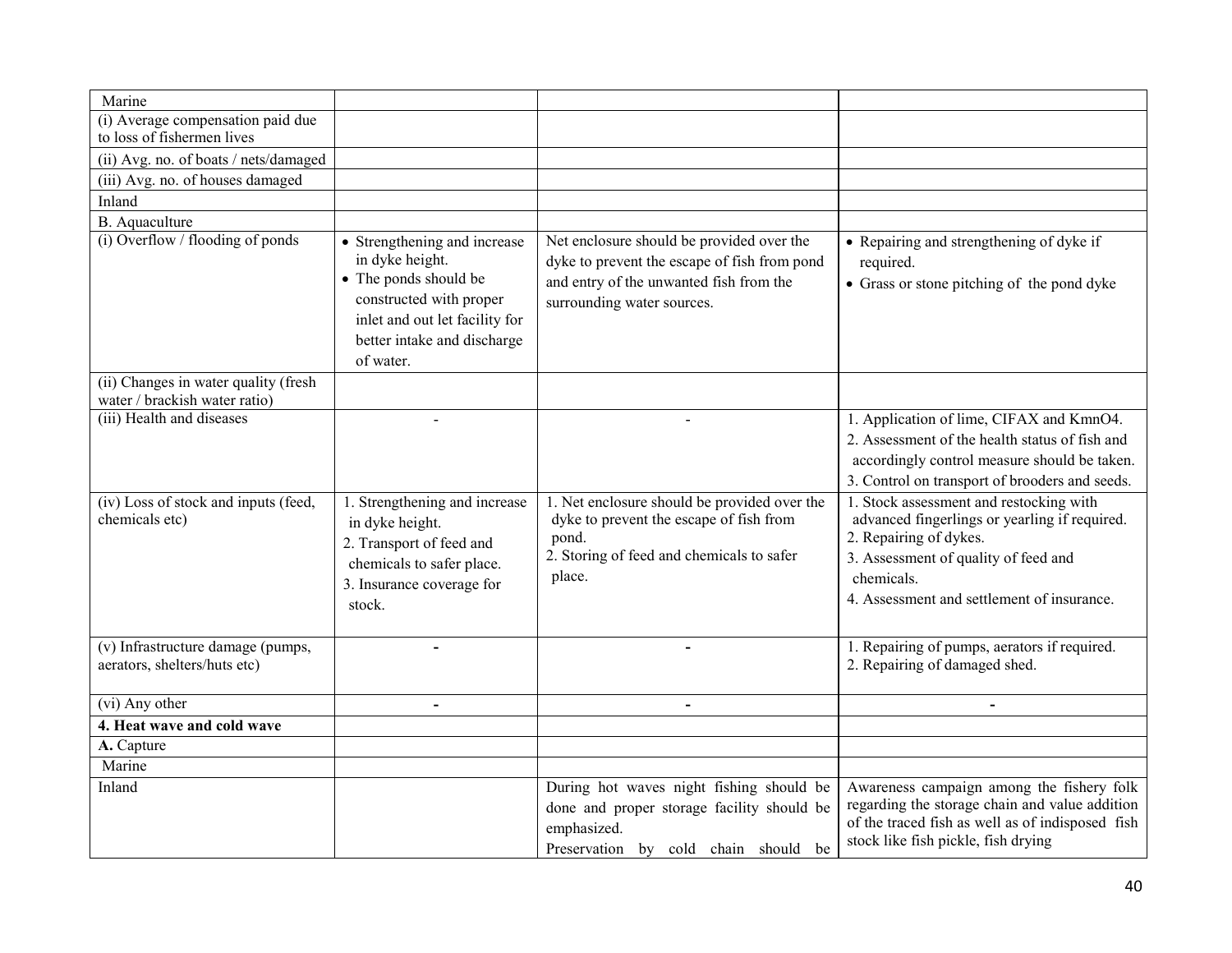|                                    |                               | increased during hot waves and care should<br>be taken for quick dispose. |                                             |
|------------------------------------|-------------------------------|---------------------------------------------------------------------------|---------------------------------------------|
| <b>B</b> . Aquaculture             |                               |                                                                           |                                             |
| (i) Changes in pond environment    | During hot waves adequate     | During hot waves mixing of water with fresh                               | Proper post stocking management of the pond |
| (water quality)                    | water depth $(1.5-2m)$ should | water should be done.                                                     | environment should be carried out.          |
|                                    | be maintained.                | While adding water net should be provided                                 |                                             |
|                                    |                               | in the inlet point to avoid the entry of                                  |                                             |
|                                    |                               | unwanted fishes.                                                          |                                             |
|                                    |                               | The culture system should be provided with                                |                                             |
|                                    |                               | aeration of ducks should be introduced in the                             |                                             |
|                                    |                               | culture ponds to avoid oxygen depletion due                               |                                             |
|                                    |                               | to high temperature during hot waves.                                     |                                             |
|                                    |                               | Partial harvesting of the aged fish can be                                |                                             |
|                                    |                               | done to avoid loss of crop and sudden                                     |                                             |
|                                    |                               | mortality of the fish due to excess stress                                |                                             |
| (ii) Health and Disease management | Application of lime and       | • Feeding should be minimized as per the                                  | 1. Application of CIFAX to control EUS      |
|                                    | turmeric.                     | feed intake                                                               | disease in fish and line to balance the pH. |
|                                    |                               | • If cold waves persists EUS outbreak takes                               |                                             |
|                                    |                               | place                                                                     |                                             |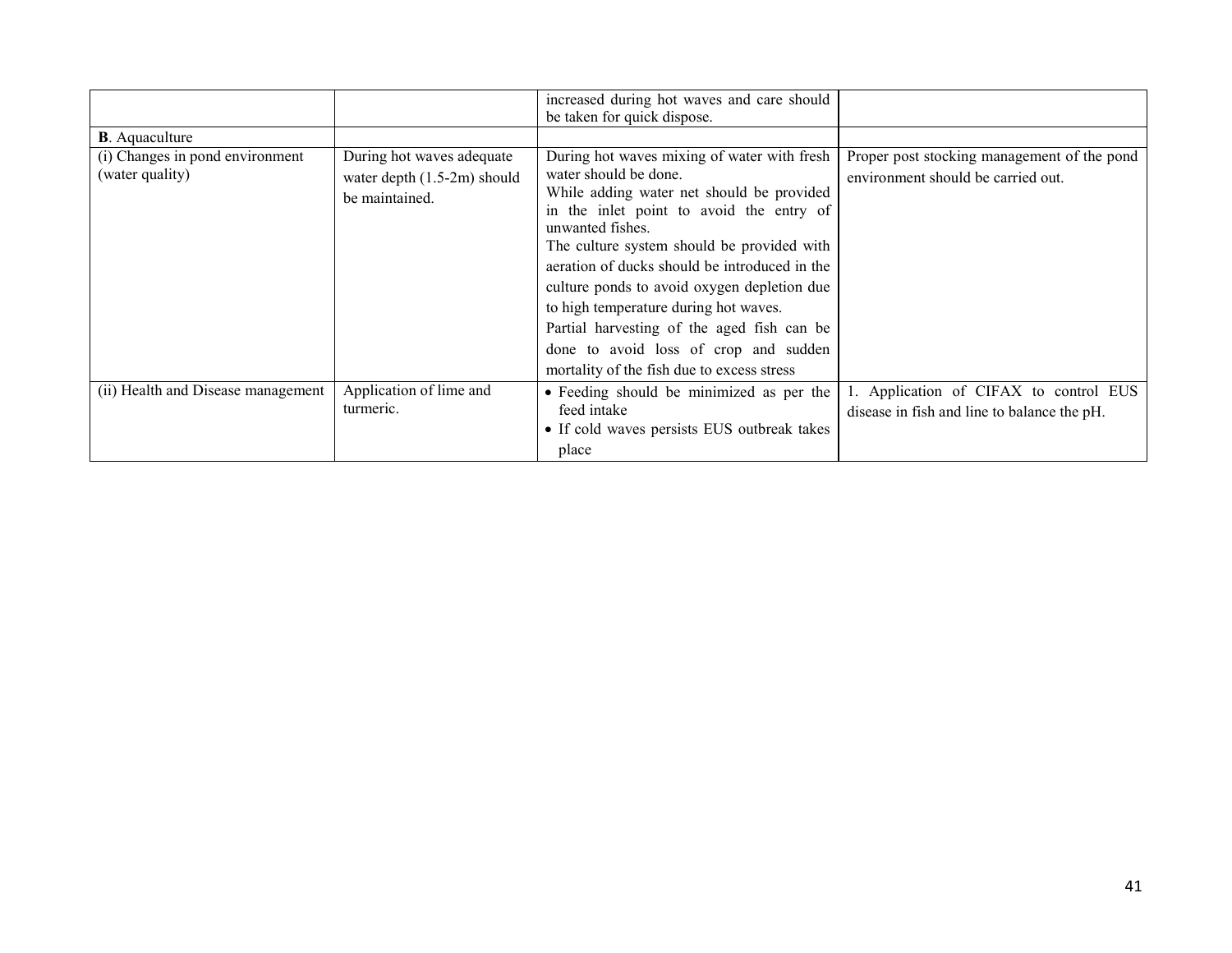### ANNEXURE-I

#### Location map of district within State



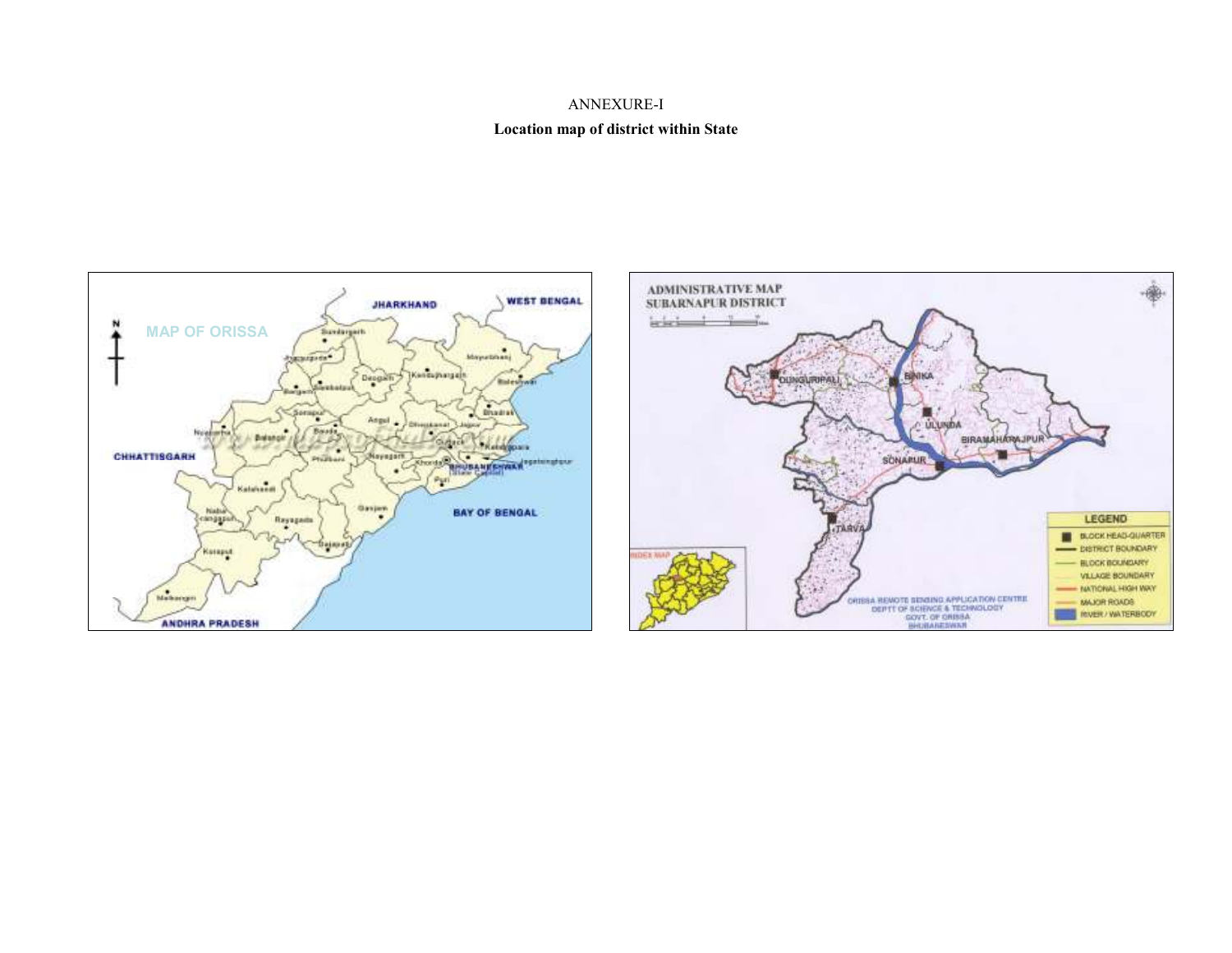### ANNEXURE-II



### MONTHLY RAINFALL OF DIST SUBARNAPUR-2008-09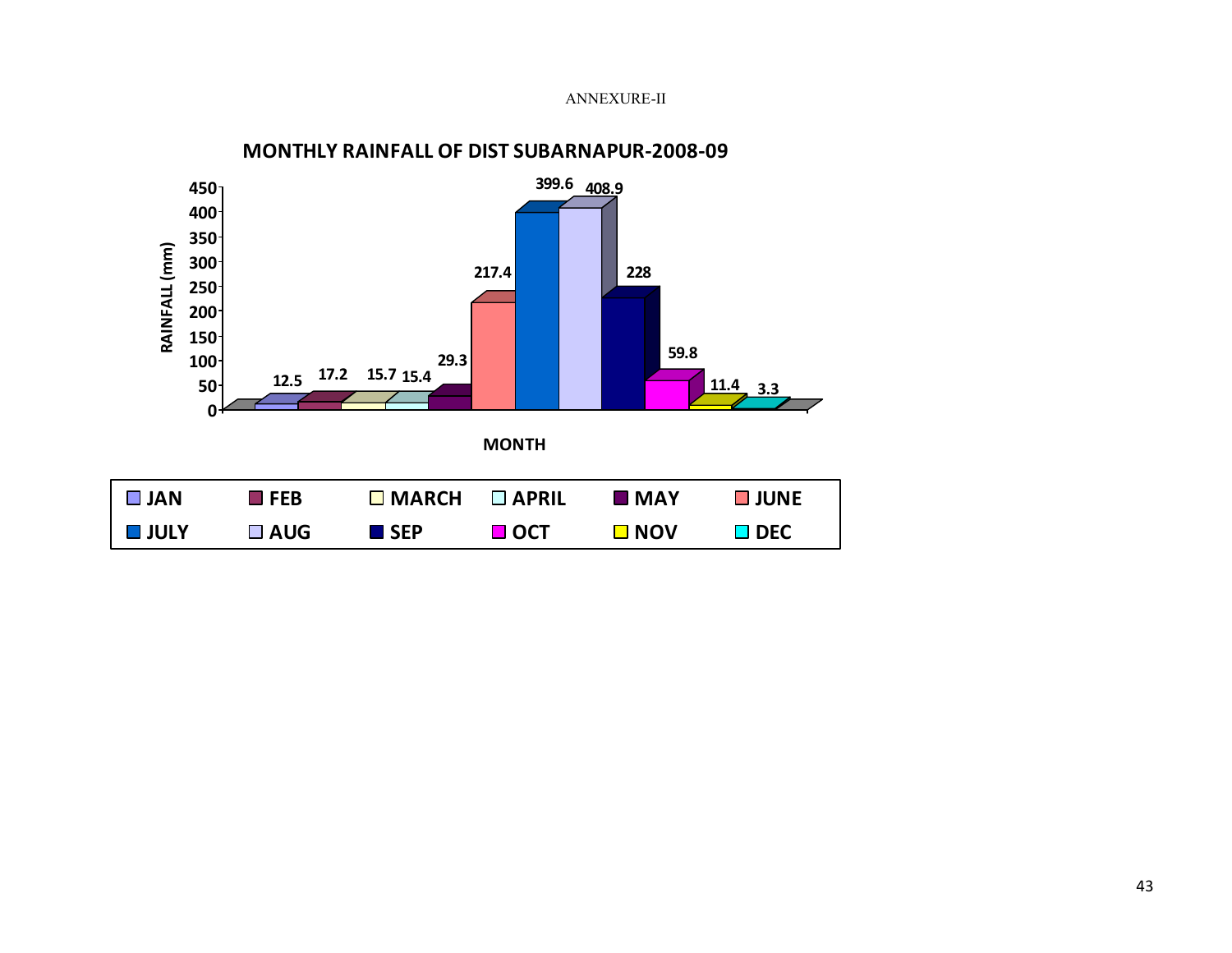

### MONTHLY RAINY DAYS OF THE DISTRICT SUBARNAPUR,2008-09